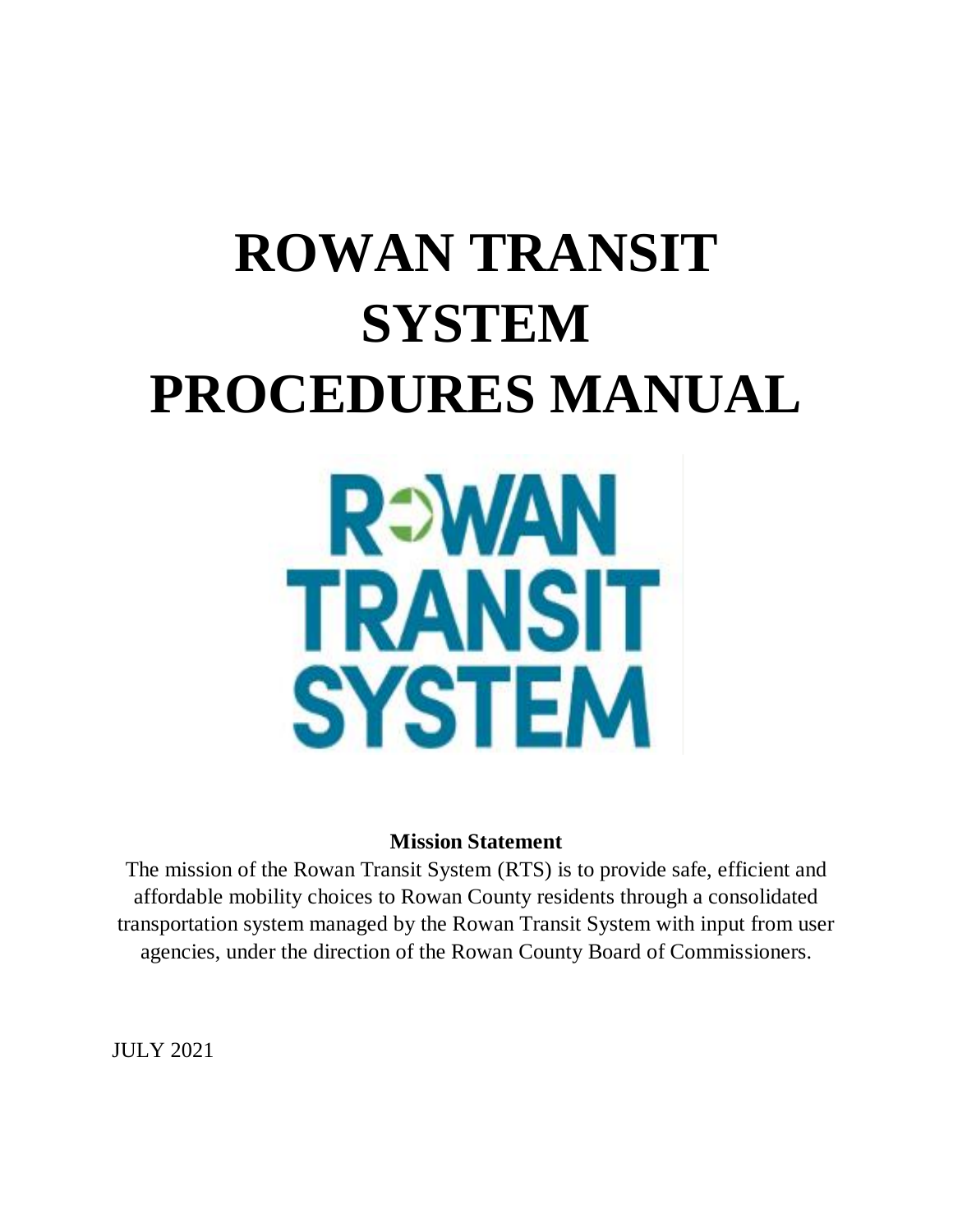# <span id="page-1-0"></span>**Purpose and Maintenance of the RTS Procedures Manual**

The purpose of the Rowan Transit System (RTS) Procedures Manual is to document all aspects of the delivery of services and ensure compliance with North Carolina Department of Transportation – Integrated Mobility Division and Federal Transit Administration requirements. The manual will also serve as an orientation and training tool for all new RTS employees, as well as documents to be referenced when dealing with situations regarding passengers. The manual depicts all internal transit system procedures that must be adhered to by transit staff and passengers and approved by the Director of Transit.

The manual provides spacing between each procedure to provide a format whereby a specific procedure that must be revised and approved by the Director of Transit can be readily inserted into the manual. However, when this occurs the date of adoption and the revision date must be noted at the bottom left corner of the procedure. At the time of the initial adoption of the entire manual, each procedure must ensure the date adopted is also inserted each one in the bottom left hand corner.

The Director of Transit and the Transit Operations Manager are jointly responsible for ensuring that all procedures are up-to-date and consistent with operations or management and are officially approved at the appropriate level. The Transit Operations Manager is responsible for staying alert to changes in operations and NCDOT and FTA requirements and notifying the Director of Transit of needed revisions.

Other significant RTS documents, policies, and plans that are maintained separately by RTS or the County and that are important in terms of NCDOT and FTA compliance include:

- Rowan County Title VI Plan
- Rowan County Drug and Alcohol Testing Policy
- Vehicle and Facility Maintenance Plan
- Equal Employment Opportunity
- Rowan County Personnel Policies and Procedures
- Rowan County Financial Policies and Procedures
- System Safety Program Plan
- Transit Asset Management Plan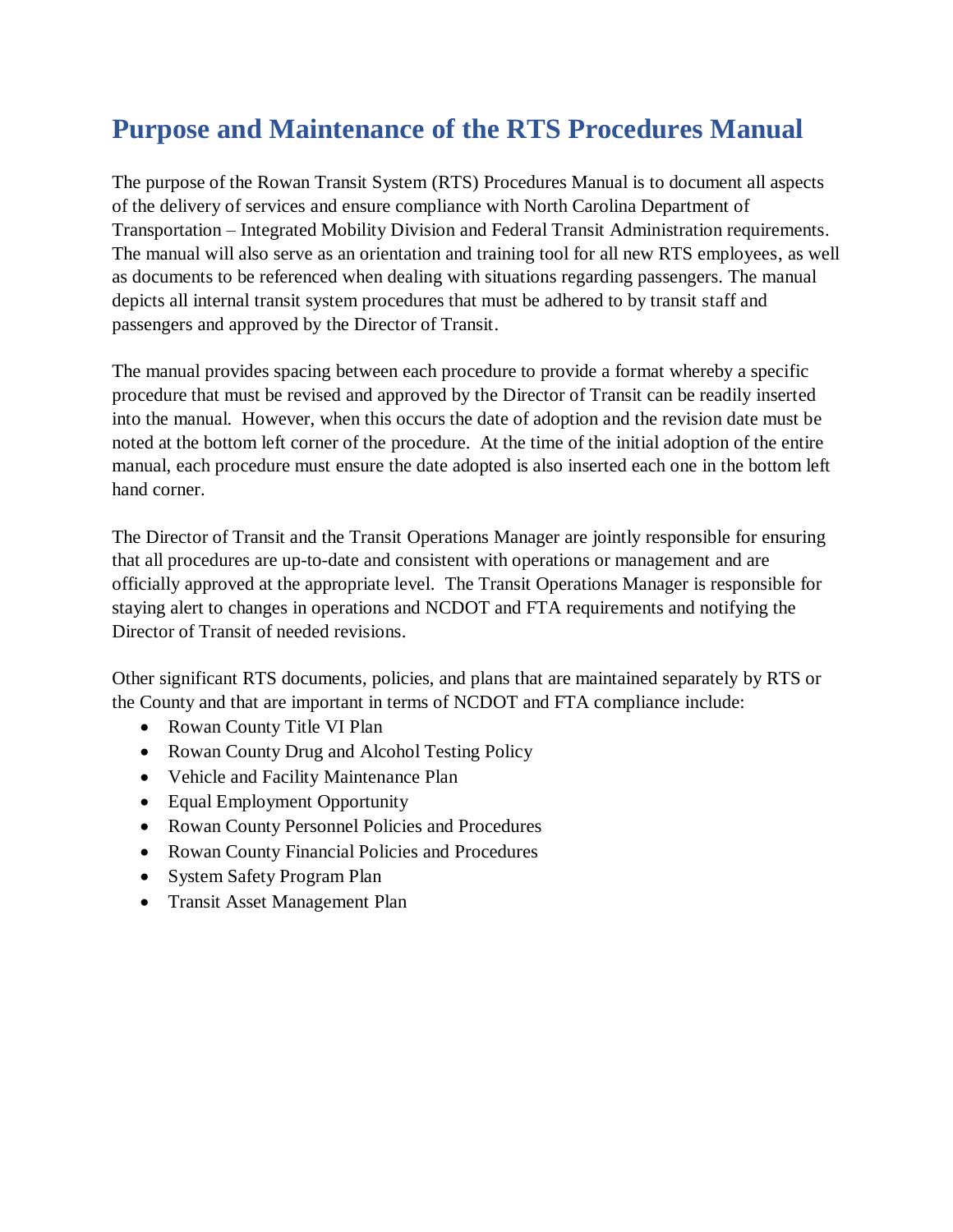| <b>Table of Contents</b>                                              |  |
|-----------------------------------------------------------------------|--|
|                                                                       |  |
|                                                                       |  |
|                                                                       |  |
|                                                                       |  |
| Procedure 1.3: Passenger Code of Conduct, Suspensions and Appeals  13 |  |
|                                                                       |  |
|                                                                       |  |
|                                                                       |  |
|                                                                       |  |
|                                                                       |  |
|                                                                       |  |
|                                                                       |  |
|                                                                       |  |
|                                                                       |  |
|                                                                       |  |
|                                                                       |  |
|                                                                       |  |
|                                                                       |  |
|                                                                       |  |
|                                                                       |  |
|                                                                       |  |
|                                                                       |  |
|                                                                       |  |
|                                                                       |  |
|                                                                       |  |
|                                                                       |  |
|                                                                       |  |
|                                                                       |  |
| Procedure 1.14: Personal Care Attendants and Accompanying Persons58   |  |
|                                                                       |  |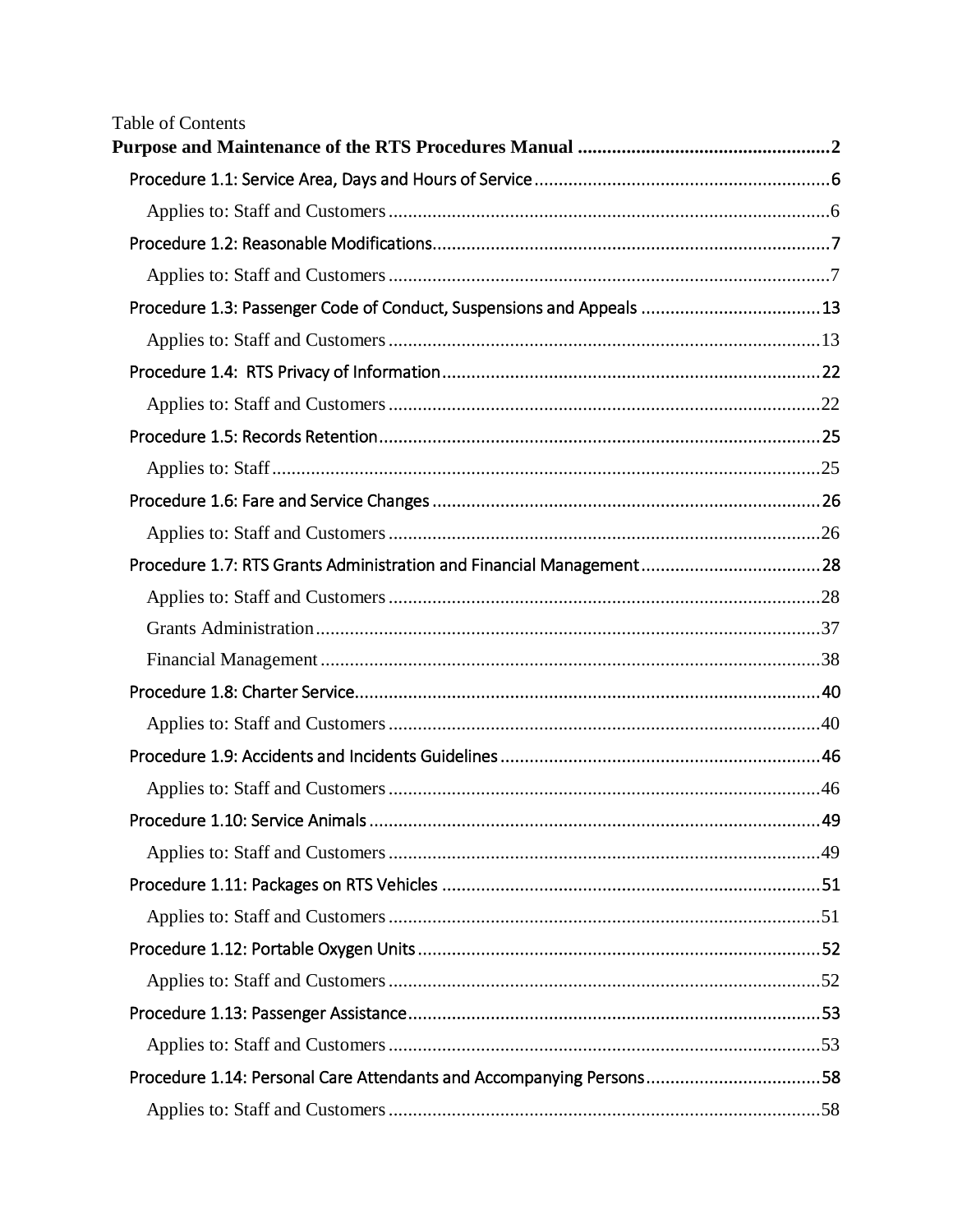| Procedure 1.17: Securement of Wheelchairs and Other Mobility Devices64          |  |
|---------------------------------------------------------------------------------|--|
|                                                                                 |  |
|                                                                                 |  |
|                                                                                 |  |
|                                                                                 |  |
|                                                                                 |  |
|                                                                                 |  |
|                                                                                 |  |
|                                                                                 |  |
|                                                                                 |  |
|                                                                                 |  |
|                                                                                 |  |
|                                                                                 |  |
|                                                                                 |  |
| Procedure 1.24: Demand Response Trip Reservations, Changes and Cancellations 74 |  |
|                                                                                 |  |
|                                                                                 |  |
|                                                                                 |  |
|                                                                                 |  |
|                                                                                 |  |
|                                                                                 |  |
|                                                                                 |  |
|                                                                                 |  |
|                                                                                 |  |
| Procedure 1.29: RTS Website and Public Information Materials Requirements  84   |  |
|                                                                                 |  |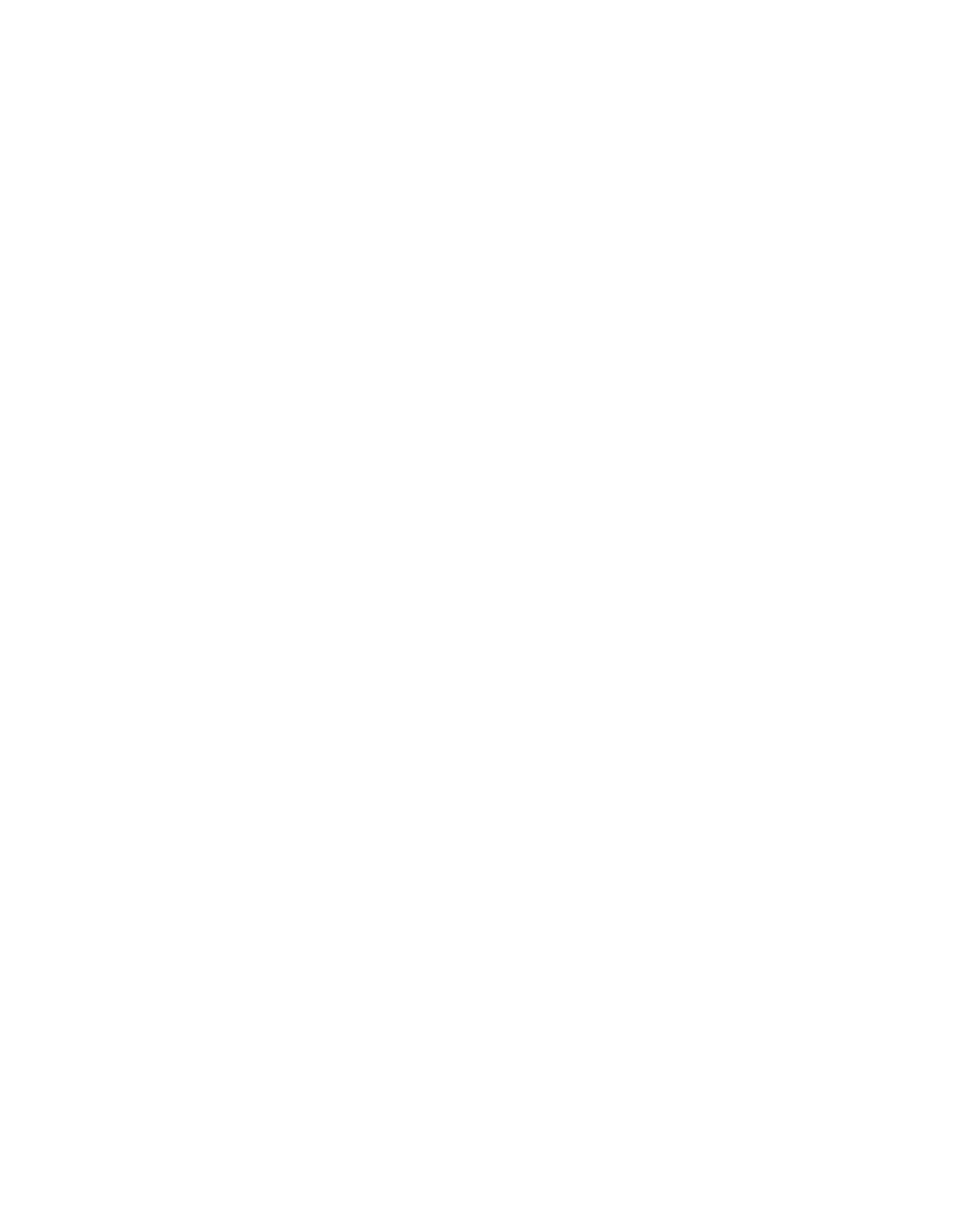# <span id="page-5-0"></span>**Procedure 1.1: Service Area, Days and Hours of Service**

#### <span id="page-5-1"></span>**Applies to: Staff and Customers**

Purpose: To inform staff and the public about the geographic service area, types of service and hours of operation of RTS.

#### **Guidelines:**

RTS is a non-emergency public transportation service for Rowan County residents. It operates Monday through Friday from 7:00AM to 5:00 PM excluding the following county holidays: New Year's Day, Martin Luther King, Jr.'s Birthday, Good Friday, Memorial Day, Independence Day, Labor Day, Veteran's Day, Thanksgiving (2 days), and Christmas (3 days).

Transportation service is available one day per week for each area of the county. By having designated days, RTS can operate more efficiently to help as many people as possible on the same day. THE ROUTE SCHEDULE IS: West Rowan - Tuesday North Rowan - Wednesday South Rowan - Thursday East Rowan – Friday

See Map and Areas Served below:

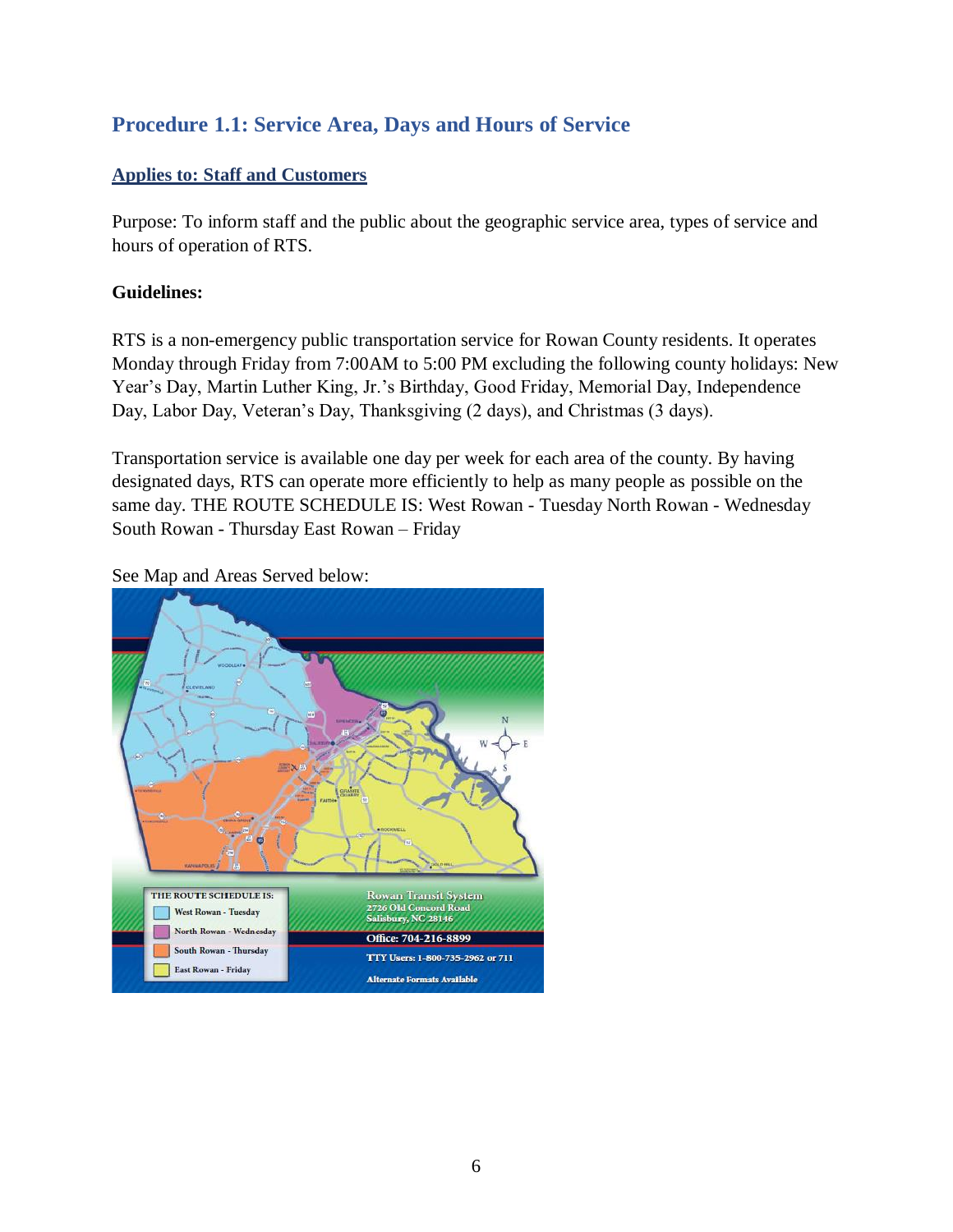# <span id="page-6-0"></span>**Procedure 1.2: Reasonable Modifications**

#### <span id="page-6-1"></span>**Applies to: Staff and Customers**

#### **Introduction**

In accordance with the requirements of Title II and III of the Americans with Disabilities Act of 1990 (ADA), Rowan Transit System (RTS) will not discriminate against individuals with disabilities on the basis of their disability in its programs, services, or activities.

Upon request, RTS will generally, provide appropriate aids and services leading to effective communication for qualified persons with disabilities so they can participate equally in programs, services, and activities. This also includes qualified sign language interpreters, electronic documents or documents in large print, and other forms of communication accessible to people who have speech, hearing, or vision impairments.

RTS will make all reasonable modifications to policies and programs to ensure that people with disabilities have an equal opportunity to enjoy all its services. For example, individuals with service animals are welcomed at RTS's offices; even where pets are generally prohibited.

Anyone who requires an auxiliary aid or service for effective communication or a modification of policies or procedures to receive RTS services should contact RTS at 704- 216-8888 or 704- 216-8889 or by e-mail at rowantransit@rowancountync.gov within 7 days before the scheduled event or need.

ADA does not require RTS to take any action that would fundamentally alter the nature of its programs or services or impose an undue hardship. RTS will not place a surcharge on individuals requesting auxiliary aids/services or reasonable modifications of a policy that is not also extended to persons without disabilities.

Compliments, or complaints that a program, service, or activity of RTS's transit program is not accessible to persons with disabilities should be directed to RTS at 704-216-8888 or 704-216- 8889, by e-mail at rowantransit@rowancountync.gov, online at www.rowantransit.com or mailed to:

Rowan Transit System Attn: Transit Operations Manager 2726 Old Concord Road Salisbury, NC 28146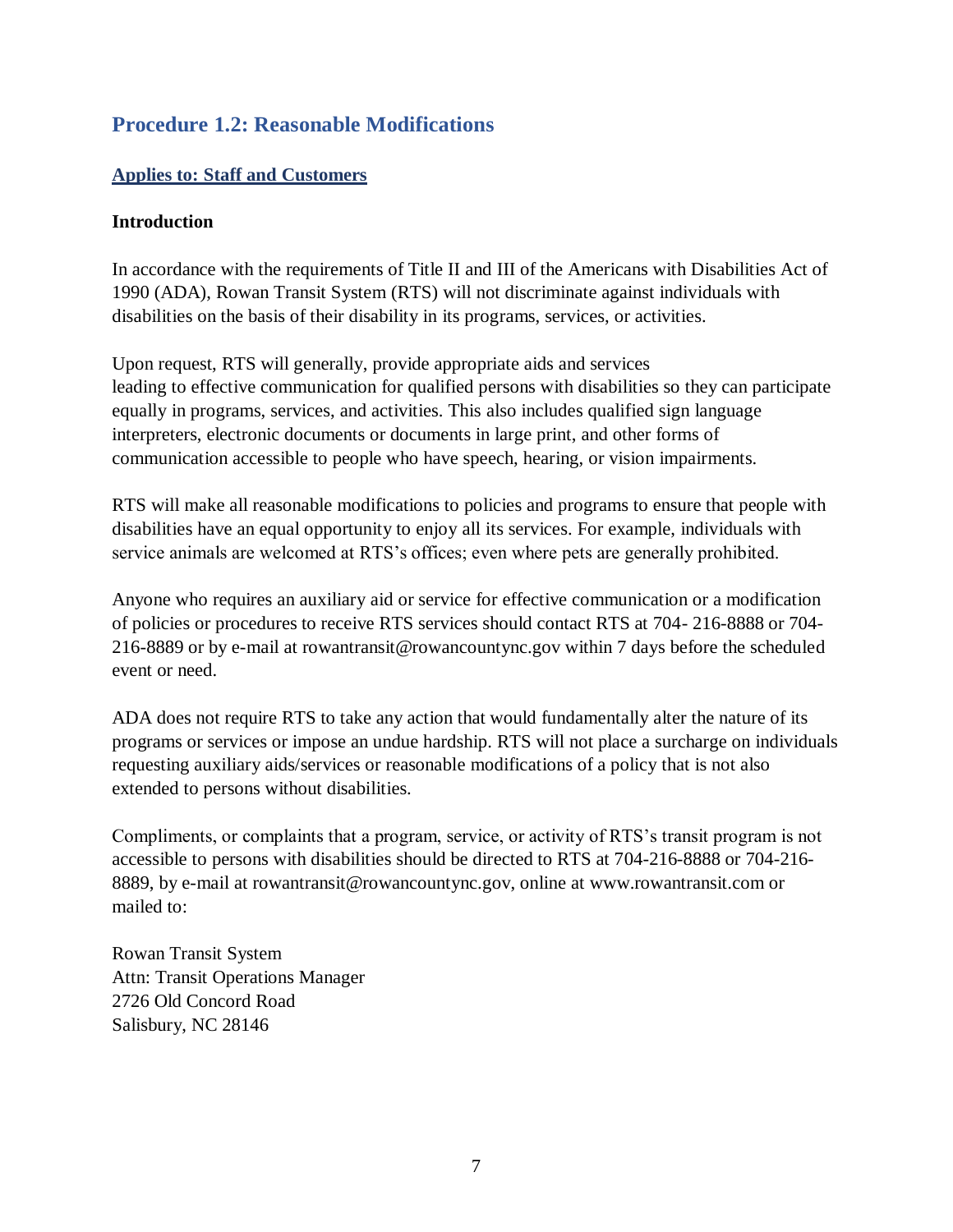In accordance with applicable Federal Statutes:

- Title II of the Americans with Disabilities Act
- Title VI of the Civil Rights Act

Rowan Transit System (RTS) will consider requests for reasonable modifications as follows:

- The individual requesting the modification will describe what they need in order to use the service
- The individual requesting the modification is not required to use the term "reasonable" modification" when making a request
- Whenever feasible, requests for modifications will be made and determined in advance before RTS is expected to provide the modified service
- When a request for modification cannot practicably be made and determined in advance (because of a condition/barrier at the destination of an RTS trip; of which the individual with a disability was not aware until arriving), operating personnel will make a determination of whether the modification should be provided at the time of the request
- Request for modification of policies and practices may be denied only on one or more of the following grounds:
- Granting the request would fundamentally alter the nature of an RTS service
- Granting the request would create a direct threat to the health or safety of others
- Without the requested modification, the individual with a disability can fully use the RTS service for their intended purpose
- In determining whether to grant a requested modification, RTS will be guided by the provisions of the United States Department of Transportation 49 CFR Appendix E to Part 37.169

Following are examples offered as guidance when making reasonable modification determinations.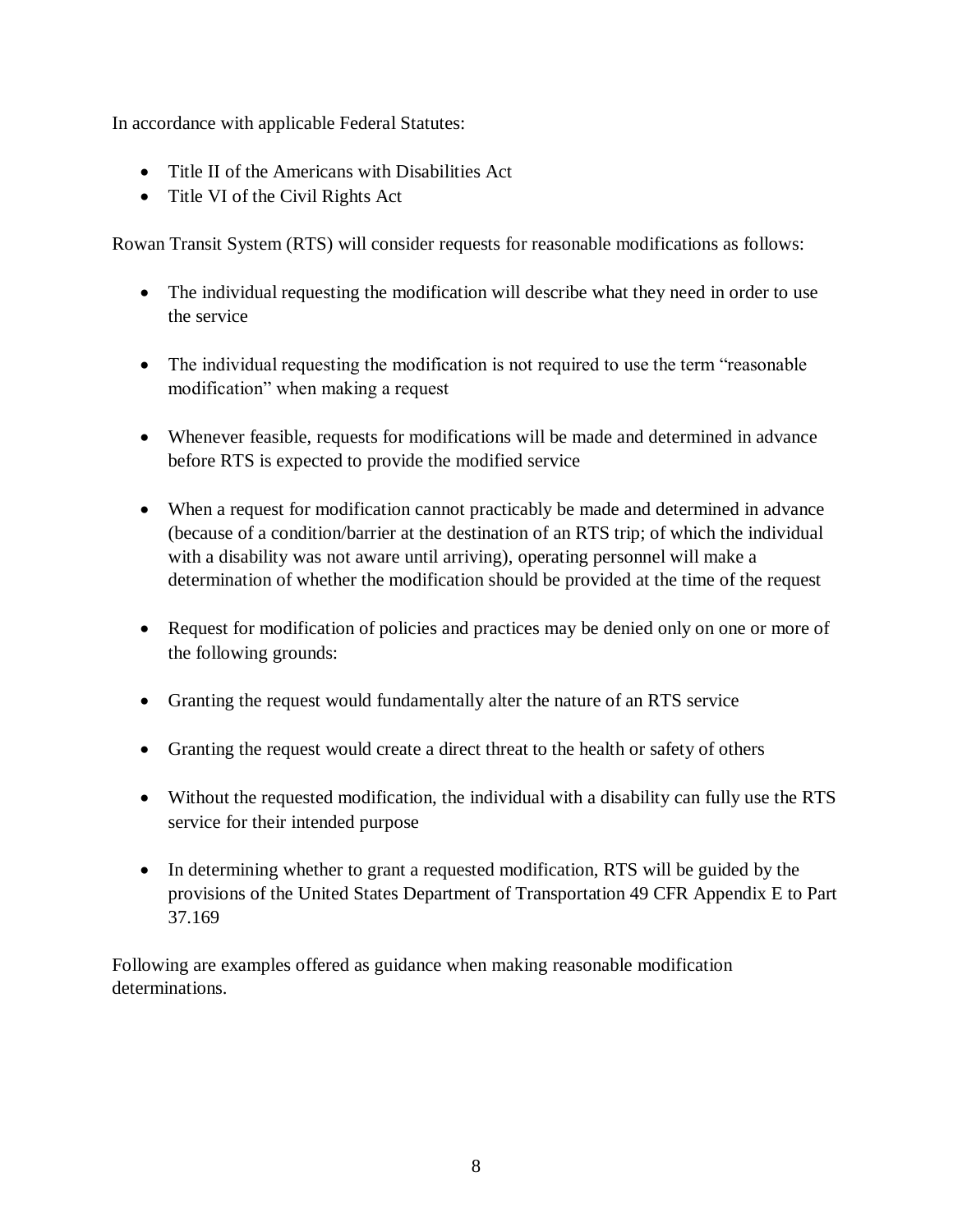#### **Snow and Ice**

Except in extreme conditions that rise to the level of a direct threat to the operator and others, a passenger's request for an RTS operator to walk over a pathway that has not been cleared of snow and ice should be granted so that the operator can help the passenger with a disability navigate the pathway. If snow or icy conditions at a stop, make it difficult or impossible for the passenger with a disability to get to a lift or for the lift to deploy, the driver should move the bus to a cleared area for boarding; if such is available within reasonable proximity to the stop.

#### **Multiple Entrances**

For pickup and drop off locations with multiple entrances, ADA Paratransit passenger's request to be picked up at home; but not at the front door, should be granted as long as the requested pickup location does not pose a threat. In the case of frequently visited public places with multiple entrances (schools, malls, employment centers, hospitals, airports), the ADA Paratransit operator should pick up and drop off the passenger at the entrance requested by the passenger; rather than meet them in a location that has been pre- determined by RTS assuming that doing so does not involve a direct threat.

#### **Private Property**

When accessing private property (e.g., in a gated community or parking lot, mobile home community, business or government facility where vehicle access requires authorized passage through a security barrier), even if it requires authorization, RTS will make every reasonable effort to gain access to such property. However, the operator is not required to violate the law or lawful access restrictions to meet the passenger's requests. A public or private entity that unreasonably denies access to an RTS vehicle may be subject to a complaint to the U.S. Department of Justice and U.S. Department of Housing and Urban Development for discriminating against services for persons with disabilities.

#### **Obstructions**

A passenger's request for an operator to position the vehicle to avoid obstructions to the passenger's ability to enter or leave the vehicle at a designated location (such as parked cars, snowbanks, and construction) should be granted so long as positioning the vehicle to avoid the obstruction does not pose a direct threat. To be granted, such a request should result in the vehicle stopping near the designated stop location. RTS is not required to pick up passengers with disabilities at non-designated locations.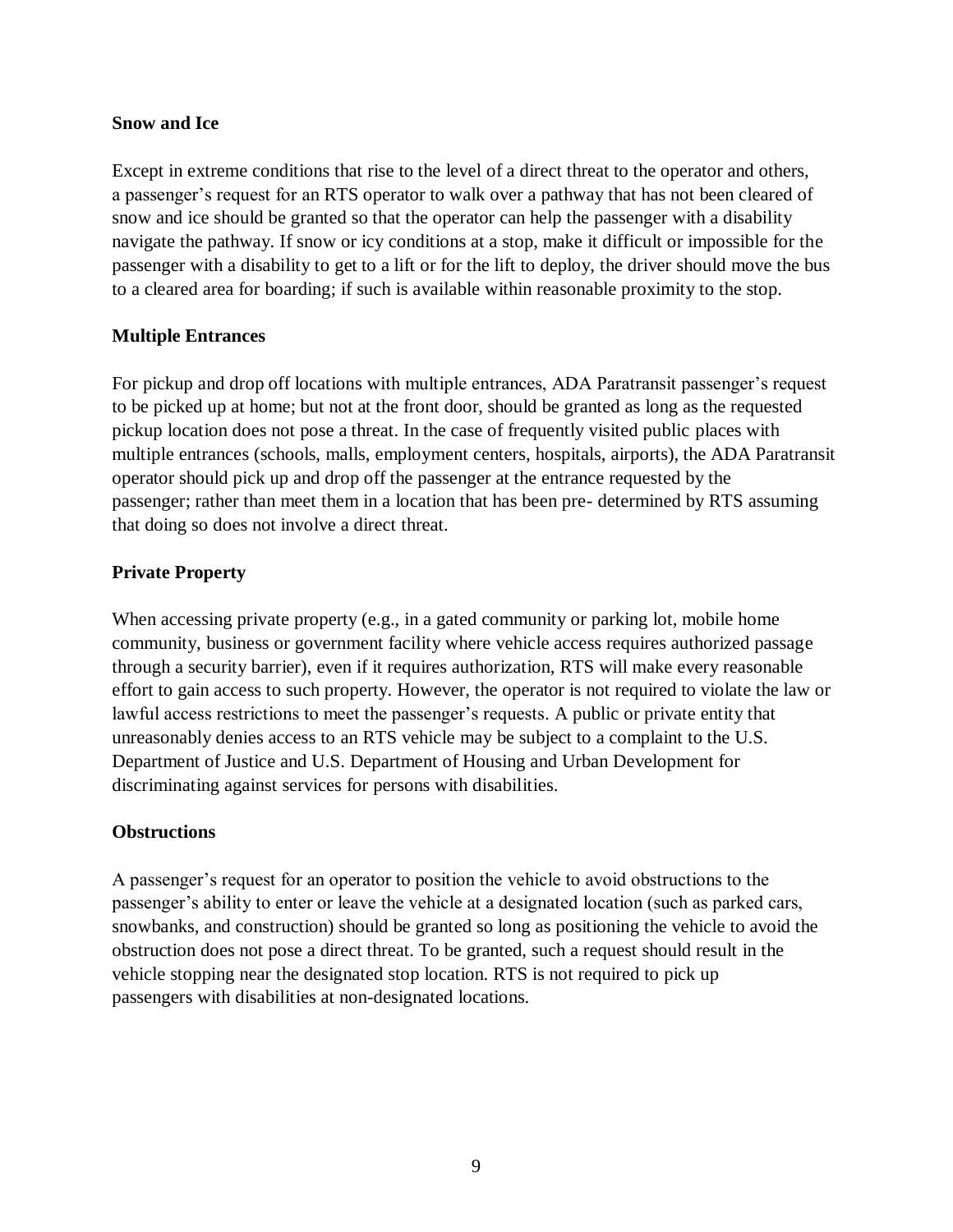#### **Fares**

A passenger's request to handle their fare media when the passenger with a disability cannot pay the fare by the generally established means should be granted in the situation where a passenger cannot reach or insert a fare into the farebox. RTS personnel are not required to reach into pockets or backpacks in order to extract the fare media.

#### **Eating and Drinking**

If a passenger with diabetes or another medical condition requests to eat or drink aboard a vehicle or in a transit facility in order to avoid adverse health consequences, the request should be granted; even though RTS has a requirement that prohibits eating or drinking on vehicles. An example is a person with diabetes who needs to consume a small amount of juice in a closed container or a candy bar in order to maintain blood sugar levels.

#### **Medications**

A passenger's request to take medication while aboard an RTS vehicle or in a transit facility, should be granted. An example would be allowing individuals to administer insulin injections and conduct finger stick blood glucose readings. RTS staff will not provide medical assistance as this would be a fundamental alteration of their function.

#### **Boarding Separately from Wheelchair**

A passenger who utilizes a wheelchair requests to board an RTS vehicle separately from his/her device when the occupied weight of the device exceeds the design limit of the vehicle lift will generally, be granted.

#### **Dedicated vehicles or special equipment in a vehicle**

An RTS passenger's request for special equipment (such as installation of specific handrails or a front seat in a vehicle for the passenger to avoid nausea or back pain) can be denied so long as the requested equipment is not required by the Americans with Disabilities Act or the USDOT's rules. Likewise, a request for a dedicated vehicle can be denied. The USDOT views meeting the requests for a dedicated vehicle as involving fundamental alterations of RTS's services.

#### **Exclusive or Reduced Capacity**

A passenger's request for an exclusive ADA Paratransit trip may be denied as a fundamental alteration of RTS's services. ADA Paratransit is a shared-ride service.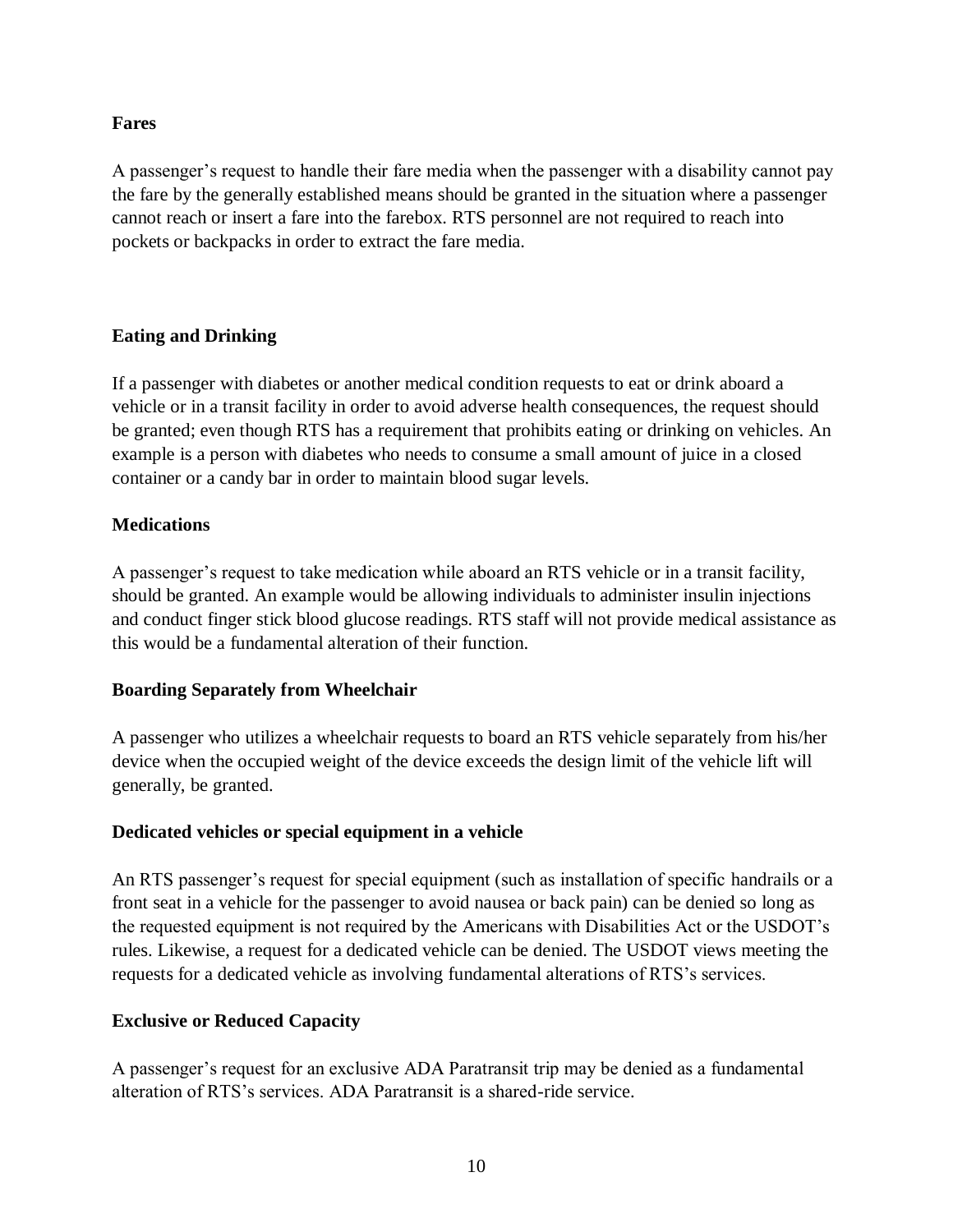#### **Outside the Service Area of Operating Hours**

A passenger's request for service may be denied when honoring the request would require travel outside of RTS's service area or to operate outside its operating hours. This request is not a reasonable modification because it would constitute a fundamental alteration of RTS's service.

#### **Personal Care Attendants (PCA's)**

While PCA's may travel with a passenger with a disability, RTS is not required to provide a personal care attendant or personal care attendant services to meet the needs of passengers with disabilities. For example, a passenger's request for RTS's operators to remain with the passenger who; due to his/her disability cannot be left alone without an attendant upon reaching his/her destination may be denied.

#### **Intermediate Stops**

USDOT views granting an RTS passenger's request for an operator to make an intermediate stop; where the driver would be required to wait, as optional. For example, a passenger with a disability arranges to be picked up at a medical facility and dropped off at home. On the way, the passenger with a disability wishes to stop by a pharmacy and request that the operator park outside of the pharmacy wait for the passenger to return, and then continue the ride home. While this can be an especially useful service for the passenger, and in some cases can save RTS time and money, such a stop in the context of a shared ride system is not required. Since ADA Paratransit is by nature a shared ride system, requests that could disrupt schedules and inconvenience other passengers could rise to the level of fundamental alteration.

#### **Payment**

A passenger's request for the operator to provide the transportation service when the passenger with a disability cannot or refuses to pay the fare may be denied; with approval from dispatch. Since RTS charges payment to ride, to provide a free service would constitute a fundamental alteration of RTS's services.

#### **Caring for Service Animals**

A passenger's request for the operator to take charge of a service animal may be denied. Caring for a service animal is the responsibility of the passenger or PCA.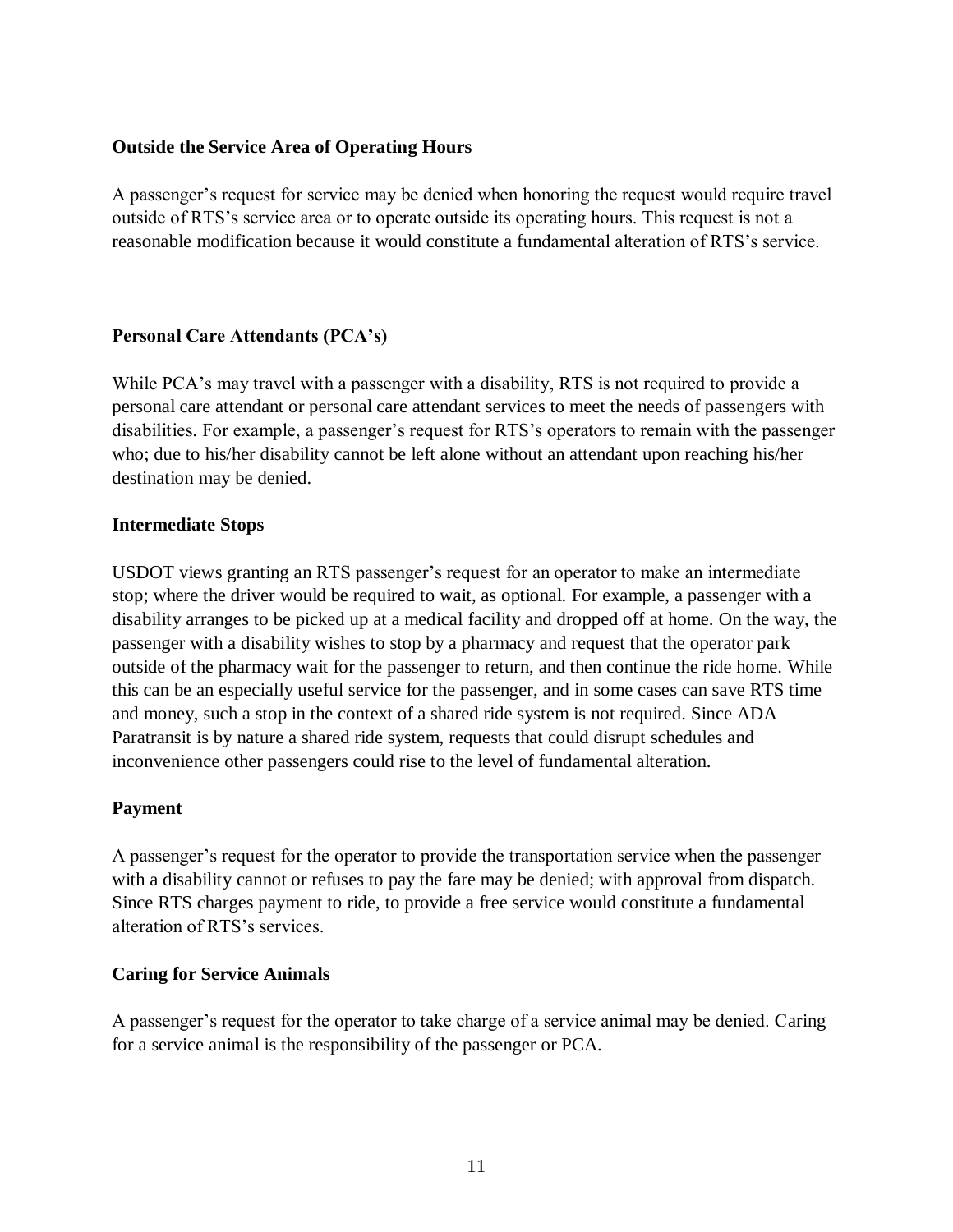#### **Opening Building Doors**

For ADA Paratransit services, a passenger's request for the operator to open an exterior entry door to a building to provide and/or alighting assistance to a passenger with a disability should generally, be granted if providing the assistance would not pose a direct threat or leave the vehicle unattended or out of visual observation for a lengthy period of time.

#### **Exposing Vehicles to Hazards**

If the passenger requests that a vehicle follow a path to a pickup or drop off point that would expose the vehicle and its occupants to hazards; such as running off the road, getting stuck, striking overhead objects, or reversing the vehicle down a narrow alley, the request can be denied as creating a direct threat.

#### **Hard to Maneuver Stops**

A passenger may request an ADA Paratransit vehicle navigate to a pickup or drop-off point to which it is difficult to maneuver a vehicle. A passenger's request to be picked up in a location that is difficult, but not impossible or impractical to access, should generally be granted as long as picking up the passenger does not expose the vehicle to hazards that pose a direct threat.

#### **Specific Drivers**

A passenger's request for a specific operator may be denied. Having a specific operator is not necessary to afford the passenger the service provided by RTS.

#### **Luggage and Packages**

A passenger's request for an operator to assist with luggage or packages may be denied (with dispatch approval) in those instances where it is not the normal policy/practice or is outside the normal policy/practice to assist with luggage or packages.

#### **Request to Avoid Specific Passengers**

An ADA Paratransit passenger's request not to ride with certain passengers may be denied. ADA Paratransit is a shared-ride service. As a result, one passenger may need to share the vehicle with people he or she would rather not.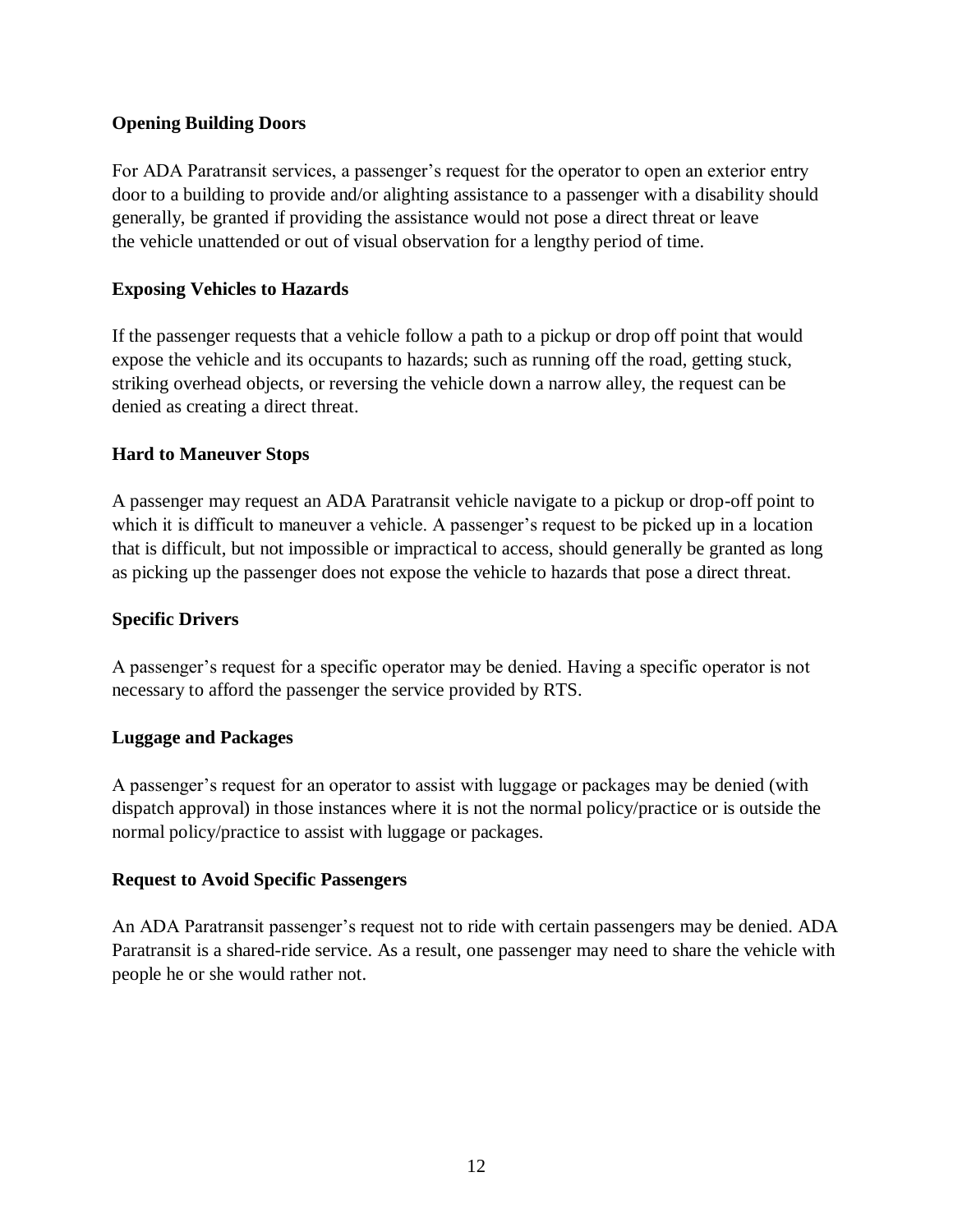# <span id="page-12-0"></span>**Procedure 1.3: Passenger Code of Conduct, Suspensions and Appeals**

#### <span id="page-12-1"></span>**Applies to: Staff and Customers**

#### **Section 1: Purpose**

Rowan Transit System (RTS) is a service of Rowan County, administered by its Transportation Department. RTS's mission is to provide safe, reliable, convenient, and efficient public transportation to Rowan County citizens and visitors.

These Rules of Conduct ('Rules') are designed to:

- promote the health, safety, and comfort of RTS Riders and assure that Facilities are safe, clean, and accessible.
- promote and facilitate the safe, efficient, and proper use of RTS Facilities and Services.
- protect RTS Facilities, staff, and Riders; and
- assure the payment of Fares.

These Rules describe conduct that is appropriate and conduct that is prohibited when on or using RTS Facilities and Services. These Rules also detail the procedures RTS will follow for ordering Riders who exhibit prohibited conduct off RTS vehicles and other Facilities and temporarily or permanently prohibiting such persons from using RTS Facilities and Services ('Excluding' such persons). They also describe the process to be followed for appealing such Exclusion actions.

RTS may suspend, amend, modify, or revoke the application of any or all these Rules at any time as it deems necessary or desirable.

#### **Section 2. Overview of Conduct and Definitions**

#### Conduct

All persons using RTS Facilities and Services shall exhibit conduct that supports and is consistent with the safe and orderly use of the RTS public transit system in which Riders of different ages and abilities travel in close proximity to one another on fixed route and door to door vehicles. Appropriate conduct ('Appropriate Conduct') means that all persons using RTS Facilities or Services shall:

- listen to and follow the lawful orders and directives of RTS Operators and Supervisors.
- obey written instructions RTS posts.
- pay the Fare; and
- conduct themselves in ways that:
	- o does not threaten their own health or safety or the health or safety of others;
	- o does not unreasonably annoy, disturb, or intrude on the space of others; and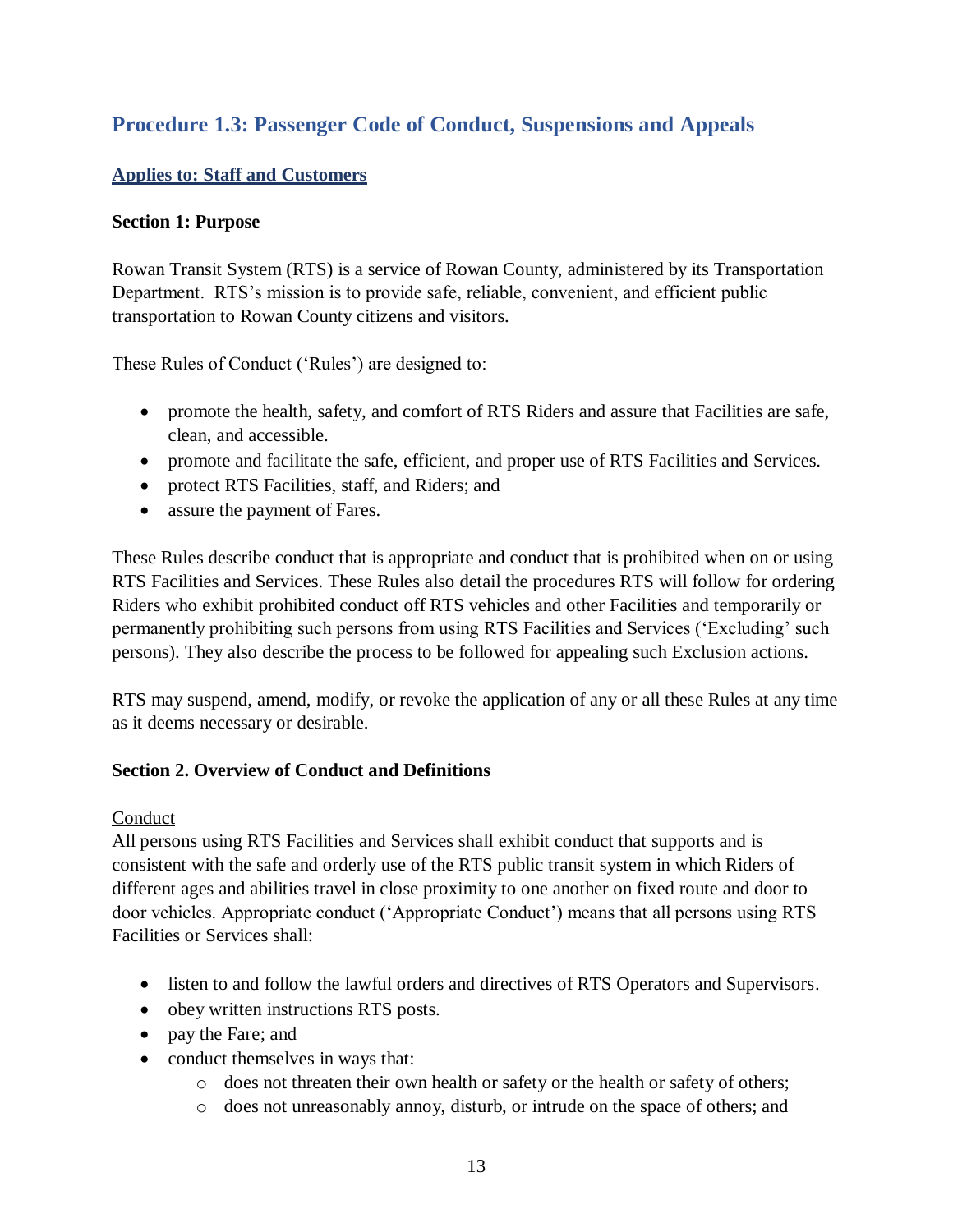o does not unreasonably obstruct the aisles, seats, or doors of vehicles or obstruct others from using or accessing Facilities or Services.

No person using RTS Facilities or Services shall engage in prohibited conduct. Prohibited Conduct is conduct that:

- is illegal under any federal, state, or local law, regulation, or ordinance.
- damages any real or personal property of RTS, Operator, any Rider, or any other person.
- injures an Operator, any Rider, or any other person; or
- substantially interferes with or tends to interfere with RTS Service or Facilities.

Specific Prohibited Conduct is more fully described below. A Person who exhibits Prohibited Conduct may also be subject to criminal process or civil legal actions pursued by RTS or others.

#### Definitions

In addition to the definitions contained elsewhere in these Rules, the following definitions apply.

Exclude, Excluded, Exclusion - means a Person may not enter upon or remain on RTS Facilities or use RTS Services for a specified period of time – also referred to as suspended.

Facilities - means all real and personal property and equipment of or used by RTS in the provision of RTS Services. Facilities include, but are not limited to, bus shelters, bus stops and transfer points, and areas inside and adjacent to such shelters, stops, and points; buses and other vehicles and equipment; and signs.

Fare – means the lawful charges established by RTS for the use of Facilities or Services.

Fare Media – means the various instruments and devices issued by or on behalf of RTS to use for the payment of Fare, including but not limited to farecards, passes, transfers, tickets, and vouchers.

Operator – means the driver of an RTS vehicle or RTS authorized service provider (taxi driver).

Person – means any individual, association, or entity.

Rider – means any Person using RTS Facilities or Services.

Services – means RTS fixed route and door to door and related services and such other services as may be offered from time to time by RTS.

Service Animal – means a guide dog, signal dog, or other animal individually trained to work or perform tasks for an individual with a disability, including, but not limited to, guiding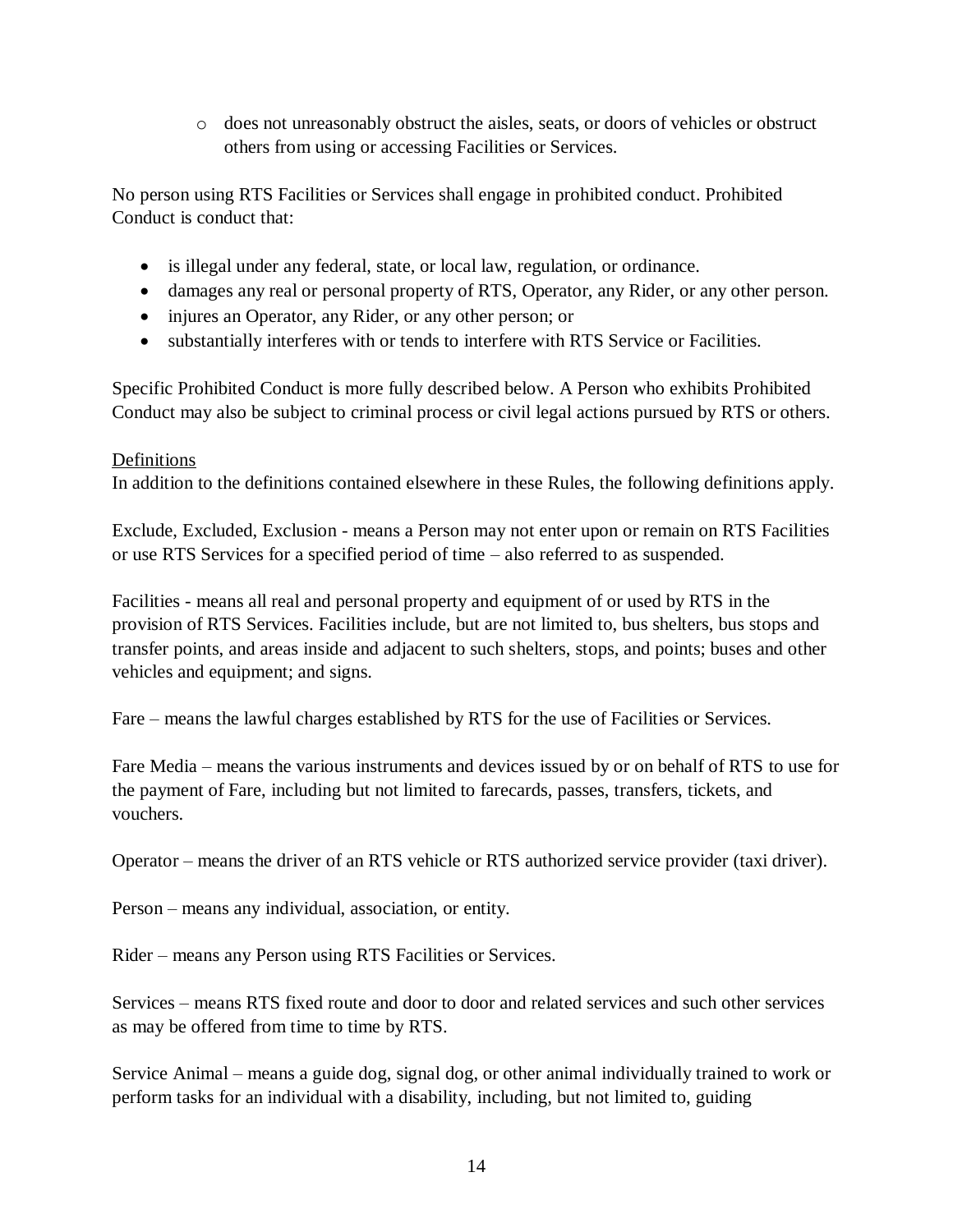individuals with impaired vision, alerting individuals with impaired hearing to intruders or sounds, providing minimal protection or rescue work, pulling a wheelchair, or fetching dropped items (49 CFR 37.3). Unless required by law, the term Service Animal does not include a therapy animal or animal used for emotional support or comfort. The term Service Animal does include a working dog or other animal of a law enforcement agency.

Sound Production Device – means any device capable of producing sound including but not limited to: radio, television, musical instrument, tape recorder, cassette or compact disc player, speaker device or system, computer, computer tablet, smart phone, and any sound amplifier or sound-producing device like those items listed, but excluding an auxiliary aid or assistive device when utilized by a person with a disability as defined by the Americans with Disabilities Act.

Supervisor – means the Rowan Transit System Transit Operations Manager or RTS employee in a supervisory position. Supervisors are authorized to trespass a Person from Facilities.

Vehicle – Any RTS bus or other vehicle.

#### **Section 3. Prohibited Conduct**

Level I Prohibited Conduct includes:

- 1. Entry onto a Vehicle when a Person's ability to function safely and in an orderly manner is believed to be weakened or diminished by the consumption of alcohol or by the taking of any drugs or other substance.
- 2. Entry onto a Vehicle, or causing a child to enter onto a Vehicle, when the child is age 13 or under unless accompanied by a Person 16 years of age or older.
- 3. Disturbing other Riders or the Operator or impeding, interfering with, or obstructing the provision of safe, efficient, comfortable, clean, and hygienic Service. This includes but is not limited to:
	- a) Refusing to vacate seats and areas designated by signs for senior citizens and people with disabilities when requested by a senior citizen or a person with a disability or by the Operator on behalf of such persons.
	- b) Using a Sound Production Device except when such Sound Production Device is used with headphones or earphones such that sound from such device is heard by the user only.
	- c) Standing when the Vehicle is in motion in front of the standee line at the front of the Vehicle near the Operator's seat or anywhere else in the vehicle.
	- d) Bringing any animal on a Vehicle unless such animal is caged. The cage must be capable of being held in the lap of the Rider possessing the animal. This prohibition does not apply to ADA Service Animals.
	- e) Bringing on-board a Vehicle any packages, articles, or equipment that cannot be safely carried by the Rider in one trip and that cannot be or are not secured by the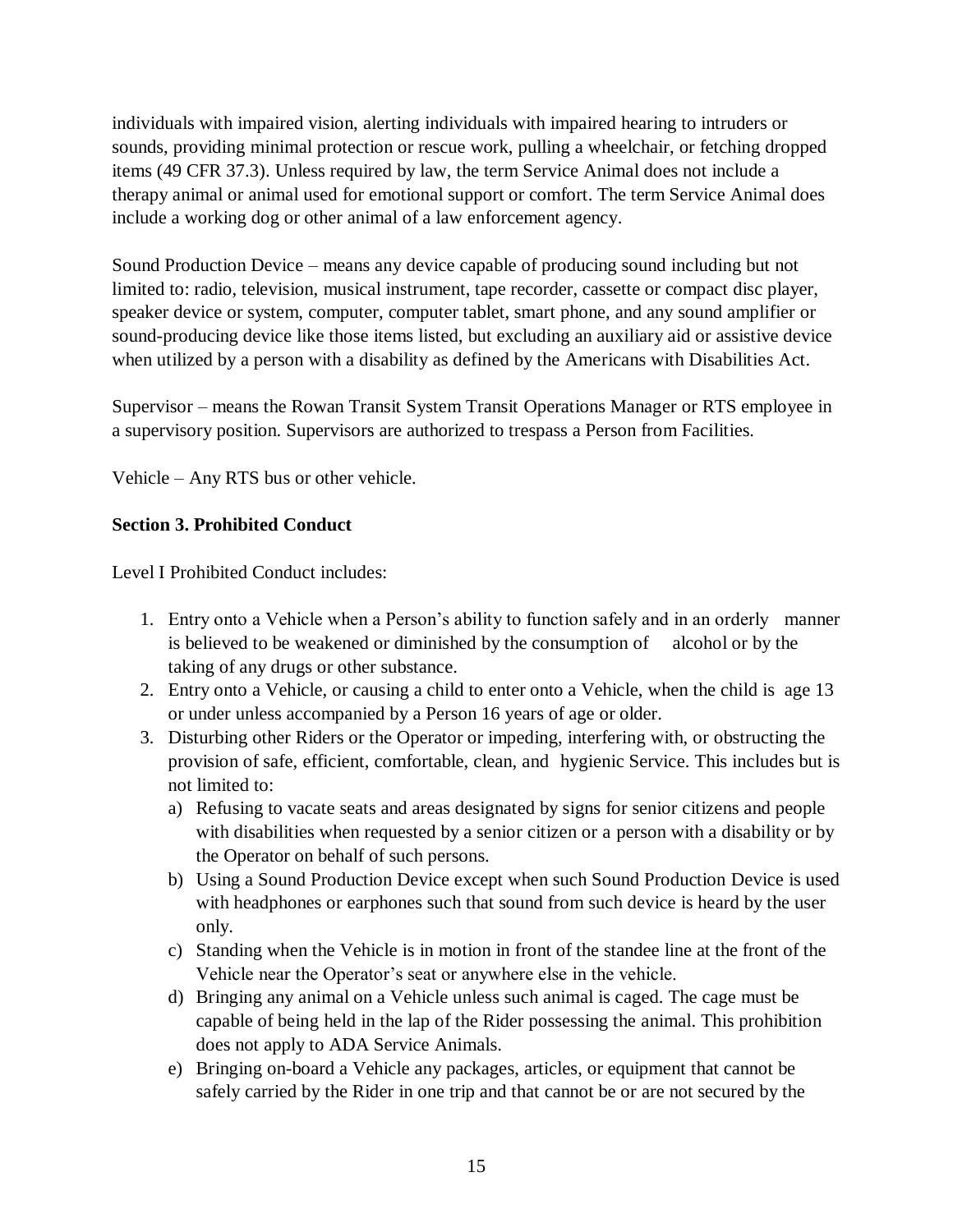Rider outside of the aisle. Packages, articles, or equipment may not block any exits or restrict the free and safe movement of Riders. Strollers and carts are permitted provided they are collapsed, secured by the Rider outside of the aisle, and do not block exits or restrict the free and safe movement of Riders. This prohibition does not apply to wheelchairs, crutches, canes, or other mobility aids or assistive devices.

- f) Distracting, or attempting to distract, an Operator.
- g) Engaging in canvassing, selling, or soliciting on or at a Facility.
- h) Distributing any paper or other material on or at a Facility.
- i) Changing a child's diaper in a Vehicle.
- j) Spilling food or drink, littering, or otherwise leaving trash or garbage on or at a Facility.
- k) Exhibiting personal hygiene that may cause a health or safety hazard.
- l) Hanging or swinging from stanchions or other Vehicle equipment with feet off the floor.
- m) Hanging out, reaching out, or putting any item, article, or other substance outside of Vehicle windows.
- n) Engaging in conduct that may cause a safety hazard.
- o) Leaving the vehicle while it is parked to pick-up or drop-off another customer.
- p) Making or placing false trip requests.
- q) Riding while under the influence of alcohol or illegal drugs.
- r) Repeated no-shows or late cancellations (less than one-hour notice prior to scheduled trip).

Level II Prohibited Conduct includes:

- 1. Entry onto a Vehicle without payment of the Fare or display of Fare Media and refusing to get off the vehicle.
- 2. Entry onto a Vehicle using counterfeit or stolen Fare Media.
- 3. Destroying any property including marking, soiling, painting, inscribing, writing, spray painting, or placing graffiti upon and Facility; removing, injuring, or tampering with any Facility; or attempting to commit any of those acts, except as specifically permitted or directed by RTS.
- 4. Stealing or wrongfully taking any RTS Facility or other property or the property of another Person while on or using a Facility.
- 5. Disorderly or disruptive conduct, including:
	- a) Fighting.
	- b) Assaulting another or threatening to inflict bodily injury on another through words or actions.
	- c) Offensively touching another or using force on another without their consent or intentionally injuring another.
	- d) Harassing another.
	- e) Screaming or shouting offensive and unwelcome words at another.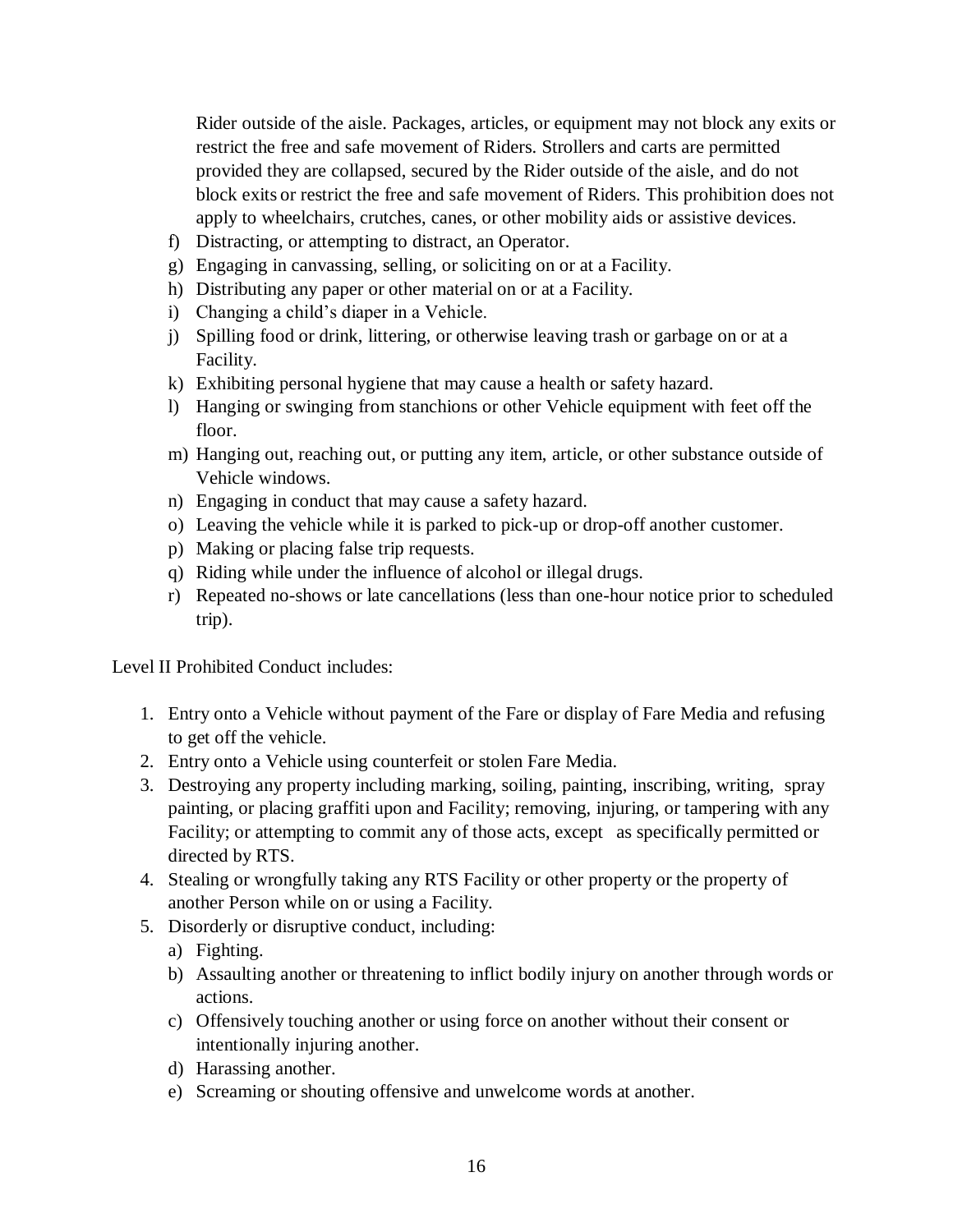f) Stalking another.

- 6. Smoking or lighting any incendiary device, including a match, lighter, or torch on a Vehicle; or using vapor products as defined by G.S. 14-313, including but not limited to electronic cigarettes, on a Vehicle.
- 7. Bringing any items of a dangerous nature on-board a Vehicle. Items of a dangerous nature include pistols, guns, and other deadly weapons as defined in G.S. 14-269(a); any knife having a blade of three inches or longer; BB gun; air gun; paintball gun; airsoft gun; bow and arrow; flammable liquids; dangerous, toxic, caustic, hazardous, or poisonous substances; sheet glass; and sharp objects. Fencing foils must be sheathed and left at the front of the vehicle with the Operator. This prohibition does not apply to a person who has a concealed handgun permit or others exempt from the need for such a permit as defined in NCGS Chapter 14, Article 54(B).
	- a) Obstructing or interfering with the Operator's safe operation of the Vehicle.
- 8. Exposing any private part of a Person's body (indecent exposure as defined in G.S. 14- 190.9).

#### **Section 4. Enforcement of the Rules**

The Operator may refuse entry onto a Vehicle to any Person who violates these Rules of Conduct.

The Operator or a Supervisor may provide oral and written warnings and may eject (order a Person to leave) or Exclude Persons from Facilities and suspend the use of RTS Services as follows:

- If an Operator or Supervisor becomes aware that any Person is engaging in any Prohibited Conduct, such Operator or Supervisor may give that Person an oral First Warning to immediately cease engaging in the Conduct and/or not to engage in the Conduct again. If the Person does not cease engaging in the Conduct, or if the Person was engaged in any Level II Prohibited Conduct, then the Operator or Supervisor may direct the Person to immediately leave the Vehicle or other Facility.
- If a Person fails or refuses to leave a Vehicle or other Facility after being directed to do so by an Operator or Supervisor, then such Person is subject to arrest and prosecution. Additionally, failing to leave a Vehicle or other Facility after being directed to do so may also subject a Person to the Exclusion Procedure, described in Section 5.

The remedy described in this section is not exclusive, and RTS or any other person may pursue such further legal action as applicable and appropriate. If a Person receives more than three (3) First Warnings in any 30-day period, that Person may be excluded from RTS Facilities and Services for not less than seven (7) days or more than thirty (30) days for a Level I Prohibited Conduct infraction. For Level II Prohibited Conduct infractions, RTS reserves to make that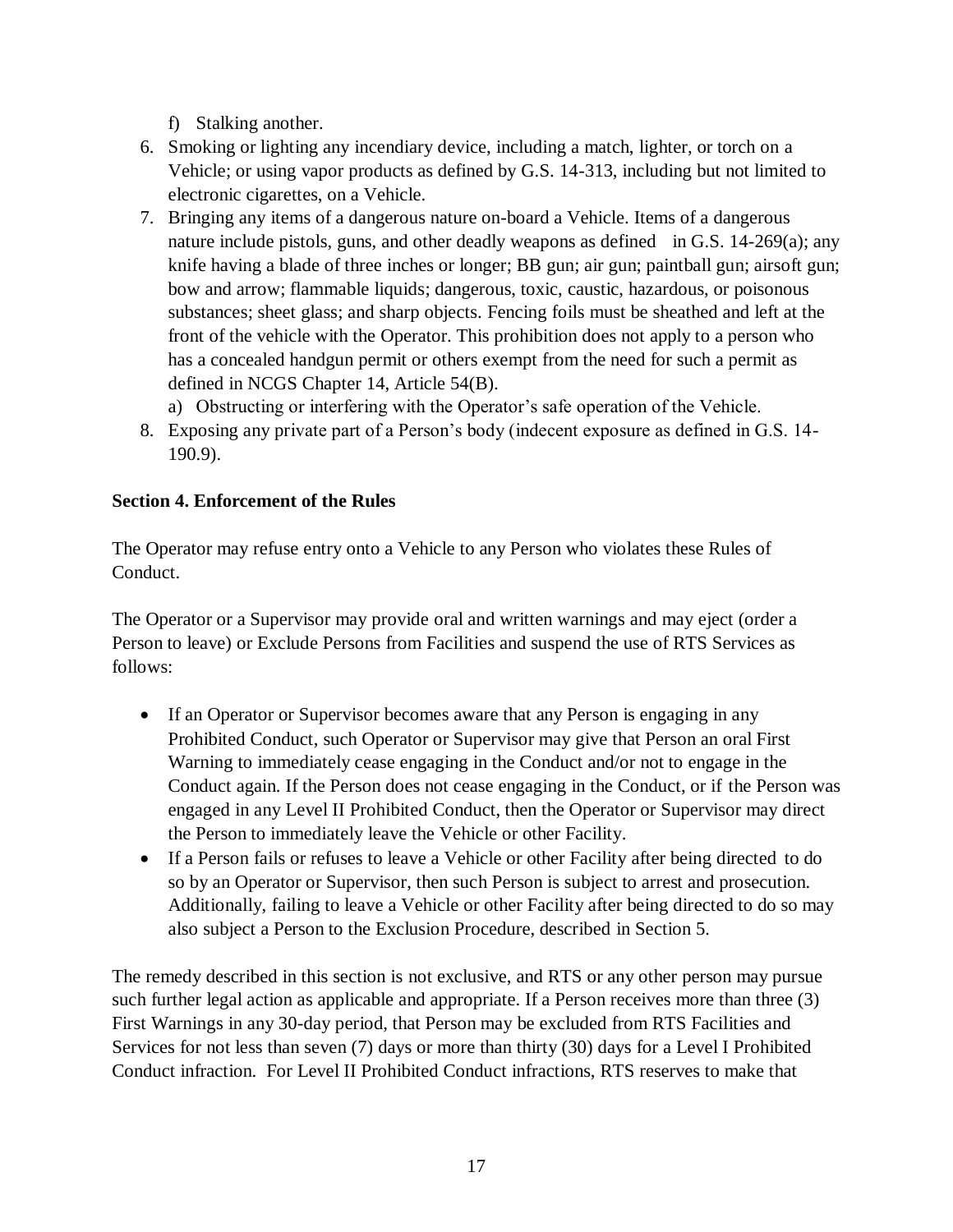determination on a case-by-case basis but a minimum of 30 days for the first infraction and longer for more serious offenses.

#### **Section 5. Facility Exclusion Procedure**

If a Person has failed or refused to follow an order to cease Prohibited Conduct and RTS determines that an individual should be excluded from RTS Facilities and/or Services, or that conditions should be placed on the Person's continued use thereof, the process is as follows:

- A. The Director of Transit will issue an Exclusion Order via certified mail to the Person stating the reasons for the exclusion, the time period of the exclusion, and the Facilities and/or Services to which the Exclusion Order applies. In general, Level I Prohibited Conduct may result in exclusion for not less than seven (7) days or more than thirty (30) days and Level II Prohibited Conduct may result in exclusion for not less than 30 days or more than six (6) months. Repeated instances of Prohibited Conduct will result in longer exclusion periods. If continued use of Facilities and/or Services is made subject to safety conditions or restrictions (e.g. presence of a parent or guardian in the case of a juvenile; accompaniment by a personal care attendant or aide), a conditional Exclusion Order may be issued specifying that the Person will be subject to exclusion unless the imposed restrictions are complied with. The Exclusion Order may be issued verbally; however, any verbal notice will be followed by a written Exclusion Order via certified mail.
- B. The written Exclusion Order shall also advise the Person of his/her right to appeal the decision and include a copy of the appeal procedure. The Director of Transit shall provide a copy of the written Exclusion Order to the Transit Operations Manager about the reasons for and length of the exclusion.
- C. If an appeal is not filed by the excluded party within ten (10) business days from the commencement of the exclusion, the right to appeal terminates and the Exclusion Order is final.

#### **APPEALS**

A. Any Person Excluded from RTS Facilities or Services may appeal such Exclusion Order by submitting a written Notice of Appeal to the Director of Transit at the following address: Rowan Transit System 2726 Old Concord Rd Salisbury, NC 28146, Telephone: 704-216-8888, FAX: 704-216-7978 and Email: valerie.steele@rowancountync.gov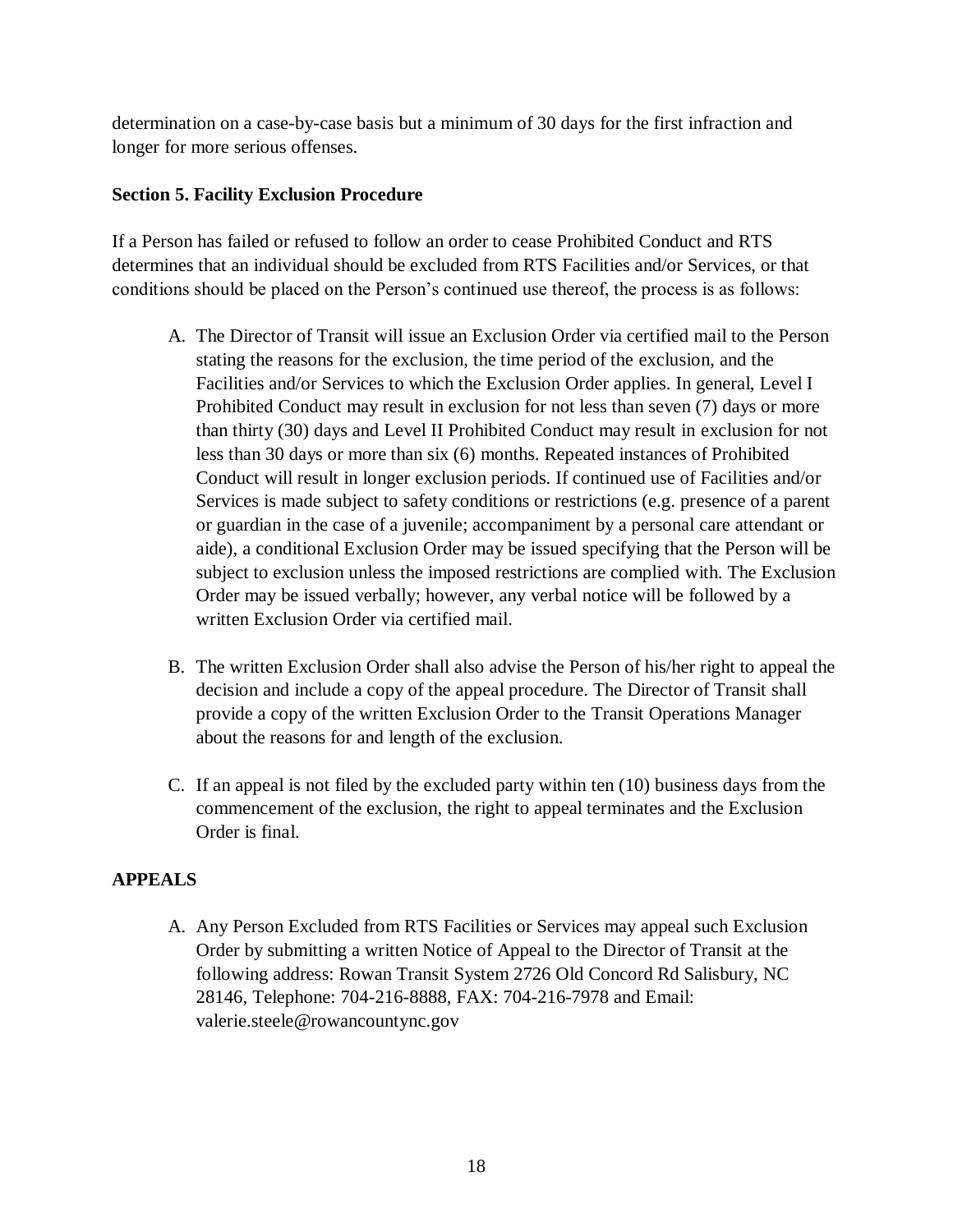Such Notice of Appeal must be submitted within ten (10) business days from the date of the Exclusion Order. The Notice of Appeal shall state with specificity the grounds for the appeal and all the facts that the Excluded Person believes are relevant to the appeal.

The Director of Transit shall review and may uphold, reconsider, or modify the Exclusion Order and shall make his/her decision in writing within fifteen (15) business days of receipt of the Notice of Appeal. Exclusion Orders shall remain in effect pending an appeal.

B. Should the Excluded Person wish to appeal the decision of the Director of Transit, the Excluded Person may appeal the Director of Transit's decision to the County Manager by filing a written Notice of Appeal of Director of Transit's Decision within ten (10) days of the date of the decision of the Director of Transit at the following address: Rowan Transit System, 2726 Old Concord Rd Salisbury, NC 28146 Telephone: 704-216-8888 FAX: 704-216-7978 Email: rowantransit@rowancountync.gov

The County Manager or designee shall hold a hearing within thirty (30) business days after the appeal has been filed. A notice of the hearing including a statement of the time, place, and nature of the hearing shall be mailed to the Excluded Person by the County's Director of Transit. The Excluded Person shall attend the hearing and may be represented by counsel and/or accompanied by a representative and one attendant. The Appeals Hearing is an administrative meeting and is NOT a public meeting. All decisions by the County Manager or designee are final.

#### **NON-COMPLIANCE WITH EXCLUSION ORDER: TRESPASSING**

If any Person subject to an Exclusion Order enters the specified Facilities or Services before the termination date listed in the Exclusion Order, that Person shall be trespassing and is subject to arrest and prosecution.

The following guidance for riders is provided in order to make customer trips as satisfactory and safe as possible, and to help the County provide efficient and effective service that serves its customers.

Customers may use wheelchairs, canes, walkers, and other common mobility devices on vehicles. They may also travel with oxygen tanks and respirators.

Customers traveling with a child who needs a car seat must supply it. Customers are responsible for securing the car seat and for its removal. Children riding in the rear seat are required to wear a seat belt.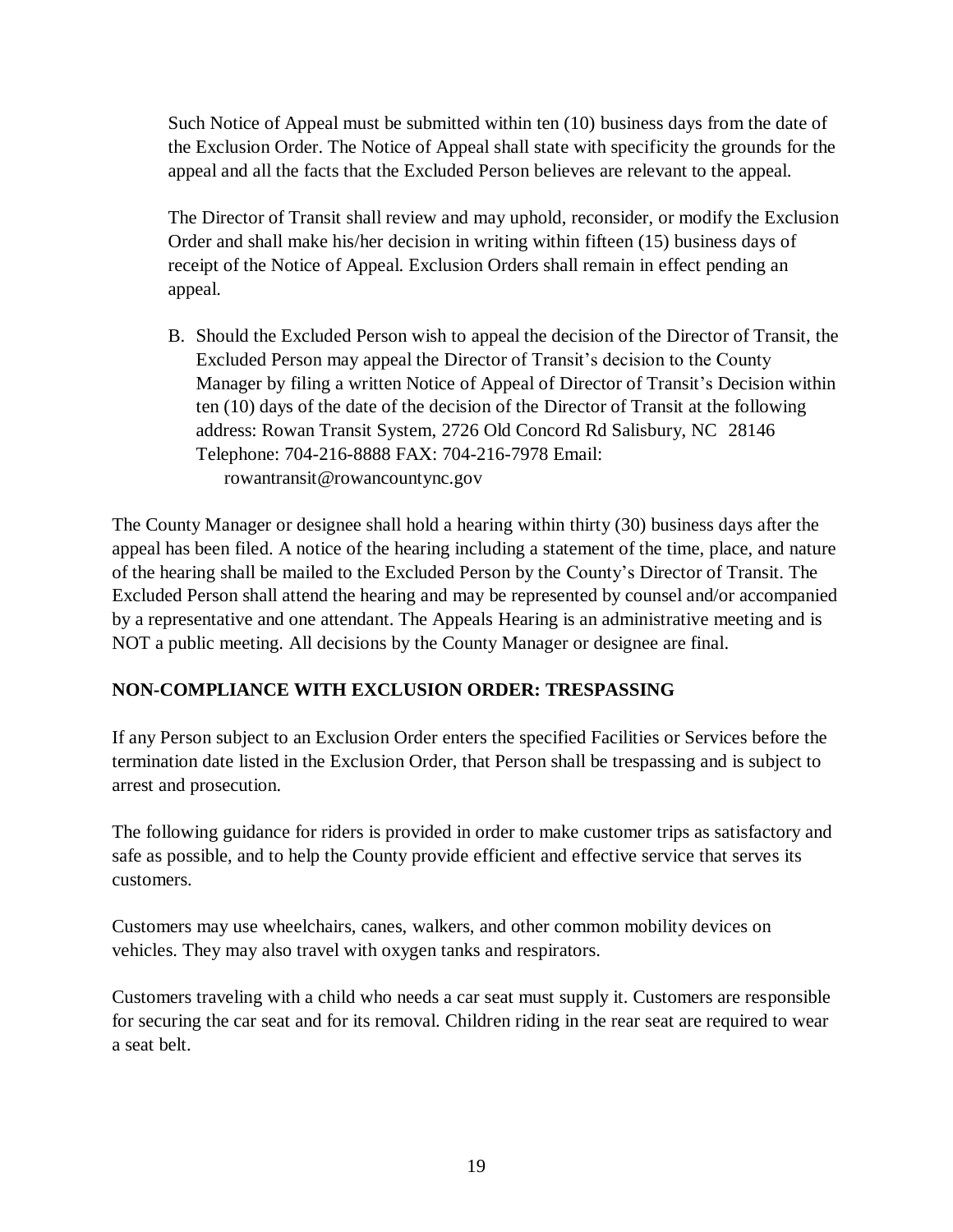The service provider has a one-hour service window for picking up a customer. This means that the vehicle may arrive at any time up to 30 minutes before or after the requested pickup time. For schedules utilizing an appointment time, the vehicle may arrive up to one hour in advance of the appointment.

Be prepared, ready and waiting at the curb when the vehicle arrives. The driver will only wait for five minutes if you are not at the indicated pickup point.

RTS tickets are for the use of RTS customers, they may also be utilized by authorized companions. The County reserves the right to only allow one companion per one-way trip. The companion shall pay with one ticket per one-way trip. Personal Care Attendants may ride for free when authorized by the eligibility certification.

Trips involving intermediate stops are not allowed, each trip must be booked with an origin and destination.

In summary, there are two situations whereby a customer's right to use RTS service may be suspended or cancelled:

- 1. When the customer's behavior is seriously disruptive or inappropriate as described in Level I and II Prohibited Conduct descriptions provided above.
- 2. When a customer does not show up for reserved rides or repeatedly (a pattern of incidents) cancels service with less than one hour's notice.

#### Guidelines:

- 1. Abusive and disruptive behavior includes but is not limited to:
	- a. Physical altercations with agency employees or other passengers
	- b. Threatening, intimidating, or harassing language
	- c. Excessive profanity
	- d. Shouting at agency employees or other passengers
- 2. The employee must report abusive or disruptive behavior in writing to his/her Supervisor, Transit Operations Manager or Director of Transit.
- 3. The Director of Transit or his/her designee will issue a written letter to the passenger requesting that the abusive or disruptive behavior cease while the passenger is using the transportation service. The letter will warn the passenger to cease the behavior and inform them of the following suspension requirements.
- 4. The following are the consequences of abusive or disruptive conduct:
	- a. The first offense may result in a suspension of service for up to 30 days.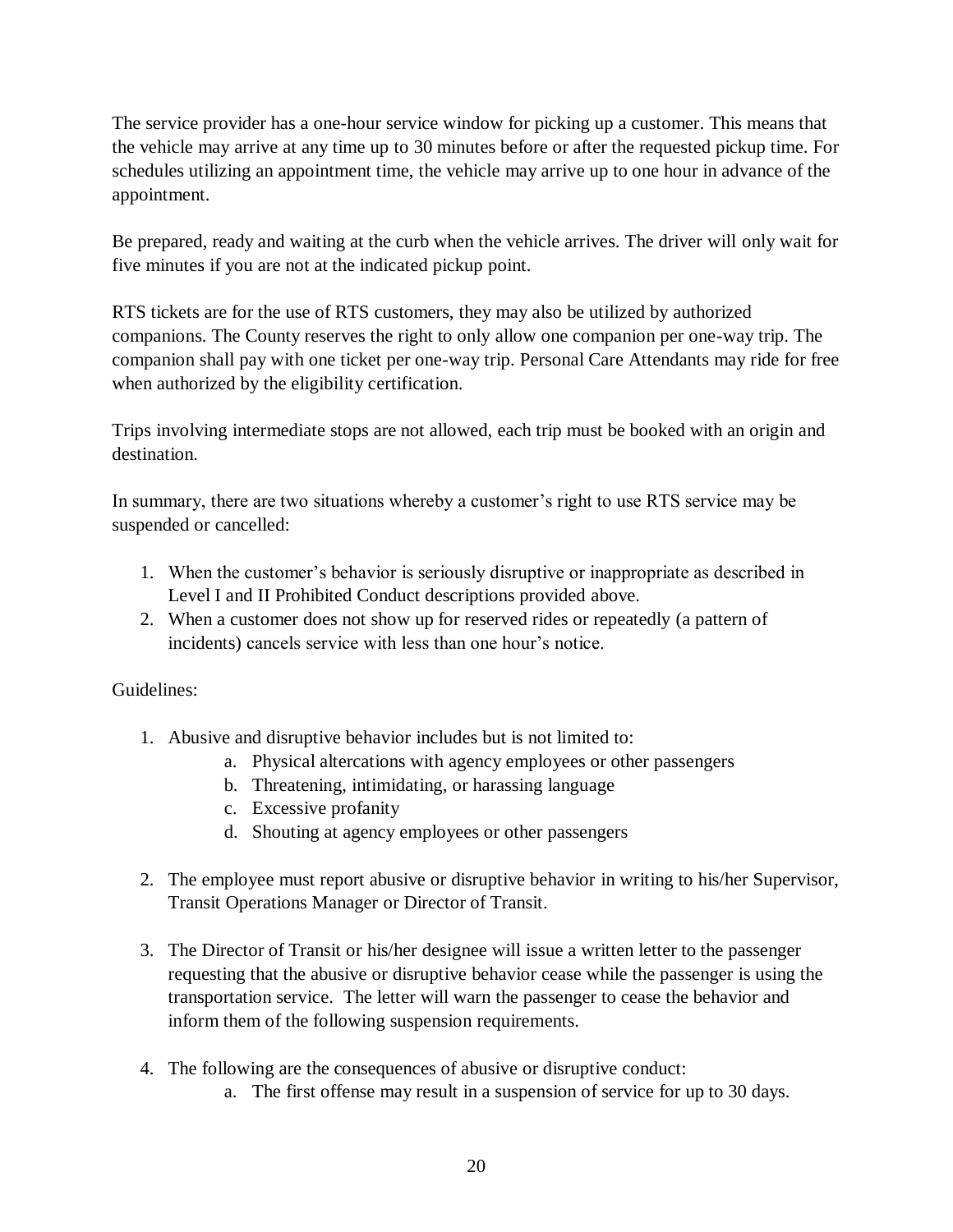- b. The second offense within a one-year period shall result in suspension of service for up to 60 days.
- c. The third offense within a one-year period shall result in suspension of service for up to one year.
- 5. Depending on the severity of the behavior, the Transit Operations Manager or Director of Transit may immediately suspect service to the passenger with no warning.
- <span id="page-20-0"></span>6. Passengers who display the behaviors described above due to a disability, sudden personal emergency or sudden illness are exempt from this requirement. Director of Transit may request documentation from passengers with a disability that causes these behaviors in order for a determination if the passenger can continue to use the service.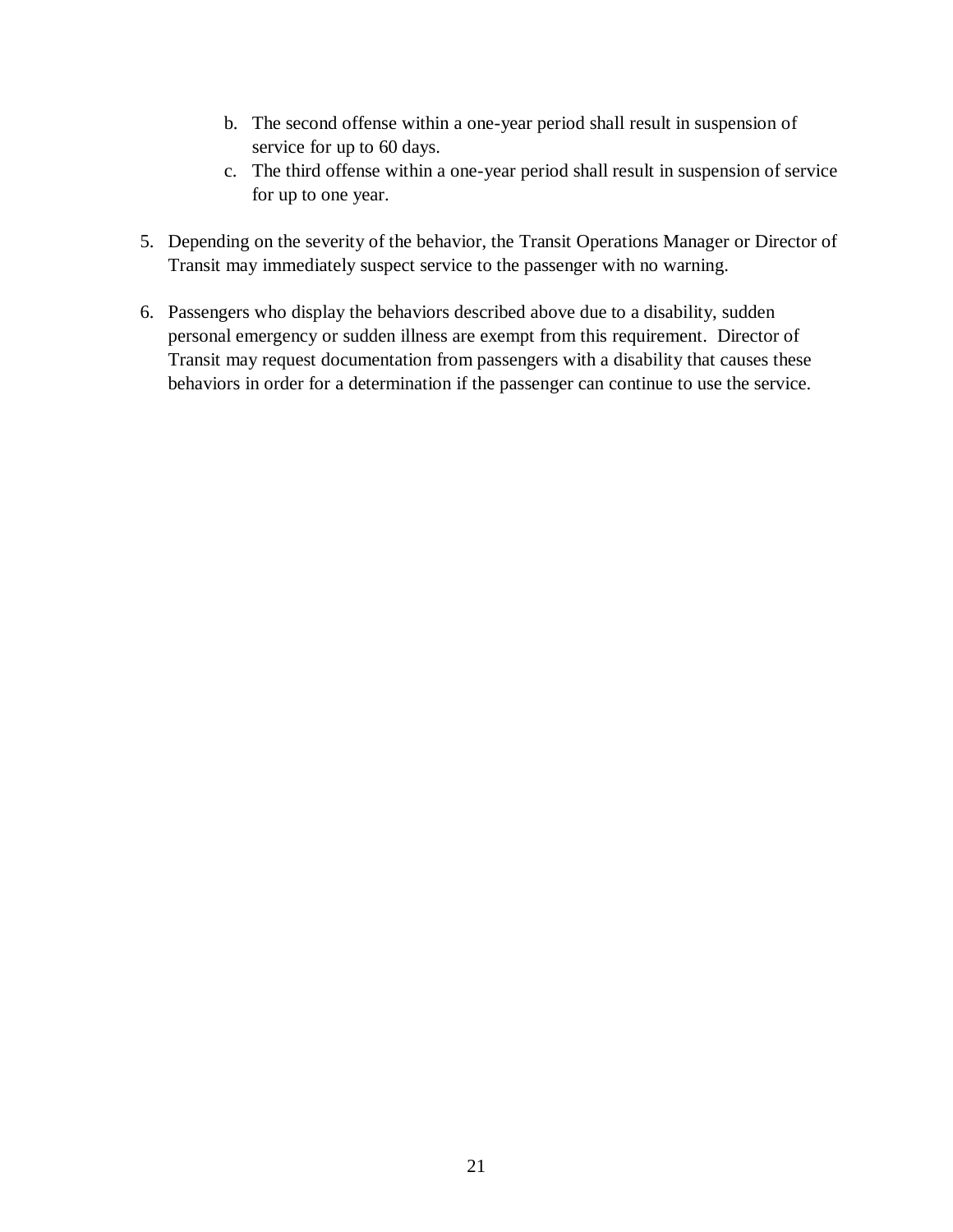# **Procedure 1.4: RTS Privacy of Information**

#### <span id="page-21-0"></span>**Applies to: Staff and Customers**

#### **Introduction:**

The following procedure provides staff and customers details about RTS privacy of information. RTS wants customers to be educated about our service, so customers are encouraged to read this disclosure carefully to understand the service.

RTS does not sell customer information to third parties.

RTS does not share customer information with outside parties who may wish to market their products to you. Customers do not have to take any action or instruct us to keep your information confidential. RTS will protect your privacy automatically.

Within RTS, staff safeguards your customer information carefully.

Customers have choices about how your information may be shared and used within RTS.

RTS is committed to protecting your customer information in every transaction, at every level of our organization. For this purpose, RTS has designed procedures, standards, and technology, which are described in our procedures.

RTS is committed to helping you protect your privacy every day. RTS has been a trusted paratransit eligibility service partner for many years. Customers can count on us to provide you with the responsive, professional service you deserve, and to protect your privacy and security along the way.

The RTS Privacy of Information Procedures described herein illustrates how we protect and use your customer information. RTS believes that protecting your privacy is an integral part of the customer service we provide to you. RTS does not share customer information with outside parties who may wish to market their products to you.

At RTS, we value your relationship, and we work diligently every day to honor the trust you place in us. Thank you for using RTS.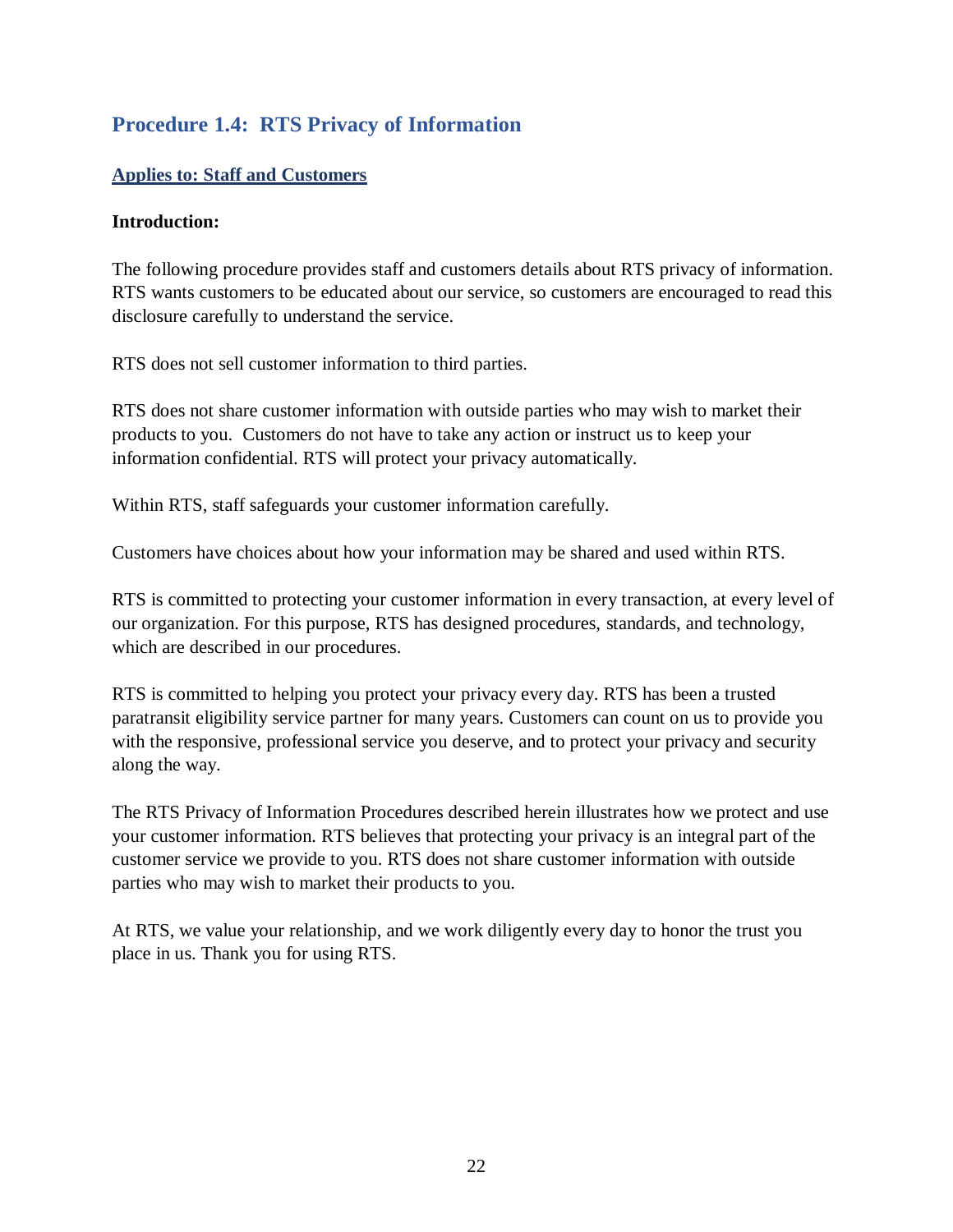#### **Privacy:**

How RTS protects and uses customer information:

- 1. RTS begins by safeguarding the security and integrity of customer information.
- 2. RTS is committed to protecting the security and integrity of customer information through procedures and technology designed for this purpose. For example:
	- RTS limits employee access to customer information to those who have a business reason to know this information. Employees are required to honor our code of conduct, which includes standards to protect customer confidentiality. Staff are subject to disciplinary action if they fail to do so.
	- RTS maintains policies and procedures covering the proper physical security of workplaces and records.
	- Our physical, electronic, and procedural safeguards meet or exceed federal standards regarding the protection of customer information. RTS requires independent contractors and outside companies who work with us to adhere to strict privacy standards through their contracts with us. RTS uses technological means (such as backup files, virus detection and eradication software, firewalls, and other computer software and hardware) to protect against unauthorized access or alterations to customer data.
- 3. RTS collects and maintains customer information as part of servicing your reservations and usage of paratransit and other transportation services. In the course of serving you, RTS collects information about you from a variety of sources, such as:
	- Information customers provide to us on applications or forms, such as your disability
	- Information RTS receives from an outside source, such as your doctor, regarding your health history or treatment status
	- Information about your previous paratransit eligibility status from transit agencies and the companies that serve them.
- 4. The customer information RTS collects is used to serve your trip reservation needs.
- 5. Information may be used among RTS, as well as with authorized third parties, for several purposes, such as:
	- To process your demand response service requests
	- To process your requests such as updates to address and mobility devices
	- To service your account by using your information to provide RTS enough information to schedule a ride including pick up address and emergency contact information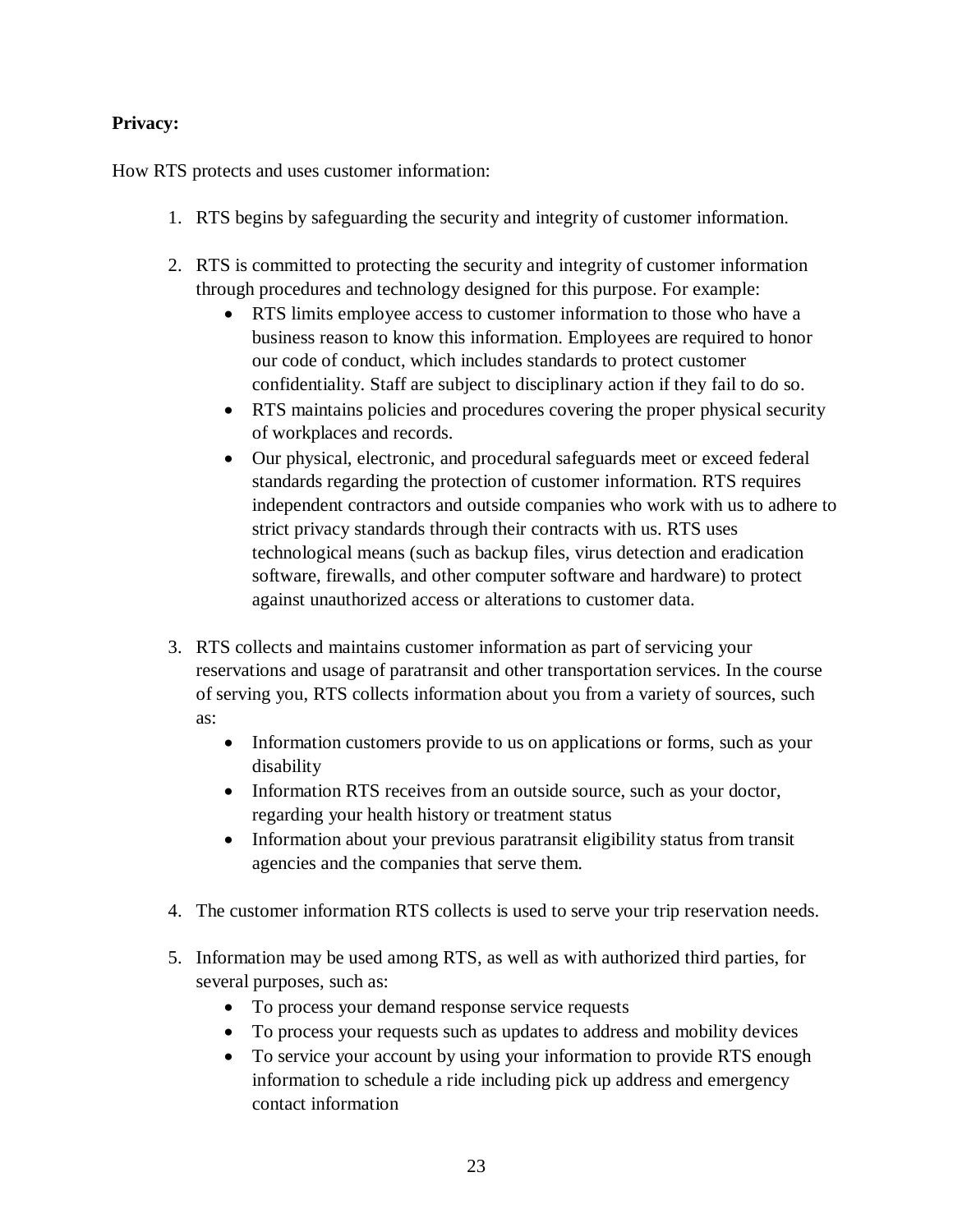- To keep you informed by issuing notifications of expiration, ID cards (if applicable), and policy or procedure updates
- 6. RTS does not share information with outside parties who may wish to market their products to you. We may disclose the information we collect, as described above, with nonaffiliated third parties that are acting on our behalf, including:
	- Companies and transit agencies that perform transportation services. We may also share certain information with companies that help us conduct surveys or marketing research.
	- There are other situations when we may disclose to third parties the customer information we collect as permitted or required by law. Third parties could include government entities, courts, or other entities (in response to subpoenas and other legal processes), and those with whom you have requested us to share information.
- 7. It is important to note that we do not share customer information with other companies for the purpose of marketing their products to you unless you specifically request in advance that we do so. It is not necessary for you to instruct us not to share information with these outside companies, because we will automatically keep your information confidential.
- 8. Within RTS, we share information so that we can work together to serve you.
- 9. RTS may disclose all the information we collect, as described above, within RTS operations, including:
	- Our administrative and customer service departments which, for example, service your accounts.
	- Our transit evaluation team to determine ADA paratransit eligibility and other transportation services you may qualify for.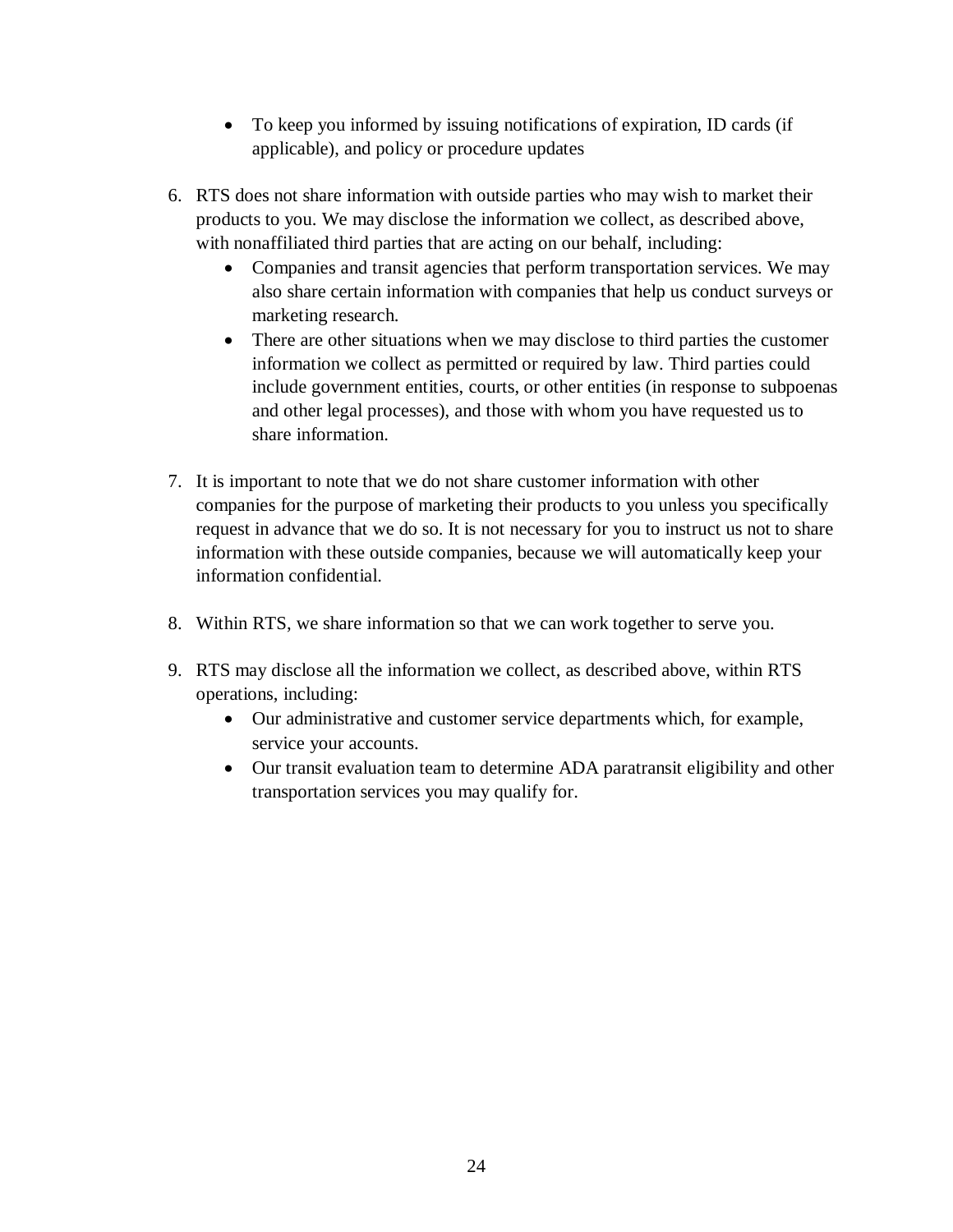#### <span id="page-24-0"></span>**Procedure 1.5: Records Retention**

#### <span id="page-24-1"></span>**Applies to: Staff**

Per the N.C. Municipal Records Retention and Disposition Schedule (NCMRRDS) and Federal Transit Administration (FTA) requirements, Transit staff is to retain records for the following lengths of time (page number of NCMRRDS are cited):

#### NCMRRDS

| Record                          | Period                                                 | Page #         |
|---------------------------------|--------------------------------------------------------|----------------|
| 1. Agendas                      | Destroy after 1 year                                   | 1              |
| 2. Associations and committees  | Destroy after 2 years                                  | 1              |
| 3. Citizen Complaints           | Destroy after 3 years                                  | $\overline{2}$ |
| 4. Letters/Memo's               | (a) Keep records relating to                           | $\overline{2}$ |
|                                 | history or operation of Access                         |                |
|                                 | (b) Destroy remaining records $>$ 3 years              |                |
| 5. Policy Statements            | (a) Retain 1 copy permanently                          | $\overline{2}$ |
|                                 | (b) Destroy remaining records $>$ 3 years              |                |
| 6. Emergency Plans              | Destroy when superseded or obsolete                    | $\overline{2}$ |
| 7. Contracts                    | Destroy $> 5$ years after expiration                   | $\overline{2}$ |
| 8. Policies and Procedures      | (a) Internal - retain permanent copy                   | $\overline{7}$ |
|                                 | (b) External – destroy $> 1$ year after                |                |
|                                 | superseded or obsolete                                 |                |
| 9. Reports                      | (a) Retain perm. copy of biennial $\&$                 | 8              |
|                                 | annual reports                                         |                |
|                                 | (b) Destroy all others $>$ 3 years                     |                |
| 10. Temporary Records           | Destroy $> 6$ months                                   | 8              |
|                                 | (mailing lists, reservations, etc.)                    |                |
| 11. Purchasing File             | Destroy $>$ 3 years $\&$ when released from all audits | 10             |
| 12. Annual Budget               | Preserve 1 perm. copy for record                       | 11             |
| 13. Authorizations Form         | Destroy $>$ 3 years & when released from all audits    | 12             |
| 14. Invoices $-$ all            | Destroy $>$ 3 years $\&$ when released from all audits | 12             |
| 15. Paid Check, bills, vouchers | Destroy $>$ 3 years & when released from all audits    | 20             |
| 16. Receipts                    | Destroy $>$ 3 years & when released from all audits    | 21             |
| 17. Work Orders                 | Destroy in office 1 year after completion of work      | 47             |
| 18. Applications                | Destroy after $>$ 3 years                              | 77             |

(1) N.C. Municipal Records Retention and Disposition Schedule, N.C. Department of Cultural Resources, Division of Archives and History, Archives and Records Section, Records Services Branch, August 15, 1997. (2) RTS extended timeframe. The NCMRRDS recommends destruction after all the complaints are settled. NOTE: ADA requirements require the retention of ADA complaints for three years.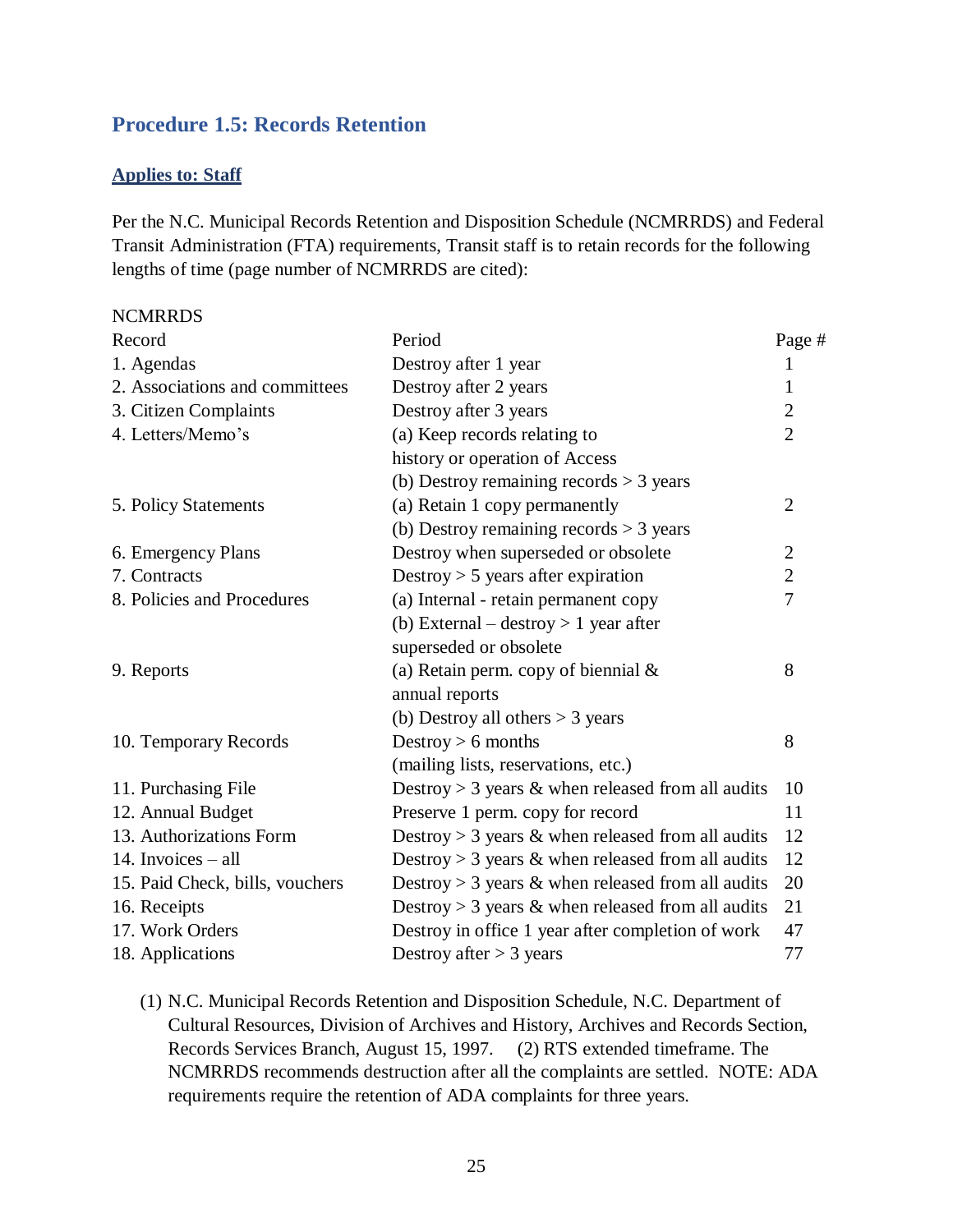# <span id="page-25-0"></span>**Procedure 1.6: Fare and Service Changes**

#### <span id="page-25-1"></span>**Applies to: Staff and Customers**

#### **Fares**

Fares are collected by RTS staff. Fares must be paid at the time of boarding.

Fares are as follows:

| Type of Service        | Fare Per One-Way Trip |
|------------------------|-----------------------|
| Share Ride EDTAP & RGP | \$2.00                |
| Dialysis Urban & Rural | \$2.00                |

RTS will collect all fares and issue a credit to the appropriate billing code on the monthly invoice. All fares are to be collected at the time of service. Example; if there are 50 one-way passenger trips on the Share Ride RGP billing code, a credit of \$100.00 should be reflected on the billing for that month.

#### **Fare or Service Changes**

Purpose: Federal Transit Administration {FTA) grantees are required to develop a local process to solicit and consider public comment prior to a fare increase or major changes in the provision of public transit services.

This Rowan County procedure describes when an opportunity for a public hearing is required, the goal, objectives, how hearings will be conducted, and how the results of hearings will be considered in the decision-making process.

#### Goal

The goal of this procedure is to support the Rowan Transit System [RTS] mission of providing Safe, Efficient and Affordable Mobility choices to Rowan citizens.

#### **Objectives**

RTS has developed the following objectives that are critical to achieving the goal of keeping fares affordable and reasonable for passengers while balancing the need to maximize fare revenue to help maintain and expand transit operations for the benefit of all customers.

- 1. Increase Ridership:
	- a. Increasing ridership to support societal goals of reducing traffic congestion and decreasing air pollution. RTS also wants to adopt strategies that will encourage ridership by means of an affordable fare structure.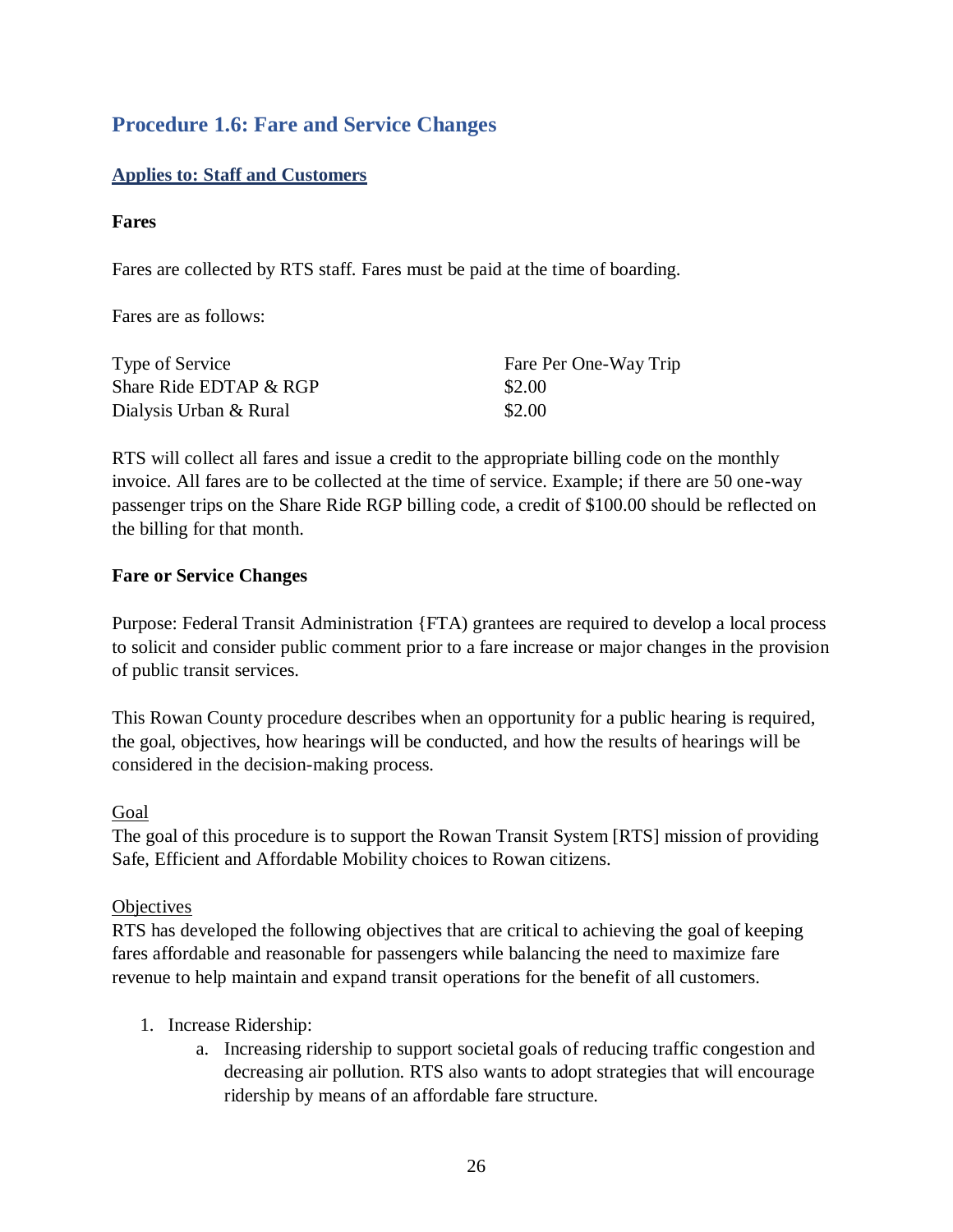- 2. Establish Equitable Fares and Justifiable Service Changes
	- a. To be equitable, fares and service changes must take into account the needs of the citizens who use transit. The fare structure and any proposed operating changes should consider the economic and social requirements of transit riders.
- 3. Enhance Customer Mobility and Access
	- a. The fare structure and any proposed service changes should enhance the ability of riders to access the system and move through it with ease. The fares and any changes will be explained in public meetings in easy to understand language.

#### **Public Process**

RTS will conduct a comprehensive public outreach effort to ensure that the decisions being made are reflective of the needs and desires of the community but still within the means and resources of the county transit system. *RTS defines a "major service change: as one that alters the existing routes, schedule or hours by at least 25% of the total service provided.* RTS will take the following steps in seeking public input:

- 1. Public Notice Procedures: At a minimum, RTS will place a legal advertisement in the local newspaper to announce any proposed fare or major service changes and describe how and where the public may provide comment. RTS will also prepare notices in the form of press releases and provide written notices on system vehicles, public bulletin boards and notify agency and business partners directly or by email.
- 2. Solicitation of Public Comment Practices: To ensure public comment is considered, RTS will schedule public meetings at times and locations where there is the most interest from those affected by the fare or major service changes in system operations. Public hearings will be designed to provide a means by which RTS may inform the public of the basis for proposed actions, and the hearings will not be designed to be adversarial in nature. The public hearing will be conducted in an orderly manner under the control of the Director of Transit or an assigned staff person.
- 3. Transit Advisory Board (TAB) Review of all Public Input information: The RTS Advisory Committee or TAB will receive all written passenger comments and other recorded minutes from the public meetings that are held for public input. Any individual desiring to address the TAB will be given the opportunity to express their support or disagreement with fare or system changes.

#### **Final Recommendations and Implementation:**

The TAB will consider all information presented and give findings of facts and recommended actions to the Administrative staff. The Rowan County Board of Commissioners is the final authority on any fare structure change. Public notice of system changes and new fares will be communicated to the public in the same manner as in Section IV A.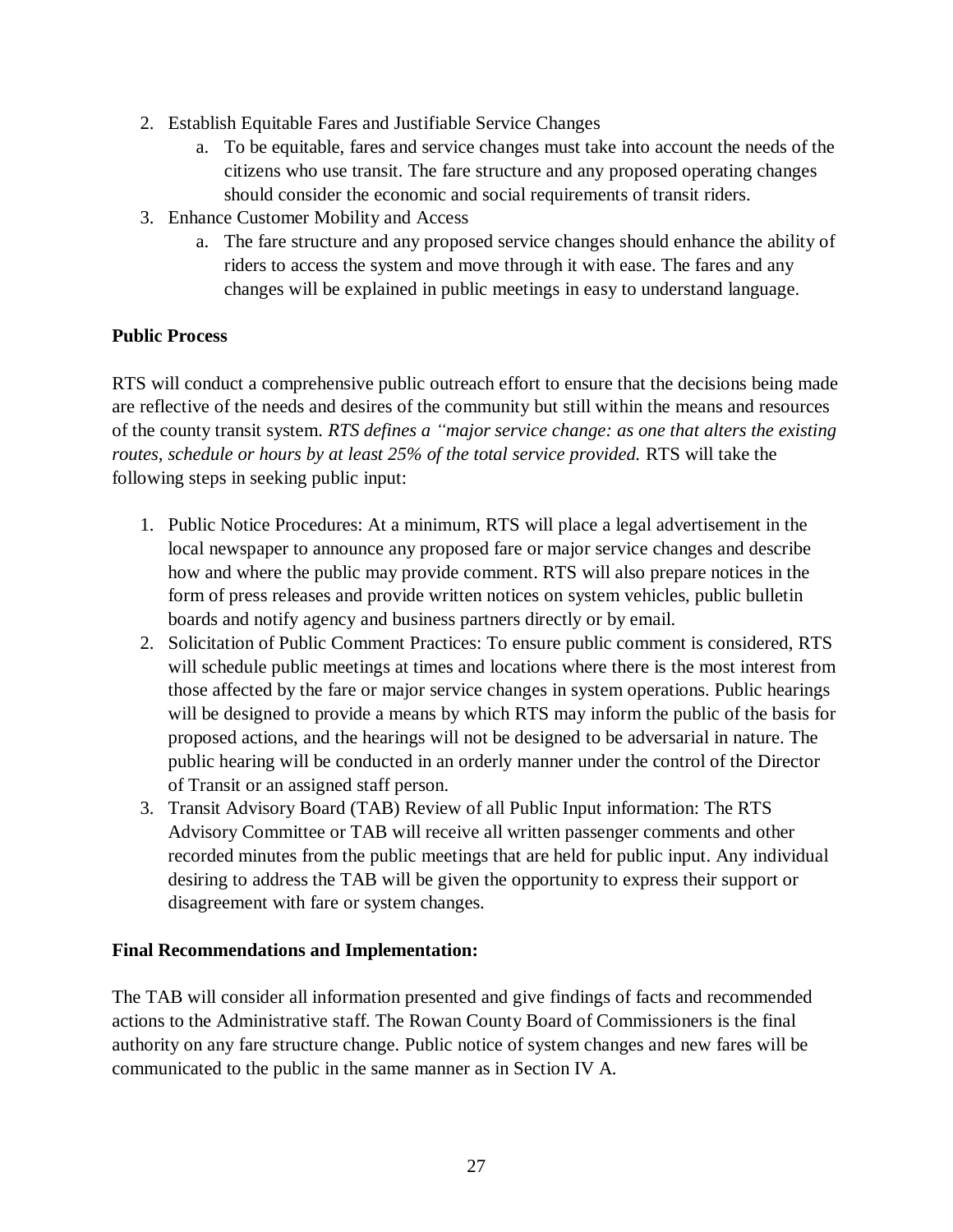# <span id="page-27-0"></span>**Procedure 1.7: RTS Grants Administration and Financial Management**

#### <span id="page-27-1"></span>**Applies to: Staff and Customers**

#### **Purpose**

The purpose of these grant and financial management procedures is to establish clear guidance regarding RTS's grant and financial management and administration of Federal Transit Administration (FTA) and North Carolina Department of Transportation (NCDOT) – Integrated Mobility Division (IMD) grants when Rowan County is the subrecipient.

FTA and NCDOT grant programs have requirements which require Rowan County to comply with so as to continue to be eligible for grant funding. As a sub-recipient, Rowan County must demonstrate to NCDOT the legal, technical, and financial capacity to manage and administer grants. Financial ability includes the ability to match and manage NCDOT/FTA grant funds, cover cost and operating deficits, financially maintain and operate NCDOT/FTA funded facilities and equipment and conduct and respond to applicable audits.

The policies contained herein outline Rowan County procedures regarding application, acceptance, budgeting, accounting, and administration of NCDOT /FTA grants, as well as in regard to compliance with FTA/U.S. Department of Labor requirements related to Section 5333(b) labor protections.

Table of Contents

Organizational Management

Legal Authority Authorizing Resolution Annual Certifications/Signature Policy

Governance

- □ Organizational Structure
- Governing Board Bylaws/Manual
- □ Transportation Advisory Board

Rowan County Continuity of Operations Plan

Control Environment  $\Box$  Signature Policy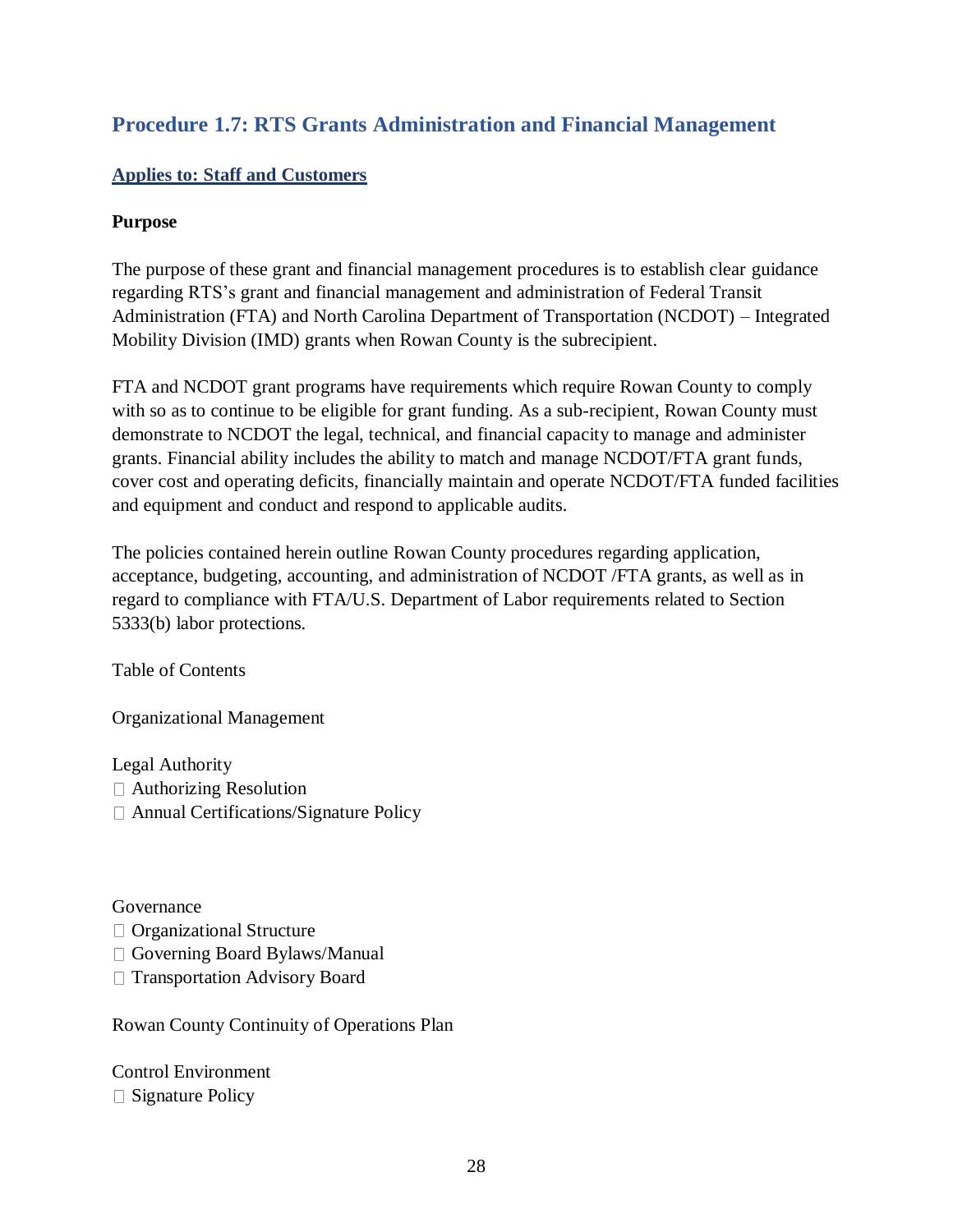Governing Board

 $\Box$  Transportation Advisory Committee [TAC]

□ Conflict of Interest Policy / Code of

Rowan County Personnel Ordinance

Labor Protections.

 $\Box$  Section 5333(b) Labor Warranty (S.5311)

Labor Complaint Resolution Procedures

Contract Management and Oversight

- □ Quality Assurance Monitoring
- $\Box$  Monitoring Compliance with FTA Requirements.

Document Control and Retention □ Public Access □ Electronic Documents  $\Box$  Financial Records

Grants Administration Grant Application □ Grant Award and Agreement Execution □Grant Report

Financial Management Multi-Year Financial Plan Budget Development □Budget Revisions and Amendments □ Structure of Accounts (UPTAS)

ORGANIZATIONAL MANAGEMENT

Legal Authority: Authorizing Resolution

To be eligible for NCDOT/FTA funding, The Rowan County Manager is authorized by The Rowan County Board of Commissioners to apply for and receive funding. This was affirmed when the appropriately authorized person signed the authorizing resolution form included in the NCDOT grant application package. This form is submitted annually to NCDOT-IMD as required and is also maintained in the Rowan County Finance Department.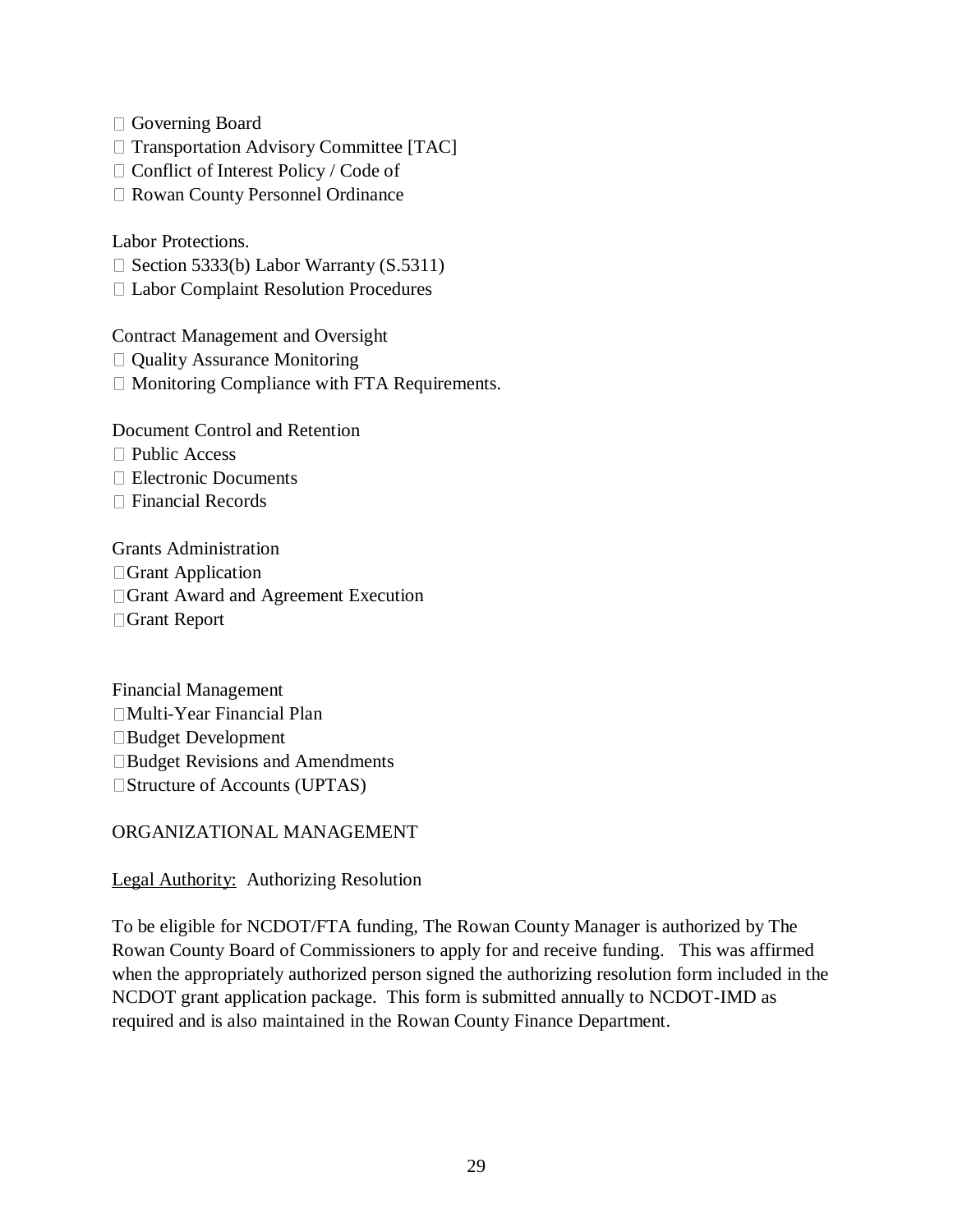#### **Annual Certifications/Signature Procedures**

Federal and State grant awards require applicants and grantees to certify that they are in compliance with or will comply with a variety of laws and regulations. As a sub-recipient of federal and state transit funds ROWAN COUNTY signs and submits certifications and assurances on an annual basis with its grant application to NCDOT. The Rowan County Director of Transit is responsible for updating the ROWAN COUNTY annual Certifications and Assurances [C&A] and securing the proper signatures/approvals including both the approval of the Governing Board and the Opinion of Counsel. The annual C&A's are filed according to the following procedure:

- 1. The Director of Transit reviews the list of C&A's received from FTA and compares them with the C&A's from the previous year.
- 2. If there are changes in the C&A from the previous year, the Director of Transit forwards the C&A's to the Board of Commissioners for review.
- 3. If there are reports to be filed in conjunction with the C&A's, the Director of Transit completes the applicable reports for submission to NCDOT.
- 4. Upon concurrence from the Board of Commissioners, the Director of Transit secures approval and signature on the C&A's from the Rowan County Manager who is authorized to act on behalf of Rowan Transit System
- 5. The Director of Transit compiles the approved C&A's and applicable reports for Rowan County for submittal to NCDOT.
- 6. The Director of Transit officially submits the C&A's to NCDOT with the application.
- 7. The Director of Transit is responsible for maintaining a file with all of Rowan County's past and present C&A's.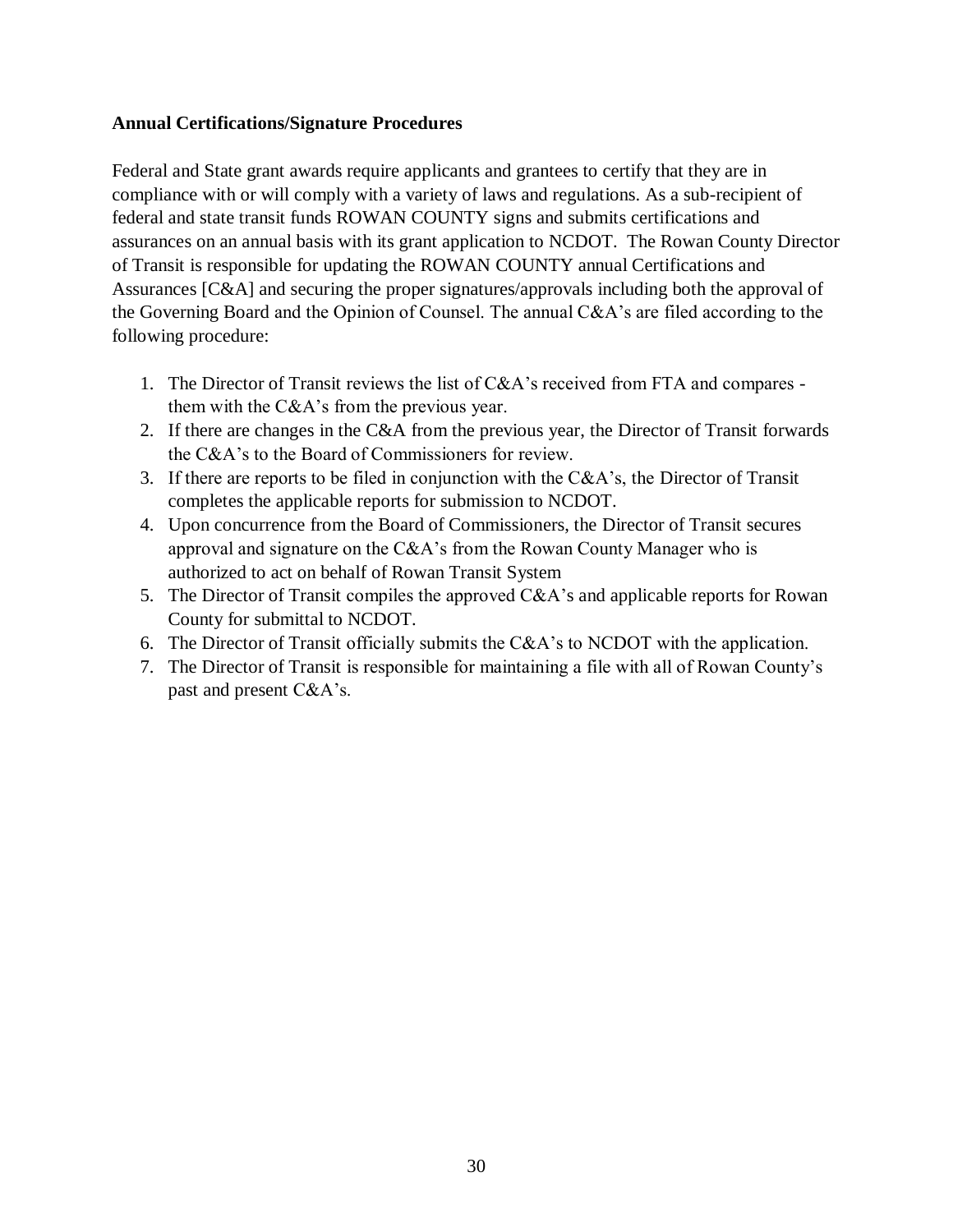#### **Governance**

The Rowan County Board of Commissioners has the legal and fiduciary responsibility of the organization.

The RTS Advisory Committee [TAC] is representative of the community and is able to provide community-based advice to the Board of Commissioners. The TAC meets regularly, is "actively engaged" and conducts business in an open and transparent manner. All members of the TAC sign conflict of interest statements as required by federal regulations.

The by-laws for the Rowan County TAC were reviewed and approved by the TAC on May 19, 2010 adopted by the Board of Commissioners on July 19, 2010.

#### **Rowan County Continuity of Operations Plan**

The Rowan County Emergency Operations Plan was developed to address multiple hazards that threaten our County. Through use of a functional format, the plan encourages an Integrated Emergency Management System (IEMS) approach to disasters and fosters prompt, efficient and coordinated response operations by elements of the emergency organization. IEMS requires a system-wide integration of skills, people and resources. IEMS recognizes that plans developed for one type of emergency are extremely useful for other emergency situations and a significant amount of emergency operational capability can be established by addressing broadly applicable functions.

Rowan County has adopted the [National Incident Management System](http://www.fema.gov/nims/) (NIMS) approach as well, to incorporate the elements of NIMS essential to efficient management of emergencies and disasters that will involve local, state and federal response agencies. The federal government places criteria for all emergency plans to comply with [Homeland Security Presidential Directive](http://www.whitehouse.gov/news/releases/2003/02/20030228-9.html)  [#5](http://www.whitehouse.gov/news/releases/2003/02/20030228-9.html) (HSPD-5). "To prevent, prepare for, respond to, and recover from terrorist attacks, major disasters, and other emergencies, the United States Government shall establish a single, comprehensive approach to domestic incident management. The objective of the United States Government is to ensure that all levels of government across the Nation have the capability to work efficiently and effectively together, using a national approach to domestic incident management. In these efforts, with regard to domestic incidents, the United States Government treats crisis management and consequence management as a single, integrated function, rather than as two separate functions"...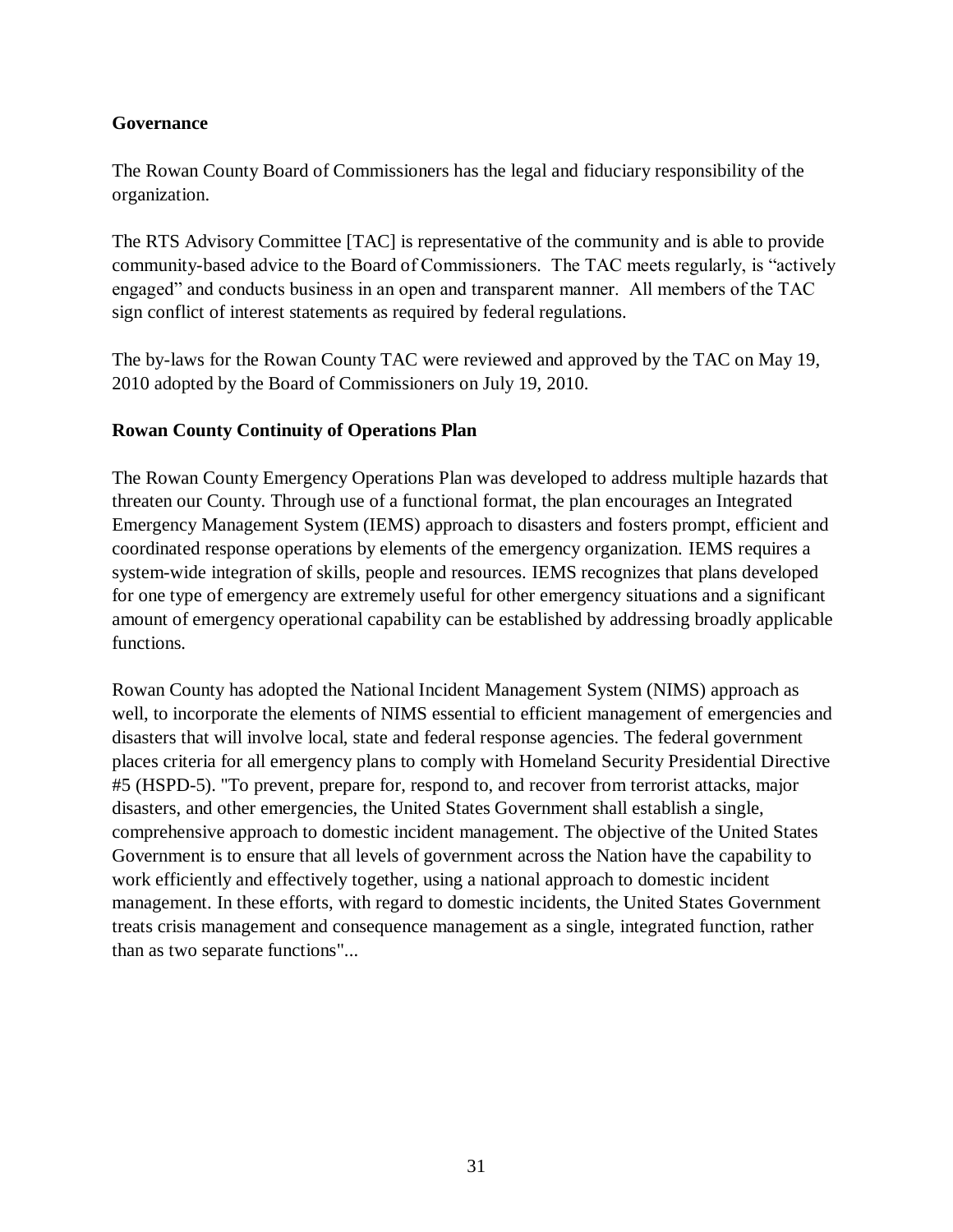Division of Duties:

### **Control Environment:** Assignment of Authority – NCDOT Grants

The Rowan County Manager is authorized to execute agreements and contracts with NCDOT.

The Rowan County Finance Director or Director of Transit is designated to submit the following, as indicated on the Delegation of Authority form submitted to NCDOT:

- $\Box$  Reimbursement Requests
- $\Box$  Budget Revisions
- □ Budget Amendments
- □ Period of Performance Extensions

#### **Signature Policy**

The Chairman of the Board of Commissioners and the Finance Director are authorized to sign checks for Rowan County:

Governing Board:

- 1. Reviews and approves annual County Department budgets
- 2. Reviews monthly and annual financial reports
- 3. Reviews and approves all grant applications and holds public hearings
- 4. Reviews and approves multi-year financial and operating/planning reports

Transportation Advisory Committee (TAC):

- 1. A forum to discuss relevant issues related to public transportation
- 2. An advocate in promoting new or expanded transit Services
- 3. Oversight to program operations, setting and monitoring goals
- 4. A participant in local & regional transit planning functions
- 5. As a guardian of passenger rights

#### Conflict of Interest Policy / Code of Conduct

In accordance with Board policy and related legislation, no employee, officer, agent, immediate family member, or Board member of the agency shall participate in the selection, award, or administration of a contract supported by Federal and/or State funds if a conflict of interest, real or apparent, would be involved.

#### Rowan County Personnel Ordinance

RTS employees and system operations are subject to compliance with the Rowan County Personnel Ordinance promulgated by the Human Resources Department. They set forth all policies, benefits, and regulations as they are approved by the Rowan County Board of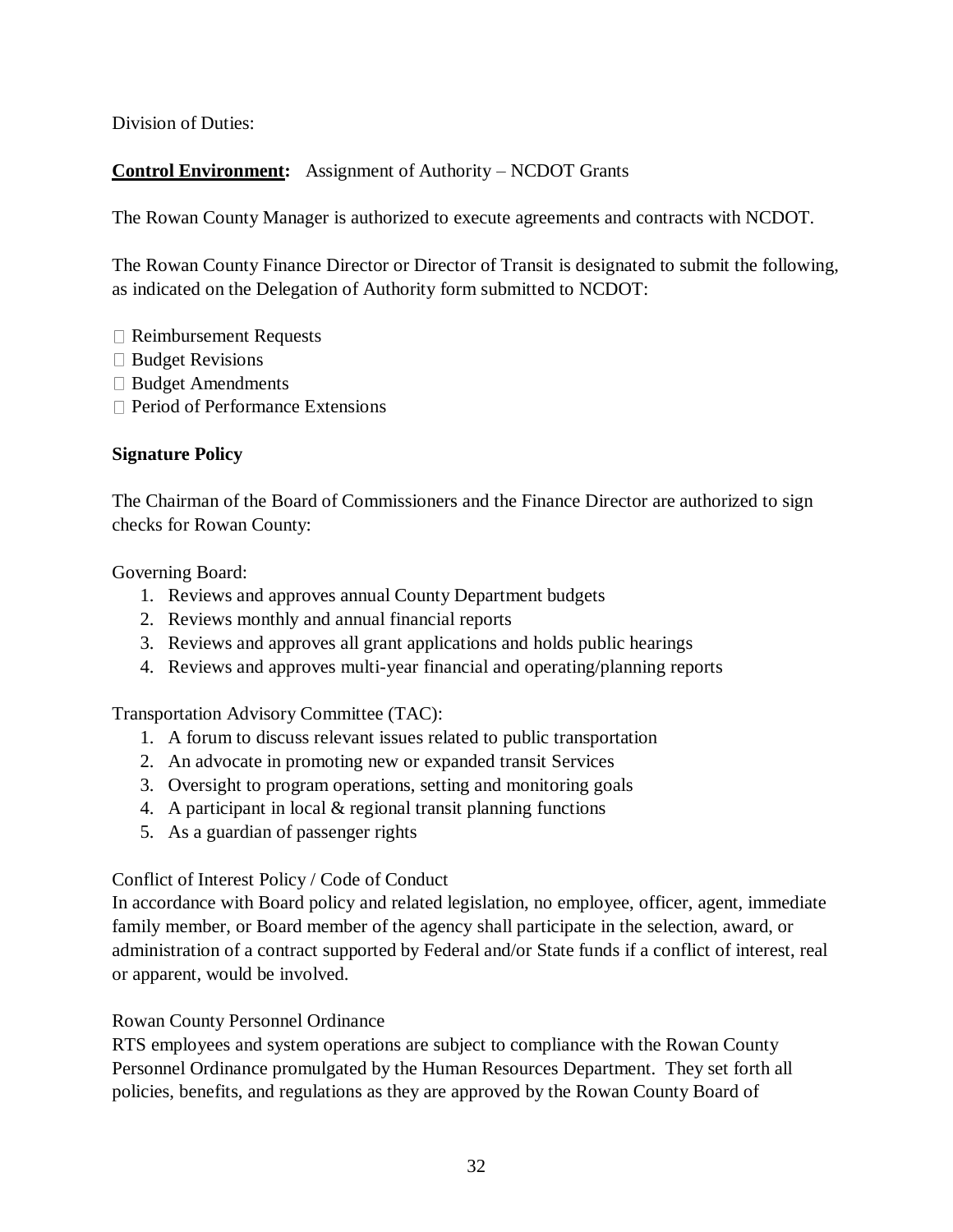Commissioners. The Rowan County Personnel Manual thoroughly address subject areas that are relevant to this RTS Grants and Financial Management Policies and Procedures and are herein incorporated as referenced. For more information, the web site address is <http://www.co.rowan.nc.us/>

#### **Labor Protections**

Rowan County receives federal assistance under the Federal Transit statute and agrees to comply with the terms and conditions of the protective labor arrangements in 49 CFR Section 5333(b). Section 5333(b) of Title 49 of the U.S. Code (Federal Transit Law) requires that employee protections, commonly referred to as "protective arrangements" or "Section 13(c) arrangements" be certified by the Department of Labor and in place, before Federal transit funds can be released to a transit provider. Rowan County protects employee in the following ways: the preservation of rights, privileges, and benefits, the protection of individual employees against a worsening of their positions related to employment, assurances of employment to employees of acquired mass transportation systems, assurance of priority of re-employment of employees whose employment is ended or who are laid off, and paid training or retraining programs.

#### **Section 5333(b) Labor Warranty (S.5311)**

As part of its application for Rural and Small Urban Program funding, Rowan County has signed the 14-page NCDOT-IMD Section 5333(b) Labor Warranty. In signing this warranty, Rowan County agrees to preserve the rights of employees. Rowan County also agrees to provide allowances for dismissed and displaced employees under the terms set forth in the agreement. Further, in signing the warranty, Rowan County agrees that it will post notice of its compliance with Section 5333(b) in conspicuous place and maintain records to document compliance. This form is signed annually by the official authorized to sign the grant application.

#### **Labor Complaint Resolution Procedures**

Rowan County has policies and procedures to provide adequate and fair hearing of employee grievances as set forth in the attachment to this document. Rowan County also maintains records that track compliant investigations including the date files, allegations, actions taken and resolution. The grievance or complaint resolution procedures for the Rowan County are attached to this document.

#### **Contract Management and Oversight**

In the event that Rowan County opts to contract or subcontract for any portion of its transit service in the future, Rowan County will monitor each contract for quality in fulfilling the contract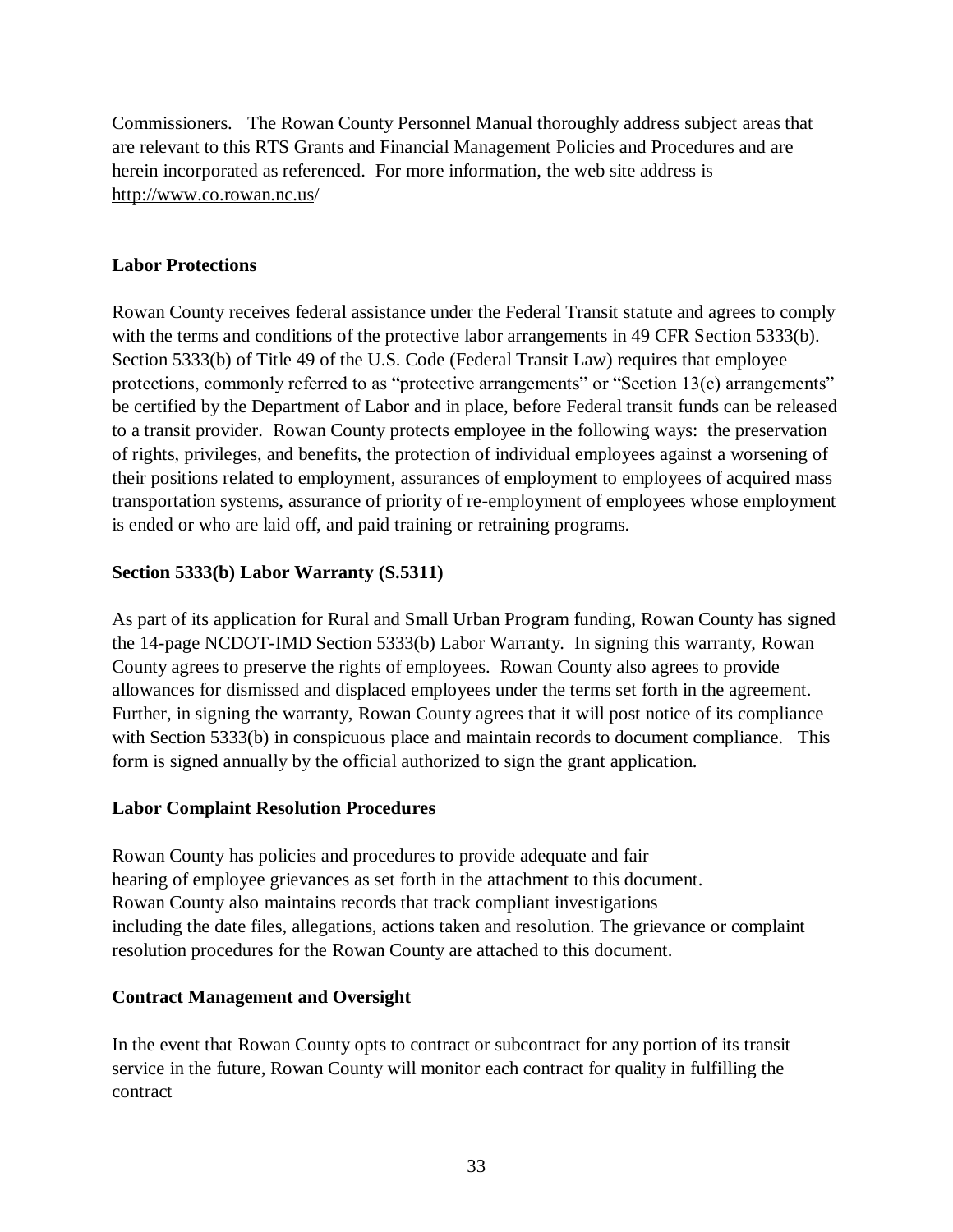requirements as well as compliance with FTA requirements. The Director of Transit is responsible for reviewing each contract and determining specific monitoring requirements based on type of contract and funding utilized.

#### **Quality Assurance Monitoring**

At a minimum, service operating contractors is required to report monthly on the Following:

 $\Box$  Number of one-way passenger trips by passenger/trip type

- $\Box$  Number of trips requested (demand-response service)
- $\Box$  Number vehicle miles and revenue vehicle miles
- Number vehicle hours and revenue vehicle hours
- $\Box$  Accidents and incidents that occur during the provision of contracted

service. All accidents or incidents involving passenger injury or damage to Rowan County owned vehicles shall be reported immediately

 $\Box$  Complaints received and how they were addressed. Any complaint about potentially discrimination (Title VI or ADA) shall be reported immediately

- Vehicle breakdowns
- □ Delayed performance
- □ Maintenance performed on Rowan County-owned vehicles
- Employee training conducted
- $\Box$  Drug and alcohol testing activity
- $\Box$  Operating and administrative expenses
- □ Fares collected
- $\Box$  Any other performance measures specified in the contract

These reports are submitted in support of the contractor's invoice. The Director of Transit is responsible for reviewing the contractor's reports and invoices.

Should a contractor fail to deliver service meeting the contract's minimum standards, the Director is responsible for following through with any expected corrections and/or penalties as specified in the contract.

Any complaints received regarding contractor performance shall be investigated by Director of Transit. This will include contacting the customer/complainant for further information, discussing the complaint with the contractor, and determining what actions are needed to resolve the complaint.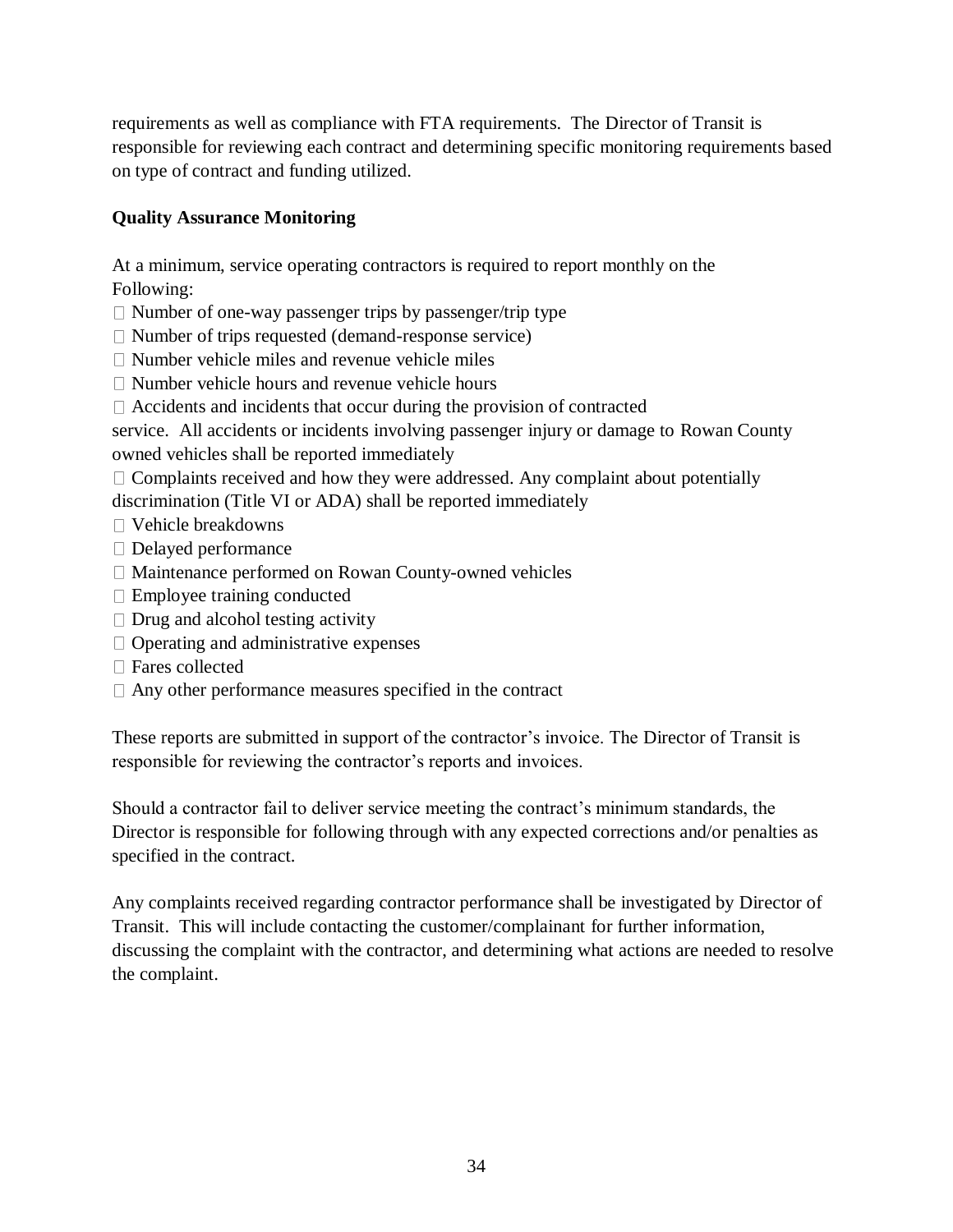#### **Monitoring Compliance with FTA Requirements**

Each contract funded by FTA funds includes Federally required clauses appropriate to the contract. The Director of Transit is responsible for monitoring contractor compliance with all FTA requirements applicable to their contract, including:

- $\Box$  Financial Management
- $\Box$  Appropriate Use of FTA-Funded Vehicles and Facilities
- $\Box$  Maintenance of FTA-Funded Vehicles and Facilities
- □ Federal Contract Clauses in subcontracts
- □ Disadvantaged Business Enterprise
- Debarment and Suspension
- $\Box$  Lobbying
- $\Box$  Title VI
- Americans with Disabilities Act
- □ Charter Bus
- □ School Bus
- Drug and Alcohol Program
- $\Box$  Equal Employment Opportunity

Rowan County also makes periodic site visit to the contractor's headquarters to review documentation of compliance with each applicable FTA compliance area.

#### **Document Control and Retention**

Rowan County retains all personnel, time, payroll, audit, tax, vendor, client and accounting records for a period no less than five years or three years beyond the close-out of any grant that finances each expense, whichever is longer. All tax records are maintained for a 7-year period. All records both digital as well as hard are stored in a manner which allows them to be both secure as well as easily accessible.

#### **Public Access**

Rowan County complies with North Carolina regulations regarding access to public records and follows the procedures set forth in Records Retention and Disposition Schedule Public Transportation Systems and Authorities issued by North Carolina Department of Cultural Resources in April 2006. North Carolina General Statute §132.1 states: (*a) "Public record" or "public records" shall mean all documents, papers, letters, maps, books, photographs, films, sound recordings, magnetic or other tapes, electronic data processing records, artifacts, or other documentary material, regardless of physical form or characteristics, made or received pursuant to law or ordinance in connection with the transaction of public business by any agency of North Carolina government or its subdivisions. Agency of North Carolina government or its*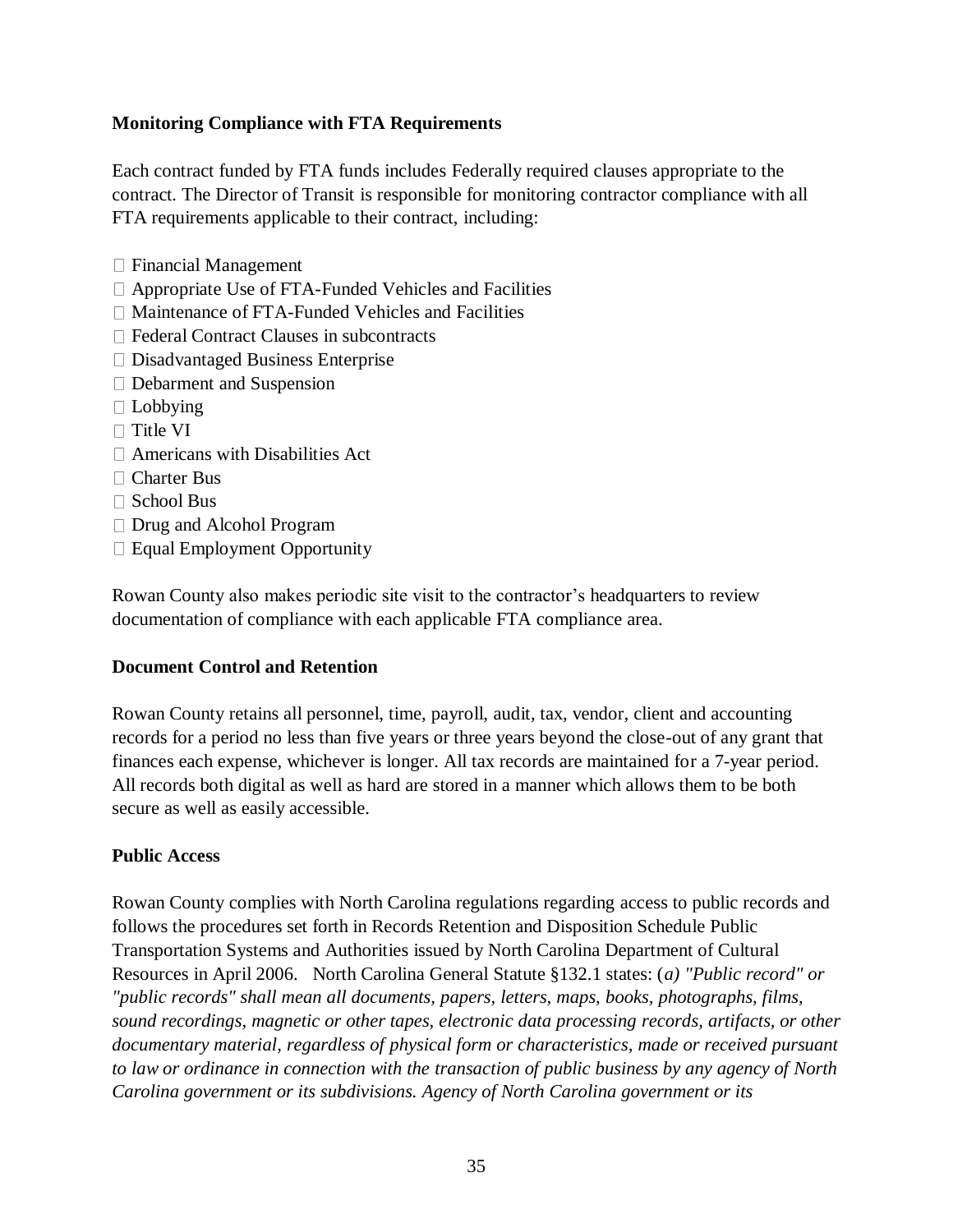*subdivisions shall mean and include every public office, public officer or official (State or local, elected or appointed), institution, board, commission, bureau, council, department, authority or other unit of government of the State or of any county, unit, special district or other political subdivision* of government. (b) The public records and public information compiled by the agencies of North Carolina government or its subdivisions are the property of the people. Therefore, it is the policy of this State that the people may obtain copies of their public records and public information free or at minimal cost unless otherwise specifically provided by law. As used herein, "minimal cost" shall mean the actual cost of reproducing the public record or public information. (1935, c. 265, s. 1; 1975, c. 787, s. 1; 1995, c. 388, s. 1.)

The default guideline that is be followed by Rowan County is if the agency generates, stores, or maintains a document, that document is a public record and shall be made available to the public upon request. There are exceptions to what the statutes designate as public records, including the following sensitive information:

- Personnel records, including drug and alcohol program records
- Social security numbers (of employees, applicants, and customers)
- Medical and mental health information about specific customers

Unless otherwise specified, all personnel and financial records will be kept in a locked, fireproof file cabinet in an office to be specified by the Director of Transit with the key provided to a limited number of authorized individuals. If stored electronically, all sensitive materials will be password protected, with the password provided to a limited number of authorized individuals. The following criteria apply to all RTS employees, and TAC members:

- 1. Employees and all persons associated with RTS must maintain the confidentiality of privileged information concerning staff and participants in accordance with North Carolina confidentiality statutes and regulations.
- 2. No identifying information will be released to an outside agency or person without the informed consent of the person. Such consent must be granted in writing and the release to inform will expire one year from the date it is signed.
- 3. The following will have access to locked files:
	- a. Employees, and others who must access information in order to perform required job functions.
	- b. Federal, State, local or other monitoring agencies.
	- c. Court order. After documents' holding period has been completed, documents are destroyed using safety sensitive measures such as shredding, in accordance with the Records Retention and Disposition Schedule Public Transportation Systems and Authorities issued by North Carolina Department of Cultural Resources.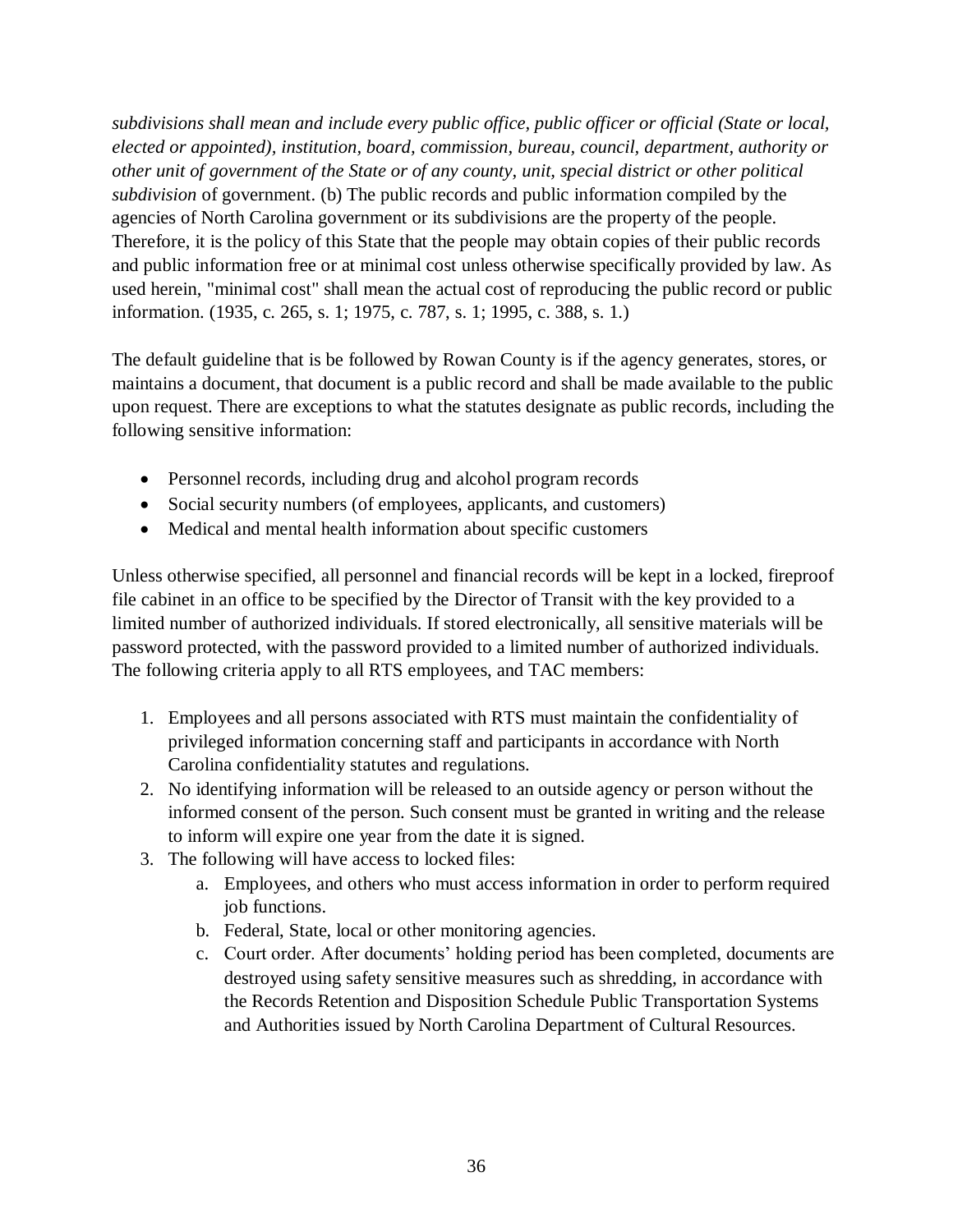## **Electronic Documents**

Electronic documents are backed up daily to ensure all data is maintained in the event of local computer failure. Prior to an employee being terminated that employee's access to computer files is terminated.

#### **Financial Records**

All financial records associated with NCDOT/FTA grants are retained for a minimum of five years or three years beyond grant close-out, whichever is longer. This includes all personnel, time, payroll, audit, tax, vendor, client and accounting records.

All financial records associated with the procurement of vehicles and equipment purchased with NCDOT/FTA grants will be retained for a minimum of five years of three years beyond the end of NCDOT's title lien on the vehicle/equipment, whichever is longer. This includes all vehicle maintenance and repairs records.

All financial records associated with the development of a facility financed with NCDOT/FTA grants will be retained for a minimum of five years or three years beyond final NCDOT/FTA payment for construction, whichever is longer.

## **Grants Administration**

## **Grant Application**

Preceding the release of each application, the Rowan County determines which projects and services will be included in that year's application, based on area's Community Transportation Services Plan – CTSP or other IMD required planning process.

Grant application packages are received electronically from NCDOT-IMD. Included in each is a timetable for the processing and completion of the application along with specific instructions on how to complete each section.

## **Grant Award and Agreement Execution**

NCDOT sends official notification by mail, and usually contacts the Director of Transit in advance of receiving a formal notification in the mail.

It is the responsibility of the Director of Transit to forward the grant agreement to Rowan County Finance for processing immediately upon receipt. The County Finance Department prepares a budget amendment when necessary to ensure the County budgets are consistent with the NCDOT grant revenues and local match.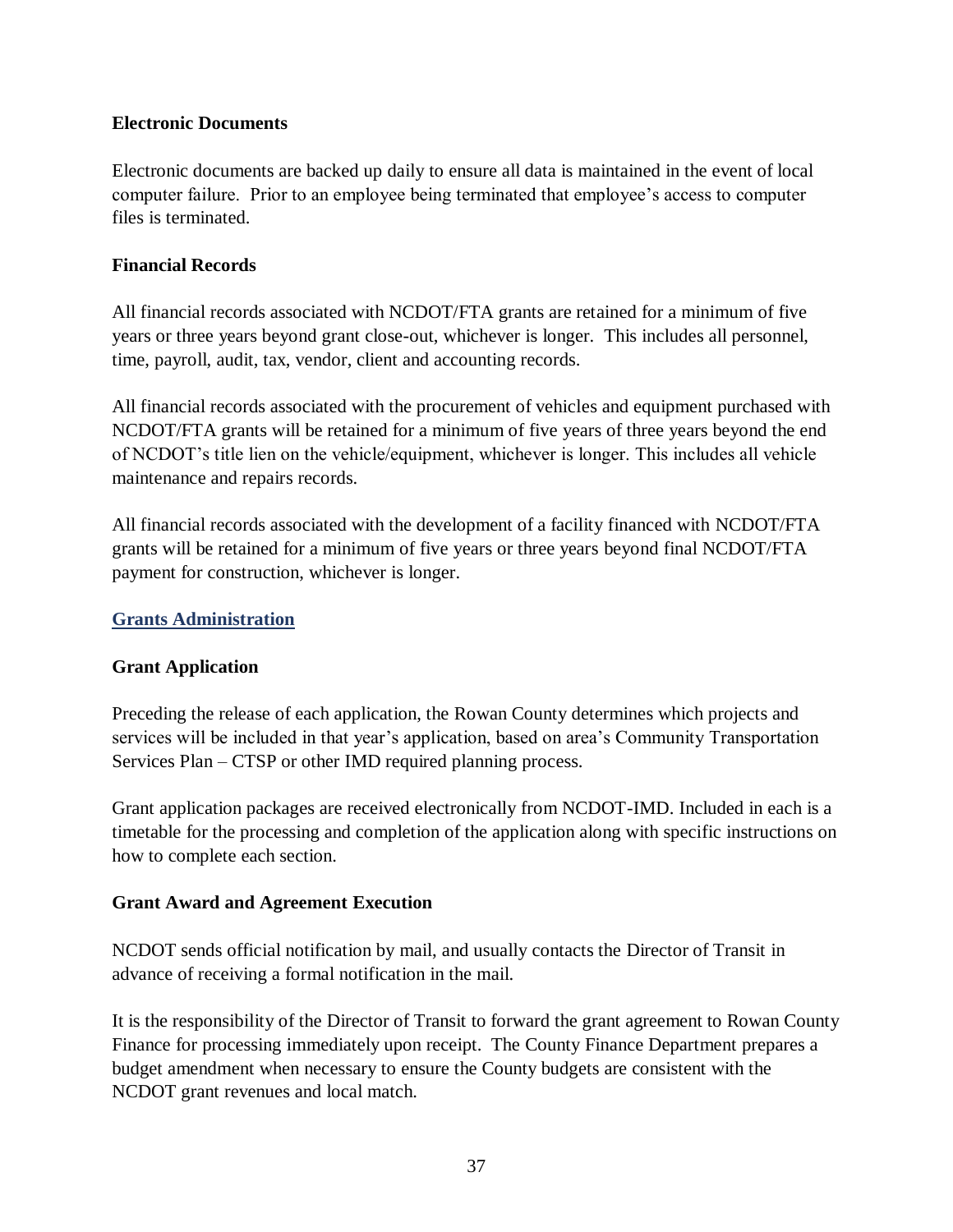## **Grant Reporting**

The Director of Transit is responsible for ensuring that all grant funds are expended in accordance with specific grant regulations (allowable and eligible costs) and must ensure that any fiscal and programmatic reporting requirements are adhered to.

#### **Financial Management**

The fiscal year for Rowan County is from *July 1* to *June 30th .* 

## **Multi-year Financial Plan**

The Rowan County develops a five-year financial plan as part of its Community Transportation Service Plan, which is required for funding under NCDOT. This financial plan is based on planned service changes and identified funding sources and is used as a basis for the annual grant application to NCDOT as well as for the development of RTS's annual budget.

**Budget Development:** Under the Local Government Finance Act, each local government and public authority in North Carolina is required to adopt an annual balanced budget ordinance, and is prohibited from expend any moneys, regardless of their source (including moneys derived from bond proceeds, federal, state, or private grants or loans, or special assessments), except in accordance with a budget ordinance or project ordinance adopted under N.C.  $\S 159\Box 8$  or through an intra-governmental service fund or trust and agency fund properly excluded from the budget ordinance. The legal adoption of annual/fiscal year budgets does not preclude the approval of grant budgets throughout the year if the funding year is different from the fiscal year.

RTS also prepares an annual budget that updates the CTSP financial plan, based on CTSP service implementation milestones and changes in available funding. The annual budget is prepared at the beginning of the fiscal year/in preparation for the annual grant application to NCDOT/in preparation for the annual budget.

**Budget Revisions and Amendments:** A mid-year budget revision or amendment may necessary when the revenues unexpectedly increase or decrease, or expenditures are accruing at a faster rate than budgeted for. Grants are often amended to shift allocated funds from one cost category to another, increase or decrease the grant budget, change the grant period or to alter the programmatic requirements. Any amendment that alters the total grant revenues is prepared by the Director of Transit and submitted to the County Finance Director. Any budget amendment raising or lowering the expected grant revenue must be approved by the Board of Commissioners.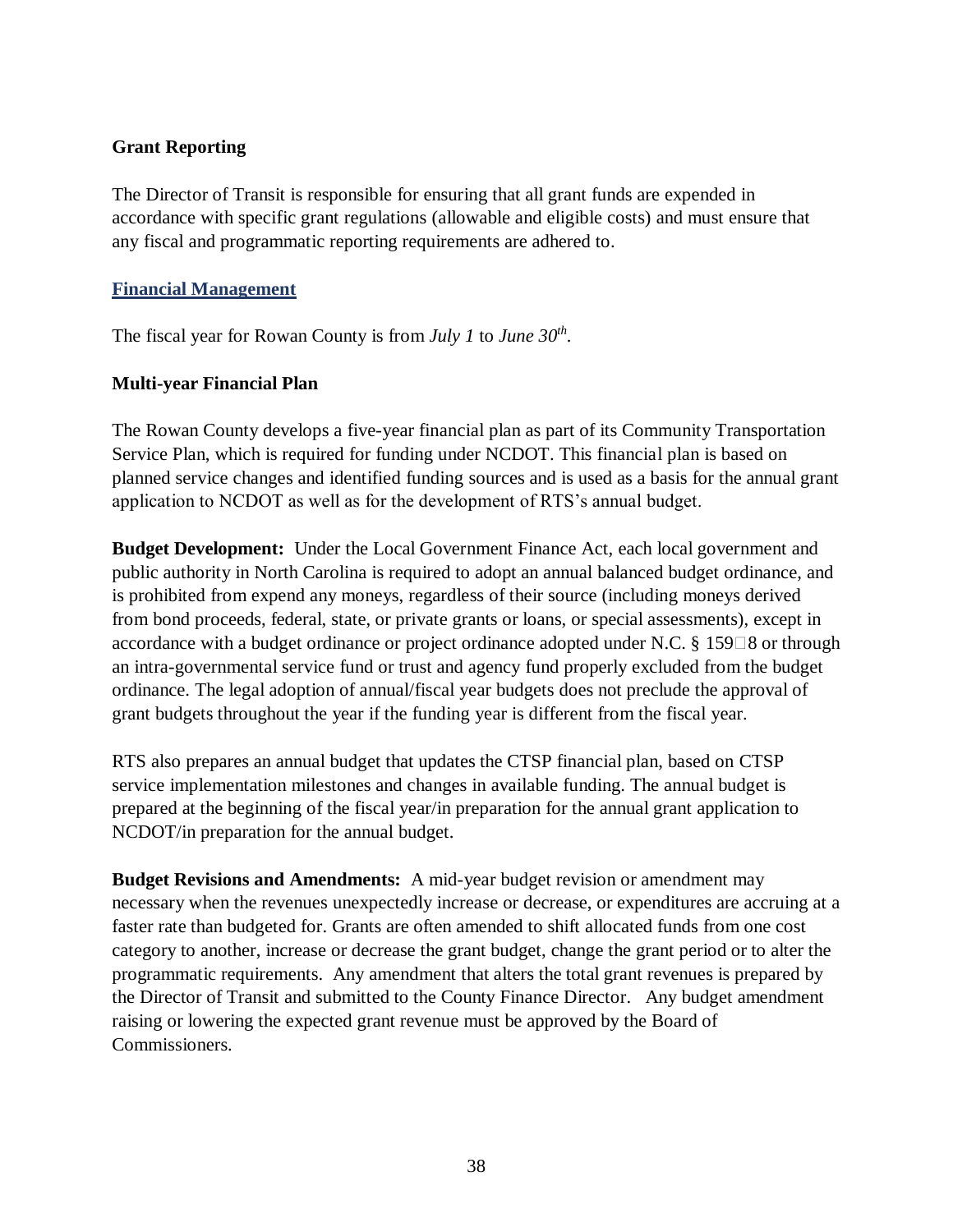**Structure of Accounts:** Rowan County has chosen to use its own chart of accounts uniform to the Rowan County Finance Department procedures. Therefore, RTS must convert County expenditures to the UPTAS chart of account when requesting reimbursement from NCDOT for grant-related expenses.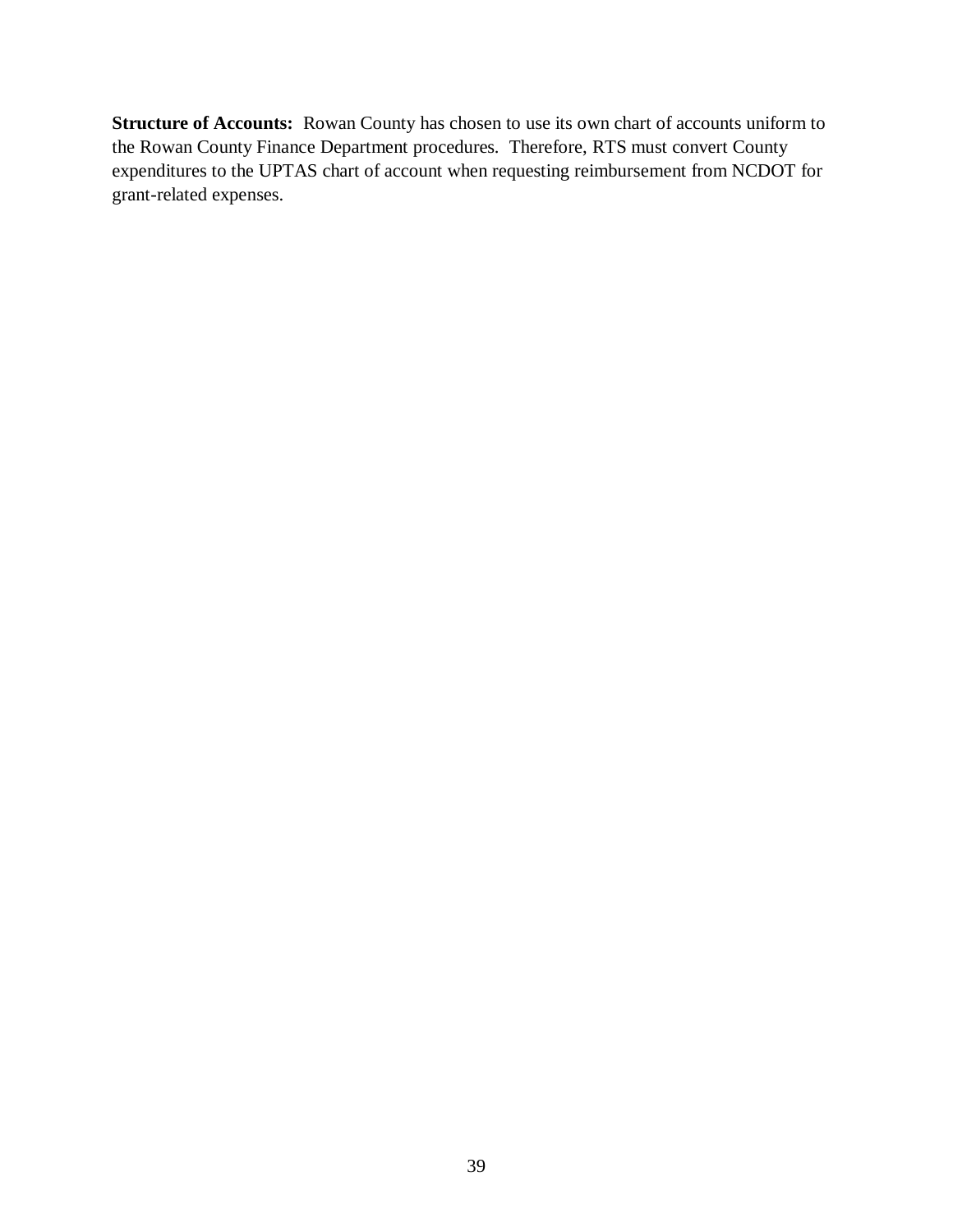## **Procedure 1.8: Charter Service**

## **Applies to: Staff and Customers**

NCDOT requires all subrecipients seeking Federal or State assistance to acquire or operate any public transportation equipment or facilities to enter into a "Charter Service Agreement," which states: "The subrecipient agrees that it, and each if its subcontractors at any level who use FTA or NCDOT funded vehicles, may provide charter service using equipment or facilities acquired with Federal/State assistance only in compliance with the regulations set out in 49 CFR 604." Subrecipients must agree to comply with the charter service requirement in 49 CFR 604 in our annual FTA/NCDOT Certifications and Assurances and comply with the recordkeeping and reporting requirements.

## **Subpart A-General provisions**

#### Purpose (Section 604.1)

The purpose of this part is to implement 49 U.S.C. 5323(d), which protects private charter operators from unauthorized competition from recipients of Federal financial assistance under the Federal Transit Laws.

This subpart specifies which entities shall comply with the charter service regulations; defines terms used in this part; explains procedures for an exemption from this part; and sets out the contents of a charter service agreement.

**Charter Service** under 49 CFR Part 604 means, but does not include demand response service to individuals:

- 1. Transportation provided by a recipient at the request of a third party for the exclusive use of a bus or van for a negotiated price. The following features may be characteristic of charter service:
	- (i) A third party pays the transit provider a negotiated price for the group;
	- (ii) Any fares charged to individual members of the group are collected by a third party;
	- (iii) The service is not part of the transit provider' s regular scheduled service, or is offered for a limited period of time; or
	- (iv) A third party determines the origin and destination of the trip as well as scheduling; or
- 2. Transportation provided by a recipient to the public for events or functions that occur on an irregular basis or for a limited duration and:
	- (i) A premium fare is charged that is greater than the usual or customary fixed route fare; or
	- (ii) The service is paid for in whole or in part by a third party.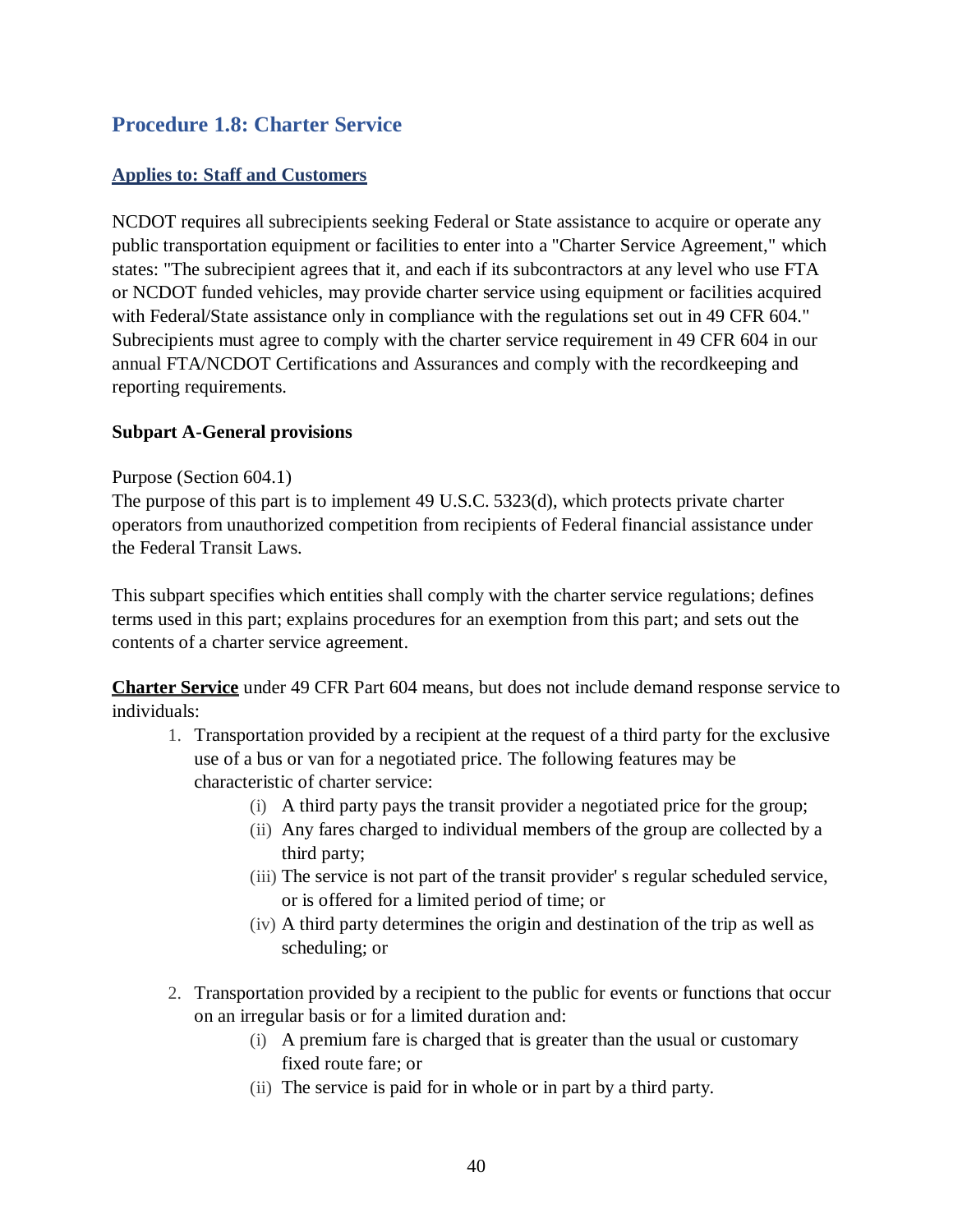Exceptions (Subpart B)

- Government Officials (Section 605.6)
- Qualified Human Service Organizations (elderly, persons with disabilities, and low-income individuals) (604.7)
- When no registered charter provider responds to a notice sent by a recipient (Section 604.11)
- Leasing (must exhaust all available vehicles first) (Section 604.9)
- By agreement with all registered charter providers (Section 604.12)
- Petitions to the Administrator: (Section 604.11) Events of Regional or National Significance (604.l 0) Hardship (Section 604.8)

## **Discretion (Section 604.13)**

Reporting Requirements for all Exceptions (Section 604.12)

This section set out the reporting requirements for public transit agencies that provide charter service pursuant to an exception.

- 1. A recipient that provides charter service in accordance with one or more of the exceptions contained in this subpart shall maintain the required notice and records in an electronic format for a period of at least three years from the date of the service or lease. A recipient may maintain the required records in other formats in addition to the electronic format.
- 2. In addition to the requirements identified in paragraph (a) of this section, the records required under this subpart shall include a clear statement identifying which exception the recipient relied upon when it provided the charter service.
- 3. Beginning on July 30, 2008, a recipient providing charter service under these exceptions shall post the records required under this subpart on the FTA charter registration Web site 30 days after the end of each calendar quarter.
- 4. A recipient may exclude specific origin and destination information for safety and security reasons. If a recipient excludes such information, the record of the service shall describe the reason why such information was excluded and provide generalized information instead of providing specific origin and destination information.

Registration of Private Charter Operators (Subpart C Section 604.13)

This section sets out the required information a private charter provider must submit in order to be considered a registered charter provider. Private charter operators shall provide the following information at<http://www.fta.dot.gov/CharterRegistration> to be considered a registered charter provider:

- 1. Company name, address, phone number, email address, and facsimile number;
- 2. Federal and, if available state motor carrier identifying number;
- 3. The geographic service areas of public transit agencies, as identified by the transit agency's zip code, in which the private charter operator intends to provide charter service;
- 4. The number of buses or vans the private charter operator owns;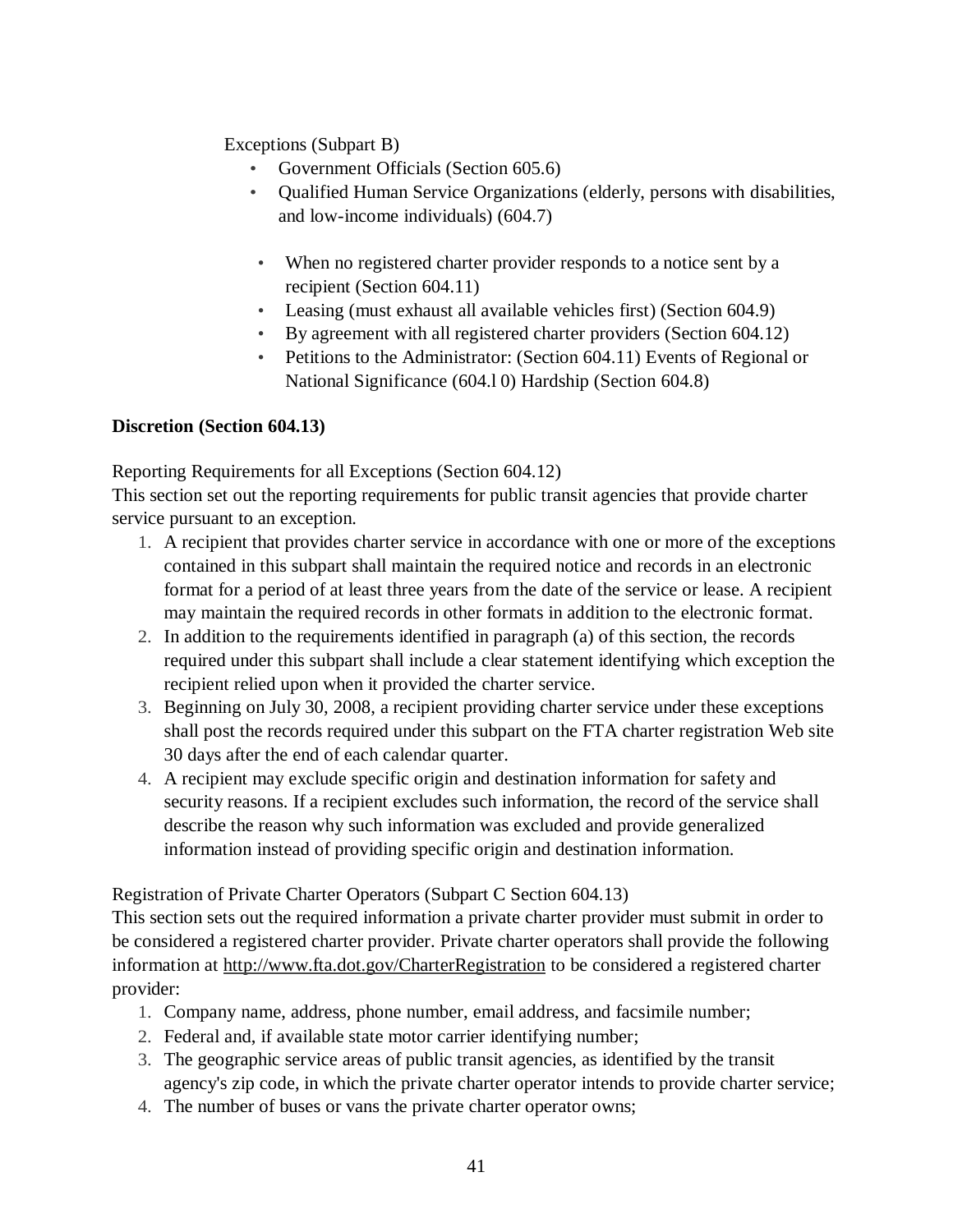- 5. A certification that the private charter operator has valid insurance; and
- 6. Whether willing to provide free or reduced rate charter service to registered qualified human service organizations.

Recipient's Notification to Registered Charter Providers (Section 604.14) The section requires public transit agencies to provide notice to registered charter providers when the public transit agency is interested in providing the requested charter service.

- 1. Upon receiving a request for charter service, a recipient may:
	- a. Decline to provide the service, with or without referring the requestor to FTA' S charter registration Web site (http/[/www.fta.dot.gov/laws/leg\\_reg\\_ l](http://www.fta.dot.gov/laws/leg_reg_) 79html);
	- b. Provide the service under an exception provided in subpart B of this part; or
	- c. Provide notice to registered charter providers as provided in this section and provide the service pursuant to Section 604.9.
- 2. The public transit agency must provide the following information via email:
	- a. Email notice of the request shall be sent by the close of business on the day the recipient receives the request unless the recipient received the request after 2 p.m., in which case the recipient shall send the notice by the close of business the next business day;
	- b. Email notice sent to the list of registered charter providers shall include:
		- i. Customer name, address, phone number, and email address (if available);
		- ii. Requested date of service;
		- iii. Approximate number of passengers;
		- iv. Whether the type of equipment requested is (are) bus(es) or van(s); and
		- v. Trip itinerary and approximate duration; and
- 3. If the recipient intends to provide service that meets the definition of charter service under Section  $604.3(c)(2)$ , the email notice must include the fare the recipient intends to charge for the service.
- 4. When an e-mail is returned as "undeliverable " the public transit agency will send notification of the requested charter service by facsimile. The public transit agencies must maintain a record of the " undeliverable" e-mail notification and confirmation that a facsimile was sent to the number provided by the registered provider.

Subpart D- Registration of Qualified Human Service Organizations and Duties for Recipients With Respect to Charter Registration Web site Section 604.15 Registration of qualified human service organizations.

1. Qualified Human Service organizations not receiving Federal funds must provide the following information: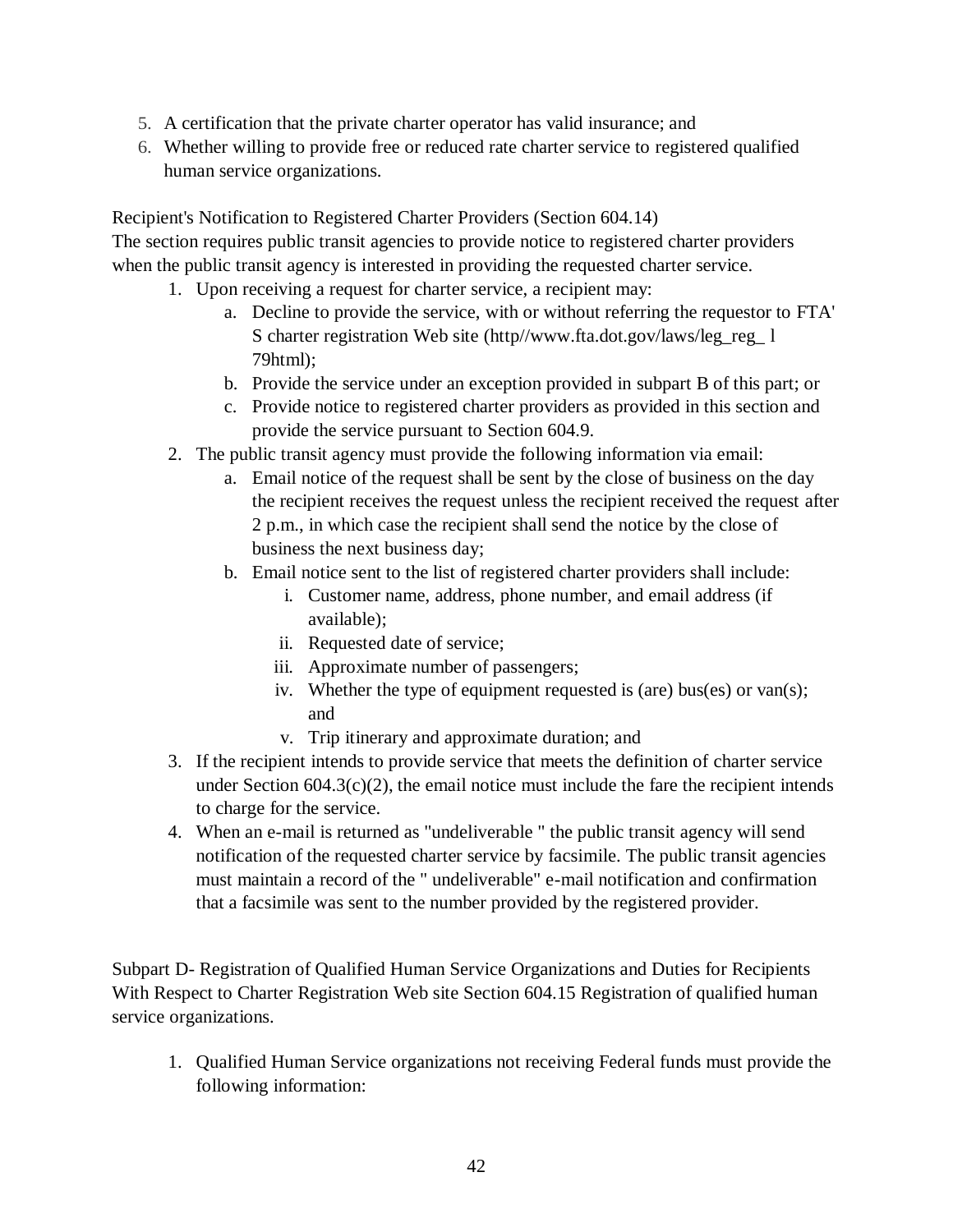- a. Name or organization, address, phone number, email address, and facsimile number; The geographic service area of the recipient in which the qualified human service organization resides,
- b. Basic financial information regarding the qualified human service organization and whether the qualified human service organization is exempt from taxation under sections 501 (c)  $(1)$ ,  $(3)$ ,  $(4)$ , or  $(19)$  of the Internal Code, and whether it is a unit of Federal, State or local government;
- c. Whether the qualified human service organization receives funds directly or indirectly from a State or local program, and if so, which program(s); and
- d. A narrative statement describing the types of charter service trips and the qualified human service organization may request from a recipient and how that service is consistent with the mission of the qualified human service organization.
- 2. A public transit agency may only provide service if the QHSO is registered at least 60 days before the date of the first request for charter service.

Registration of Qualified Human Service Organizations (Section 604.15)

This section set forth the registration requirements for qualified human service organizations (QHSO). Besides the basic information of organization name, address, and telephone, etc., the requirements also include basic financial information and a certification that funding received from a state or local program includes funding for transportation.

Charter service is defined as transportation service offered to the public on an exclusive basis (either as individuals or as groups). It is provided with a vehicle that is licensed to render charter service and engaged at a specific price for the trip or period of time, usually on a reservation or contractual basis.

In the event any one exception listed below apply, Rowan Transit System (RTS) will accommodate your charter needs as long as the charter times are incidental to our regular service and both RTS and the local private charter operator, if any, are in agreement to the charter being performed. In the unlikely event the local private charter operator is not in agreement with the charter being performed by RTS, RTS will submit the charter request in writing to the Federal Transit Administration, Region VI Administrator for approval.

## Exceptions:

- There are no willing and able private charter operators.
- The private charter operator(s) does not have the capacity needed for a particular charter trip.
- The private charter operator is unable to provide equipment accessible to the elderly and persons with disabilities.
- The charter service that would be provided would result in a hardship on users.
- Private charter operators are not capable of providing service for special events.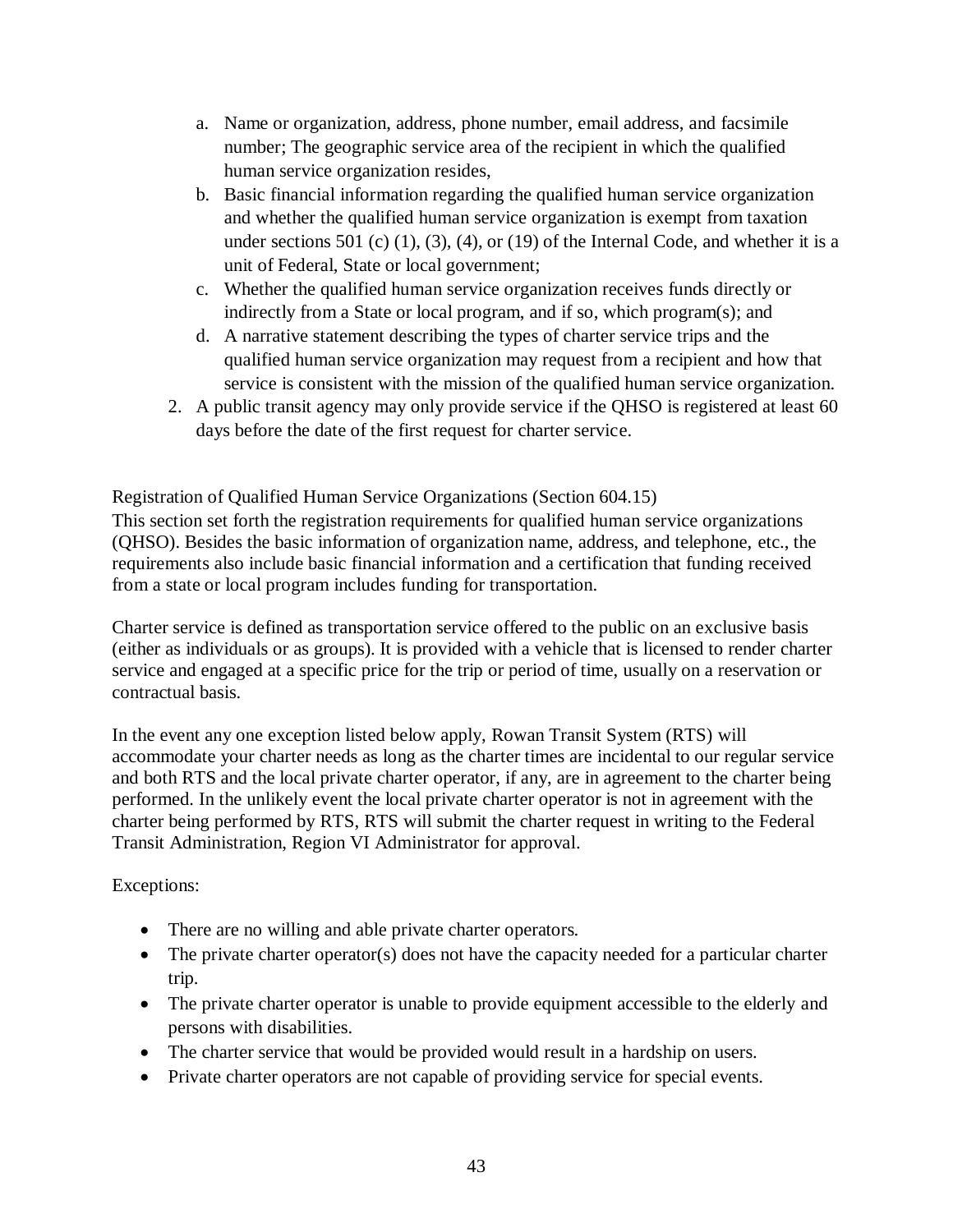- Nonprofit social service agencies that are governmental entities or organizations exempt from taxation under Internal Revenue Code 50l(C) (1), (3), (4), and (19), provided that the agency is contracting for service for persons with disabilities; is a recipient of funds under certain U.S. Department Health and Human Services (USDHHS) program; or has been State-certified according to the procedure set forth in Section 604.9 (b) (5) (iii) of the Charter Service Regulation.
- Social service agencies that are governmental entities or organizations exempt under Internal Revenue Code 50 $l(c)$  (1), (3), (4) and (19), provided that the agency is contracting for service for elderly persons.

## **Duties for recipient with respect to charter registration web site (Section 604.16)** Each recipient shall ensure that its affected employees and contractors have the necessary competency to effectively use the FTA charter registration web site.

## Advisory Opinions (Subpart E) (Section 604.18-24)

The subpart allows for public transit agencies and private operators to request an advisory opinion from the Office of the Chief Counsel at FTA.

- An interested party may request an advisory opinion from the Office of the Chief Counsel.
- A registered charter provider may include in its request for an advisory opinion a request for a cease and desist order (http://www.regulations.gov;FTA-2007-0023 this docket keeps track of all advisory opinions and cease and desist orders granted or denied).
- Registered charter providers seeking a cease and desist order serve a copy of the request on the affected public transit agency by e-mail or facsimile.
- The registered charter provider must certify that it telephoned the public transit agency and informed an appropriate official of the submission of the request for cease and desist order in its request for an advisory opinion.
- Chief Counsel will make every effort to make decisions 10 days after completed request.
- Complaints and decisions regarding removal of private charter operators or QHSO from registration list (Section 604.26)
- A registered charter provider or a recipient may petition to have a registered charter provider or QHSO removed from the charter registration website.
- Reasons for removal:
	- o Bad faith,
	- o Fraud
	- o Lapse of insurance
	- o Lapse of other documentation; or
	- o The filing of more than one complaint, which on its face, does not state a claim that warrants an investigation or further action by FTA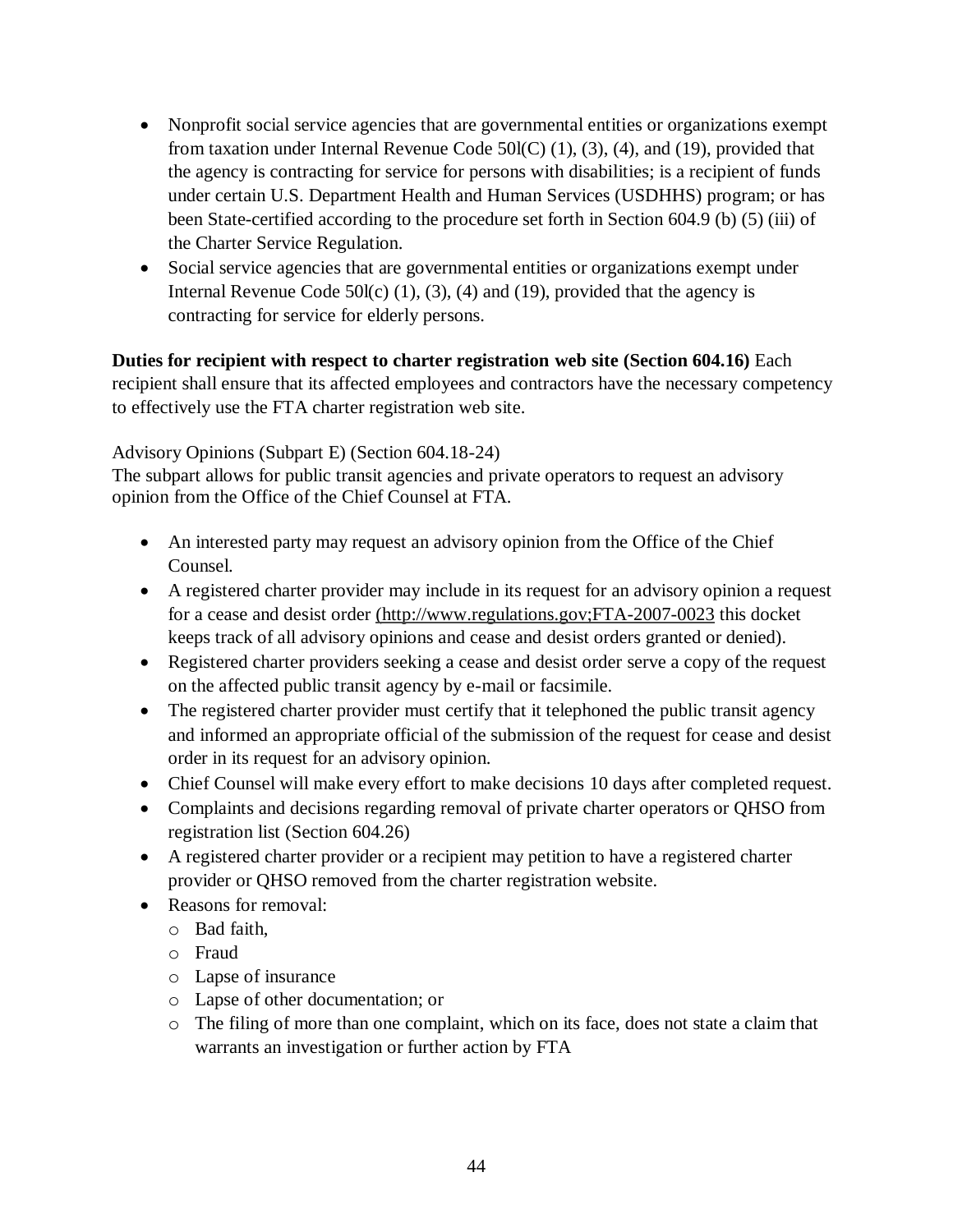Complaints, answers, replies, and other documents (Section 604.27)

- A registered charter provider, or its duly authorized representative ("complaint"), affected by an alleged noncompliance of this part may file a complaint with the Office of the Chief Counsel.
- A complaint must be dismissed by the Chief Counsel because it is incomplete (without prejudice) or because FTA does not have jurisdiction (with prejudice).
- FTA has 110 days to investigate the basis of the complaint.
- If complaint has merit, Chief Counsel may decide the complaint based on pleadings or assign the matter to a presiding official for a hearing.
- Chief Counsel's decision may be appealed to the Administrator or the Administrator may review the matter on his or her own initiative.

## **Complaints, Answers, Replies and Other Documents (Subpart F Section 604.27)** This

section sets out the content requirements for complaints and provides timeframes for the filing of complaints, answers, replies, and rebuttals. This section also allows a complainant to withdraw its complaint at any time.

#### Remedies (Section 604.47)

If the Chief Counsel determines that a violation of this part occurred, he or she may take one or more of the following actions:

- 1. Bar the recipient from receiving future Federal financial assistance from FTA;
- 2. Order the withholding of a reasonable percentage of available Federal financial assistance; or
- 3. Pursue suspension and debarment of the recipient, its employees, or its contractors.

A Pattern of violations can only be established for unauthorized charter service- not for reporting or paperwork.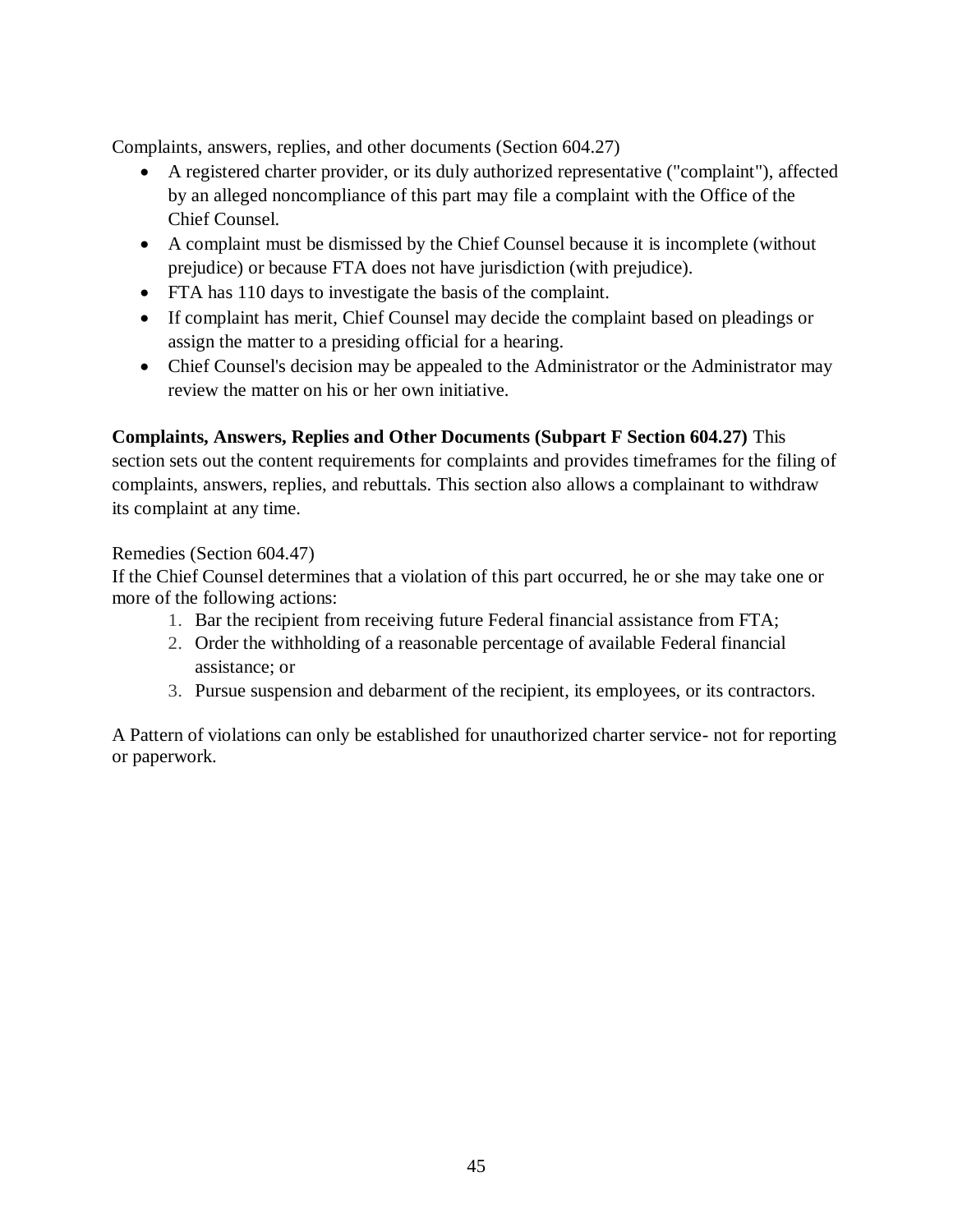# **Procedure 1.9: Accidents and Incidents Guidelines**

## **Applies to: Staff and Customers**

**Purpose:** To provide guidance to employees involved in vehicle accidents and incidents.

## Definitions:

- 1. An accident is any circumstance involving a transit vehicle, whether in revenue service or not, and/or a secondary vehicle(s) resulting in death, bodily injury resulting in immediate medical treatment away from the scene of the accident, and/or disability damage to one or more vehicles required transport from the scene by tow truck or other vehicle. For purposes of this definition, disabling damage means damage which precludes departure of any vehicle from the scene of the occurrence in its usual manner in daylight after simple repairs. Disabling damage includes damage to vehicles that could have been operated but would have been further damaged if so operated, but does not include damage which can be remedied temporarily at the scene of the occurrence without special tools or parts, tire disablement without other damage even if no spare tire is available, or damage to headlights, taillights, turn signals, horn, or windshield wipers that makes them inoperative.
- 2. An incident is any circumstance involving a transit vehicle, whether in revenue service or not, resulting in damage to the transit vehicle and/or property, bodily injury to a passenger or employee, or violation of any policy or procedure on prohibited behavior (i.e. disruptive behavior, prohibited items brought on board, etc.).

## Guidelines for Accidents:

All employees must report all accidents to their immediate supervisor immediately. The Transportation Manager must complete and submit the RTS/County accident report.

A driver involved in an accident must perform the following actions:

- 1. Check for personal injury.
- 2. Check all passengers for personal injury.
- 3. For all accidents involving secondary vehicles, check the driver and passengers of the other vehicle(s) for injury.
- 4. If the vehicle(s) is in operational condition, move to a safe area not obstructing the flow of traffic.
- 5. Notify dispatch of the accident. The driver must then notify local law enforcement and emergency services personnel if required.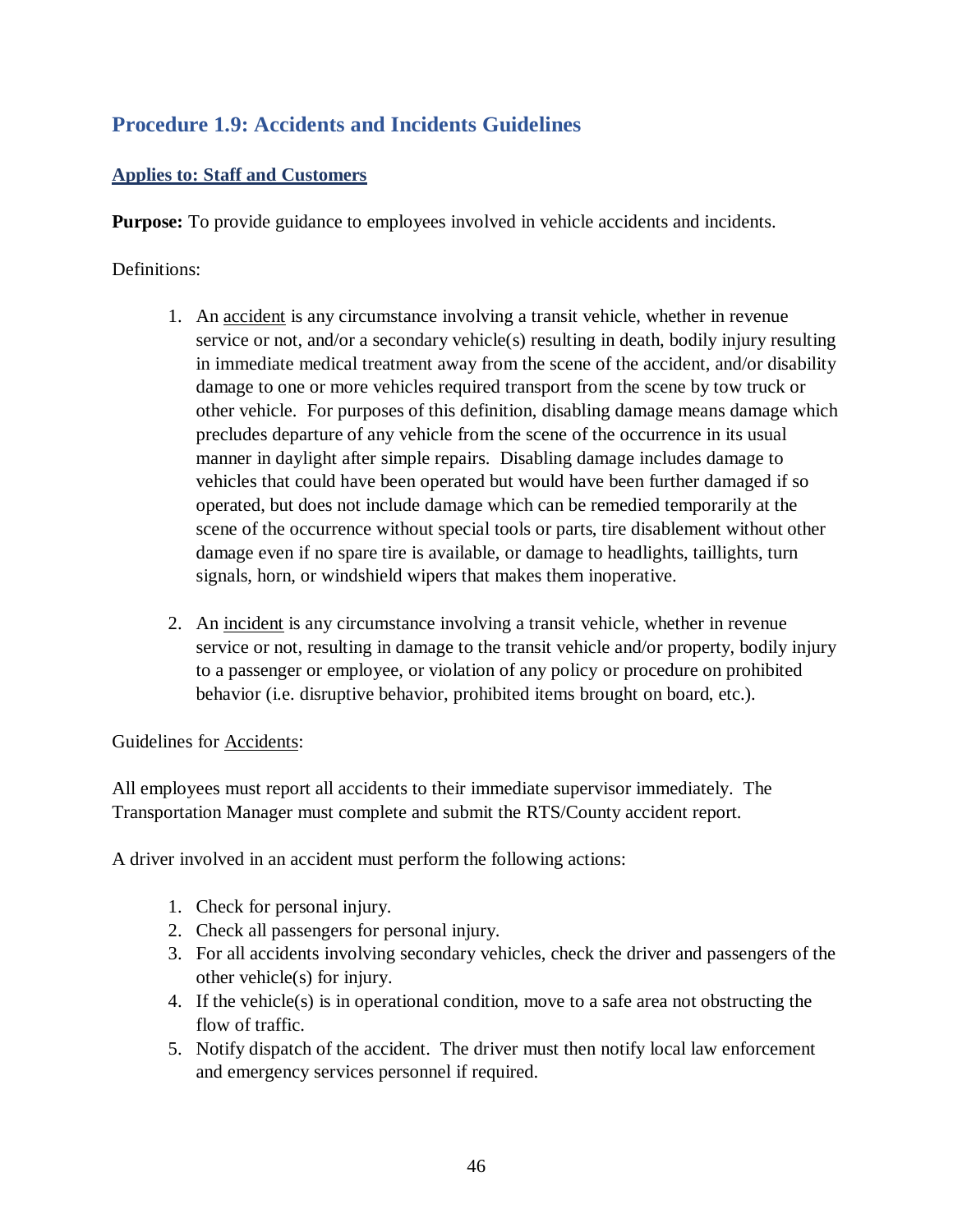- 6. Remain at the scene of the accident until released by law enforcement or emergency services personnel.
- 7. If necessary, make tow arrangements.
	- a. If the transit vehicle requires tow service, the responding supervisor or manager will make arrangements.
	- b. If an involved secondary vehicle requires tow services, the driver or owner of that vehicle will be responsible for arrangements.
	- c. If no supervisor or manager is able to respond, inform dispatch that tow services are required.
- 8. Report for any required drug and alcohol testing as outlined in the agency Drug and Alcohol Policy.
- 9. Complete any accident documentation required by the County.
- 10. If an injured passenger wishes to make a claim, drivers should refer them to the Transit Operations Manager who shall record all relevant information relating to the claim and prepare a written description of the incident, the claim, and the need for further action and/or disposition. This report should be transmitted to the Director of Transit within 24 hours after the incident was reported to the Transit Operations Manager. Drivers should not assume any obligations or attempt to settle any claim themselves. Claims involving incidents (described below) should also follow the accident claim protocol.

## Guidelines for Incidents:

All employees must report all incidents to their immediate supervisor immediately. If it is not possible to report an incident as it occurs, the driver must report the incident when they return to base or within 24 hours of the occurrence, whichever is most feasible.

A driver involved in an incident must perform the following actions:

- 1. Check for personal injury.
- 2. Check all passengers for injury.
- 3. Notify dispatch of the incident. The driver must then notify local law enforcement and emergency services personnel if required.
- 4. If passengers are on board and the vehicle is operational:
	- a. Complete the assigned trips, informing dispatch that a vehicle incident as occurred.
	- b. After the final passenger has debarked, park the vehicle in an area where it will not obstruct the flow of traffic.
	- c. Complete an Incident Report form.
	- d. Submit the Incident Report form with the manifest at the end of the shift.
- 5. If no passengers are on board and the vehicle is operational:
	- a. Park the vehicle in an area where it will not obstruct the flow of traffic.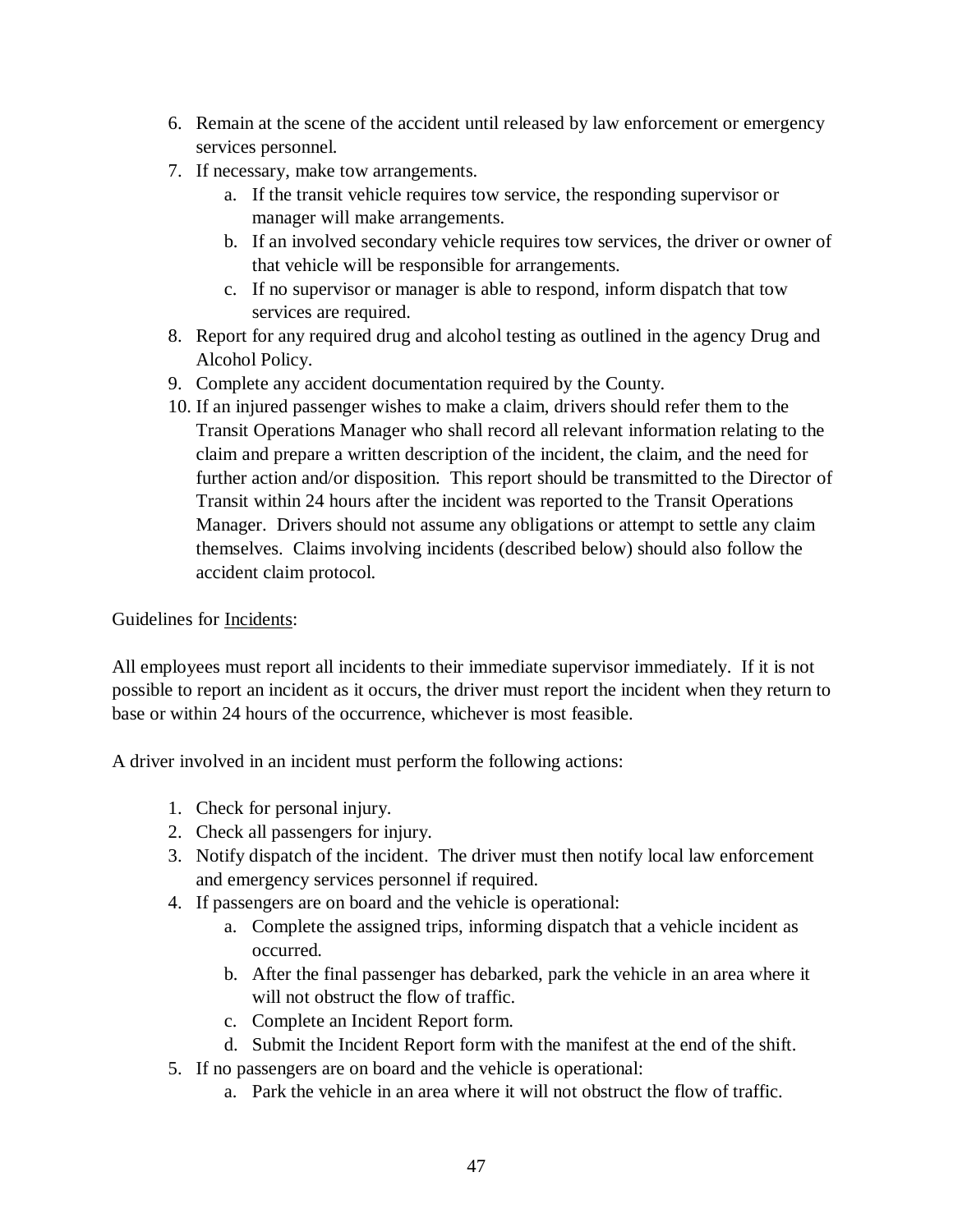- b. Complete an Incident Report form.
- c. Submit the Incident Report form with the manifest at the end of the shift.
- 6. If the vehicle is inoperative:
	- a. Inform dispatch at a vehicle incident has occurred.
	- b. Request a back-up vehicle.
	- c. Inform dispatch that tow services may be required.
	- d. Complete an Incident Report form.
	- e. Submit the Incident Report form with the manifest at the end of the shift.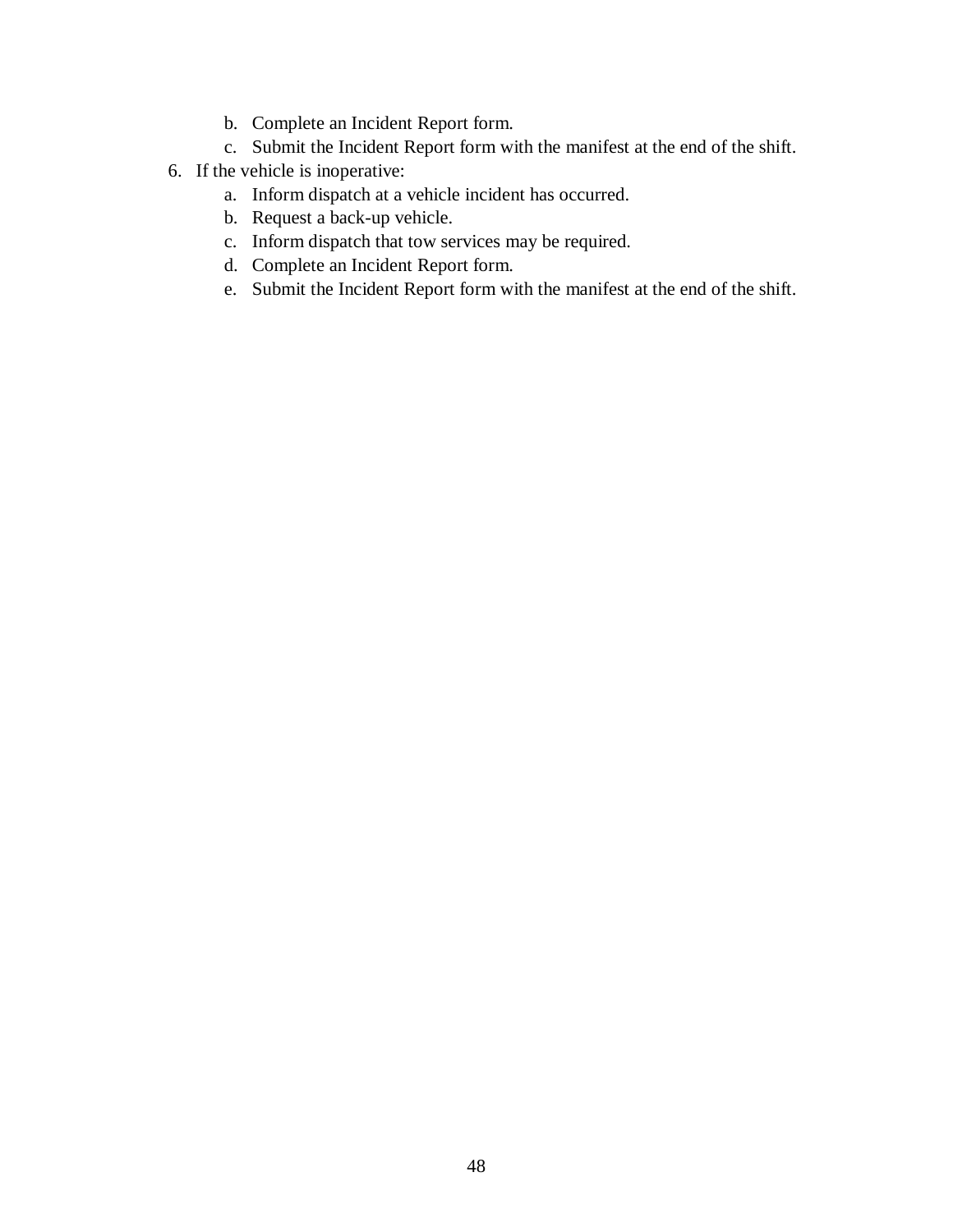## **Procedure 1.10: Service Animals**

## **Applies to: Staff and Customers**

**Purpose:** To provide guidelines for the transport of animals on RTS vehicles.

RTS shall permit service animals to accompany individuals with disabilities in vehicles and facilities" pursuant to  $(\S 37.167(d))$ .

A service animal is defined as:

"Any guide dog, signal dog, or other animal individually trained to work or perform tasks for an individual with a disability, including, but not limited to, guiding individuals with impaired vision, alerting individuals with impaired hearing to intruders or sounds, providing minimal protection or rescue work, pulling a wheelchair, or fetching dropped items."

RTS does not and cannot have a policy or procedure requiring riders to provide documentation for their service animal before boarding a bus or train or entering a facility; however, personnel may ask riders two questions: (1) is the animal a service animal required because of a disability? and (2) what work or task has the animal been trained to perform?

Service animals (e.g. a guide dog) ride at no additional charge but must be properly controlled. They must ride on the floor, or, if appropriate, on the lap of the customer. They may not use vehicle seats. Customers are responsible for the behavior and hygiene needs of their animals. Service can be refused or discontinued if a service animal is seriously disruptive.

All other animals may travel only in a properly secured cage or travel container.

Other service animal conditions described below:

- 1. RTS may refuse to transport service animals that are deemed to pose a direct threat to the health or safety of drivers or other riders, create a seriously disruptive atmosphere, or are otherwise not under the rider's control. For example, a rider with a service dog is responsible for ensuring the dog does not bite the driver or other riders. Conversely, a dog that barks occasionally would likely not be considered out of the owner's control.
- 2. A passenger's request that the RTS driver take charge of a service animal may be denied. Caring for a service animal is the responsibility of the passenger or a PCA.
- 3. RTS does not prescribe limits on the number of service animals that accompany riders on a single trip. Different service animals may provide different services to a rider during trips or at the rider's destination.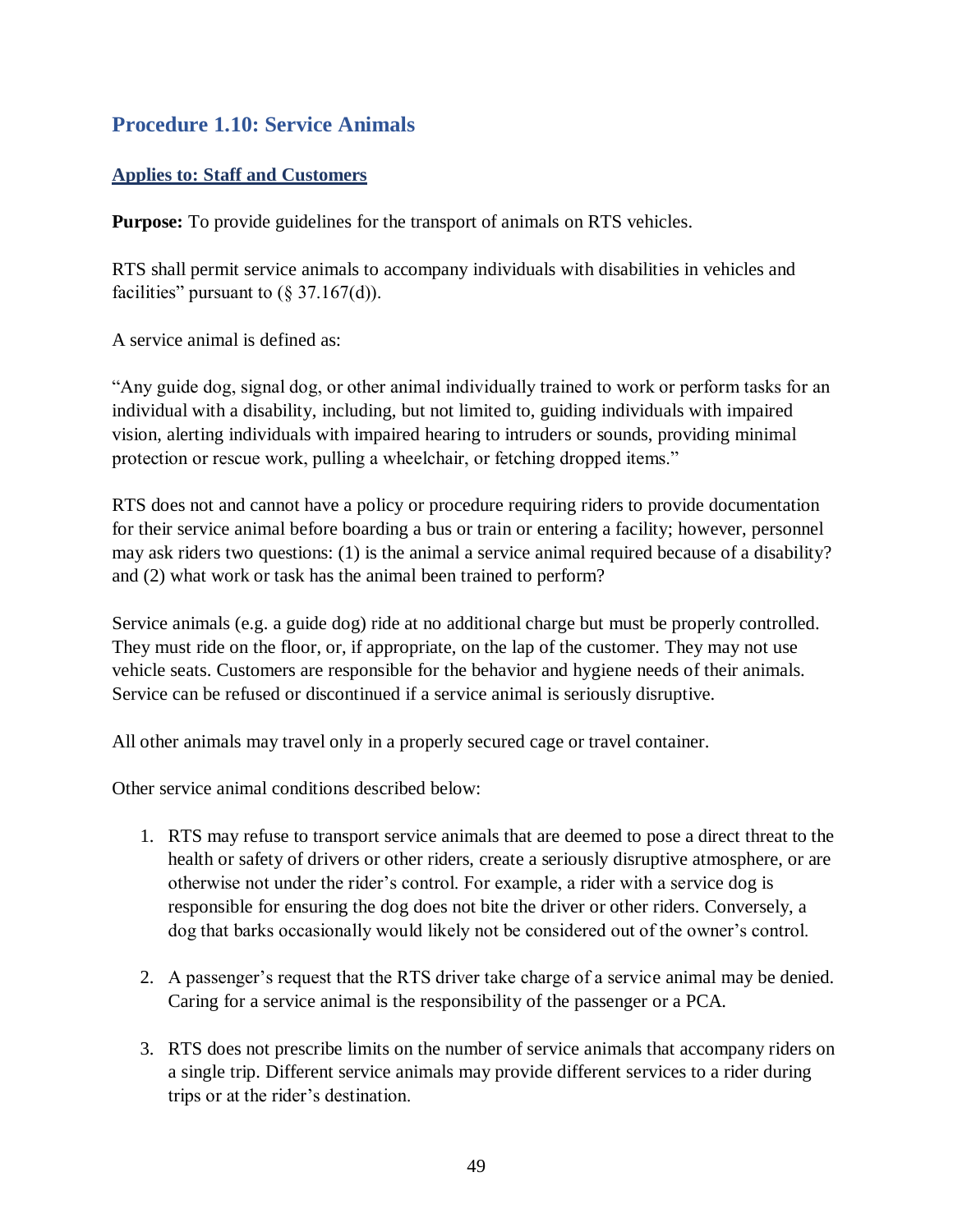- 4. RTS may ask riders for notification of their intent to ride with a service animal in order to help ensure adequate space is available for the animal. (RTS will maintain such information in riders' files.)
- 5. Other riders' or agency personnel's allergies to dogs or other animals are not grounds for RTS denying service to a person accompanied by a service animal. Federal regulations explicitly state that service animals must be allowed to accompany individuals on vehicles and in facilities. Encountering a service animal in the transit or other environment is an expected part of being in public.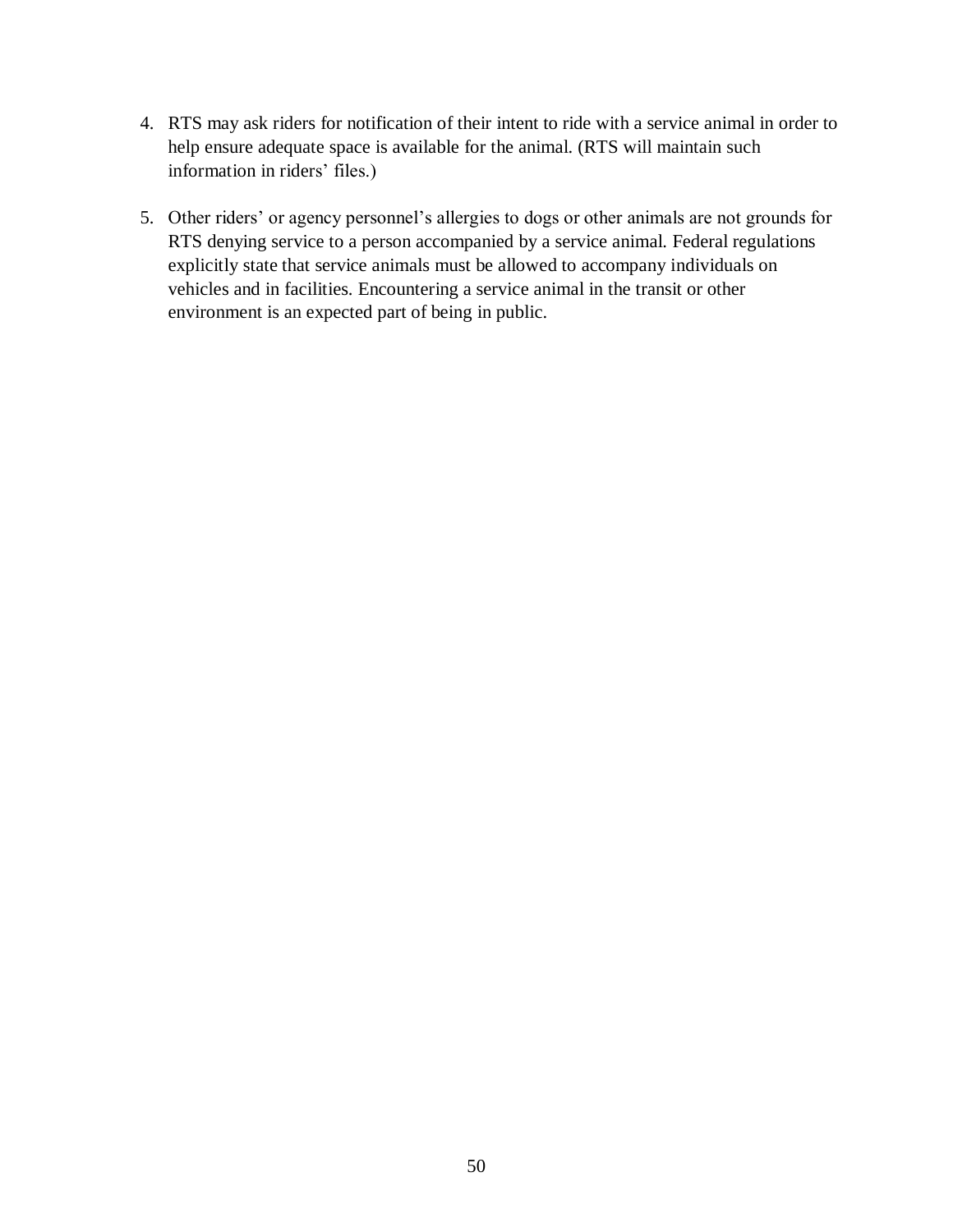# **Procedure 1.11: Packages on RTS Vehicles**

## **Applies to: Staff and Customers**

**Purpose:** To ensure safety of passengers and to provide guidance to drivers on handling articles and packages.

- 1. Passengers have a carry-on limit of four items, such as paper or plastic bags containing groceries. Items must be small enough to be controlled by the passenger or secured in a seat or storage area and out of the aisles. No big boxes, bulky items, or large bags that would be considered a "household move" are permitted.
- 2. Items must be under the control of the passenger or they must be secured to the vehicle. Items must be secured within in the vehicle (for example, using a safety belt) so that they do not move about freely and cause a safety hazard. Items may not block aisles or passenger entry doors.
- 3. The driver will assist passengers with transferring items between the vehicle and the curb. The driver will, upon request, carry one or two items weighing no more than approximately 10 pounds each to the main entrance door of the passenger's destination. The driver is not permitted to enter a passenger's home.
- 4. Any suspicious package or baggage should be reported to the dispatcher or public safety official.
- 5. Any non-suspicious package or baggage left on the RTS vehicle will be returned to dispatch and the dispatcher will log in the lost and found item.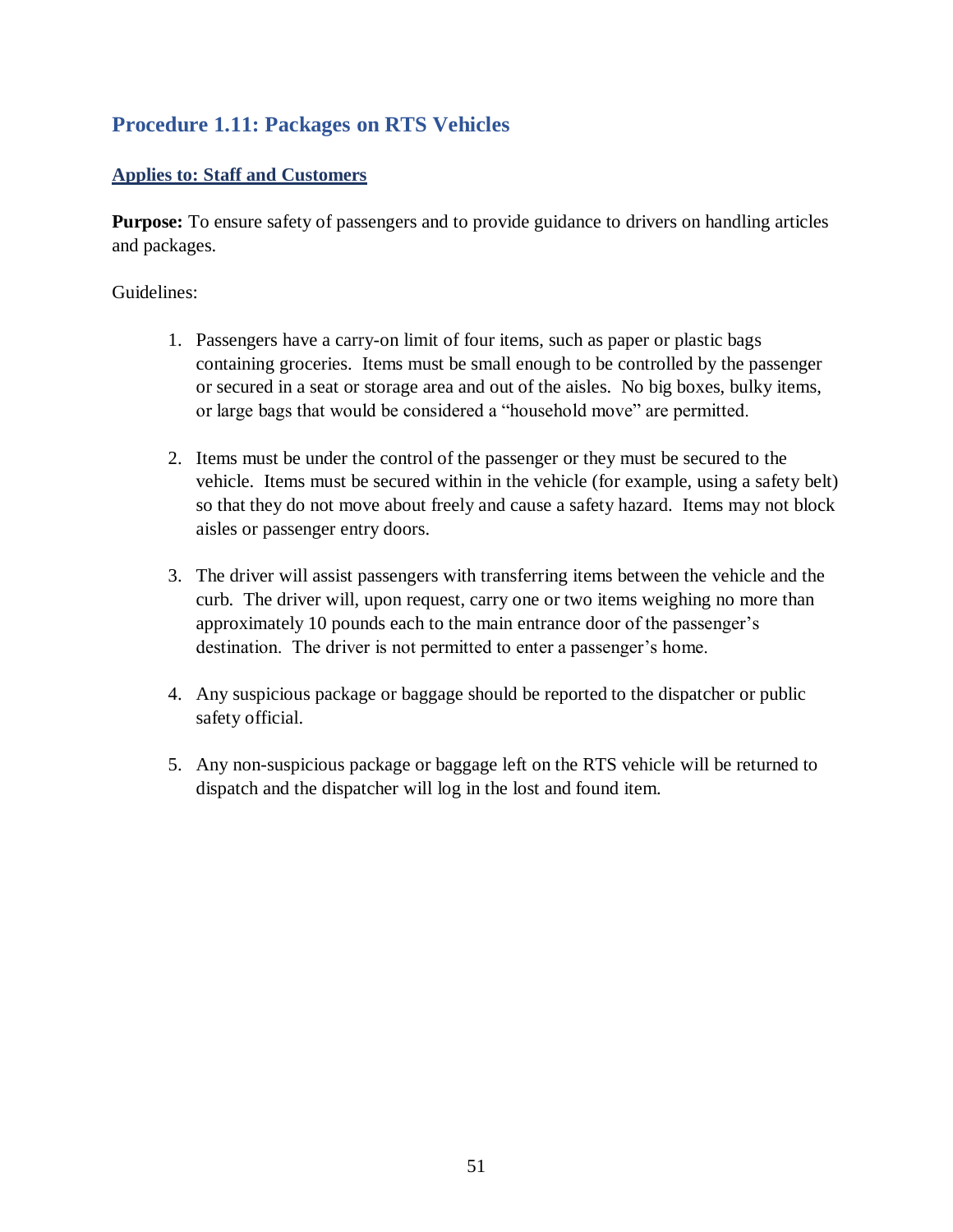# **Procedure 1.12: Portable Oxygen Units**

## **Applies to: Staff and Customers**

**Purpose:** To instruct employees on safe transport of portable oxygen units used by passengers.

- 1. Passengers are permitted to board with portable oxygen units. Passengers should inform the office staff at the time of the trip request that they will be boarding with a portable oxygen unit.
	- a. Office staff are to advise the passenger of the estimated length of time that the passenger is expected to be on the vehicle. This may impact the quantity of oxygen the passenger requires.
- 2. The driver should only transport oxygen maintained in accordance with the manufacturer's instructions. The instructions and precautions are usually printed on a label attached to the unit. Each unit should be equipped with a valve protection cap.
- 3. The driver must ensure that the portable oxygen unit is secured. "Secured" means the unit is not free to move when the vehicle is in motion. Passengers may hold the portable oxygen unit, or the driver will secure the unit.
	- a. Containers commonly secured to a mobility device such as a wheelchair may remain in those securements.
	- b. Containers attached to mobility aids such as walkers must be separately secured to the vehicle by the most secure means possible.
- 4. The driver will secure the portable oxygen unit and any spare tank by the most secure means available within the vehicle.
	- a. The driver should not secure the portable oxygen unit or other medical support equipment in the aisle. The driver should ensure that the seat of the passenger with oxygen does restrict access to exits or use of the aisle.
	- b. Since a release of oxygen could accelerate a fire, the driver should secure the portable oxygen unit away from any source of heat or potential spark.
	- c. The driver is not permitted to connect hoses, disconnect hoses or change oxygen tanks.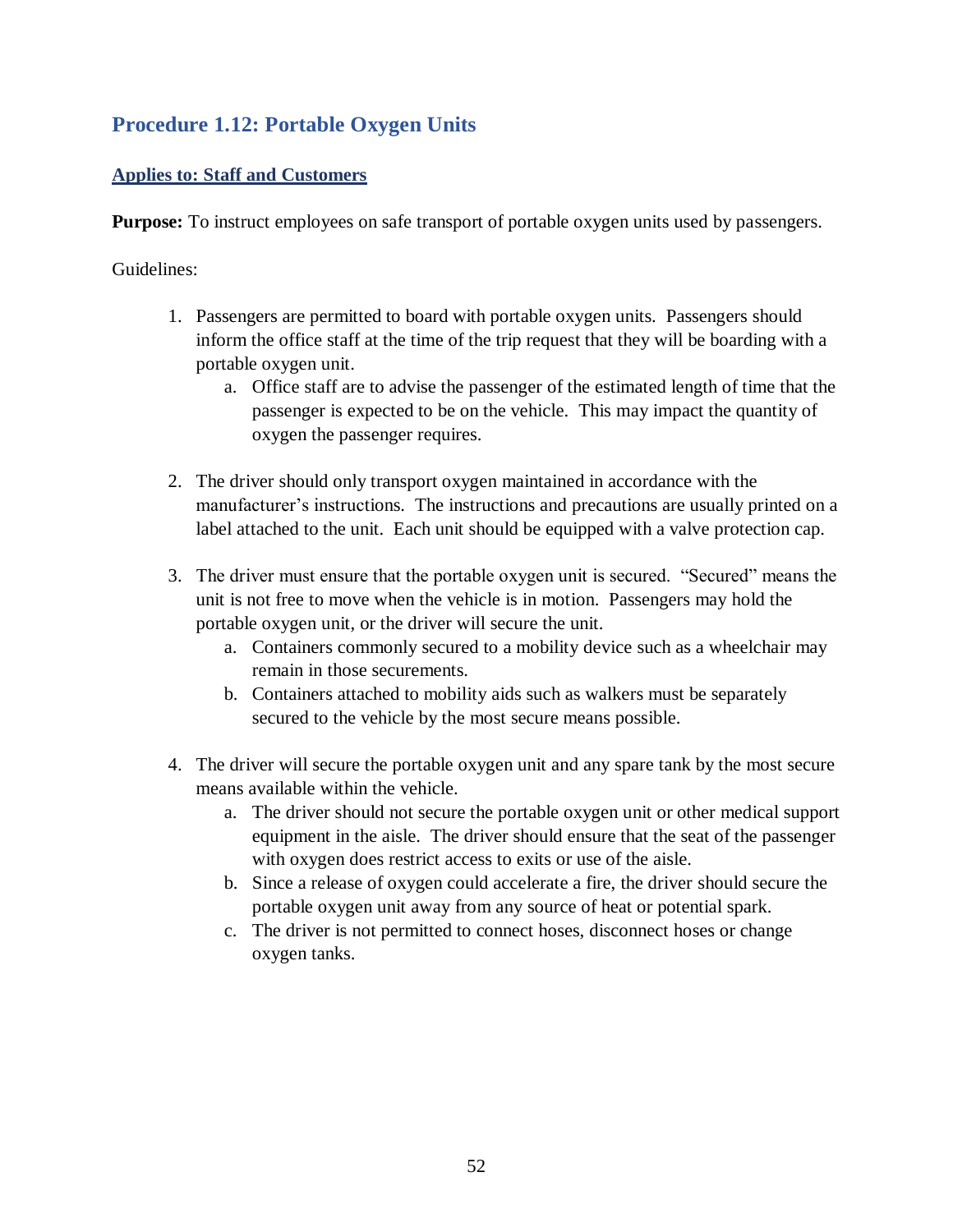## **Procedure 1.13: Passenger Assistance**

## **Applies to: Staff and Customers**

**Purpose:** To provide guidance to drivers on passenger assistance.

- 1. RTS provides door to door demand-response service. The vehicle stops at the curb in front of the customer's residence or at the main entrance of the building. Drivers are discouraged from backing the vehicle due to the safety and property damage risks inherent in backing a large vehicle. The customer is to board the vehicle at their scheduled pick-up time. The driver is required to wait no more than five minutes past the scheduled pick-up time for the customer to board.
- 2. Upon the request of the customer, the driver will physically escort the customer between the vehicle and the main entrance of the origin or destination. If a customer anticipates that they will need assistance, they are to request assistance at the time of the reservation, so that drivers can be advised in advance. **In particular, the driver should go to the door to offer assistance to any customer who is elderly or who has a disability.**
	- a. Elderly (age 65 and older) customers are classified as "E" and customers with disabilities are classified as "Dis" on the manifest. A driver who believes that a customer is not correctly classified on the manifest should inform dispatch so the client record can be updated.
	- b. In situations where the driver is unable to go to the door of the pick-up location of an elderly or disabled passenger, and the passenger does not appear after the five-minute wait time, the driver should contact dispatch, who will place a phone call to the customer to inform them that the driver is waiting outside.
	- c. Unless instructed otherwise by management, drivers are not subject to this requirement while there are groups of special needs individuals on the vehicle.
	- d. This requirement includes offering assistance with carrying bags (the customer is required to observe the RTS guidelines for the number and weight of bags).
- 3. The driver may not pass through the threshold of any building in order to assist a customer unless this has been pre-arranged with management through a request for a reasonable accommodation.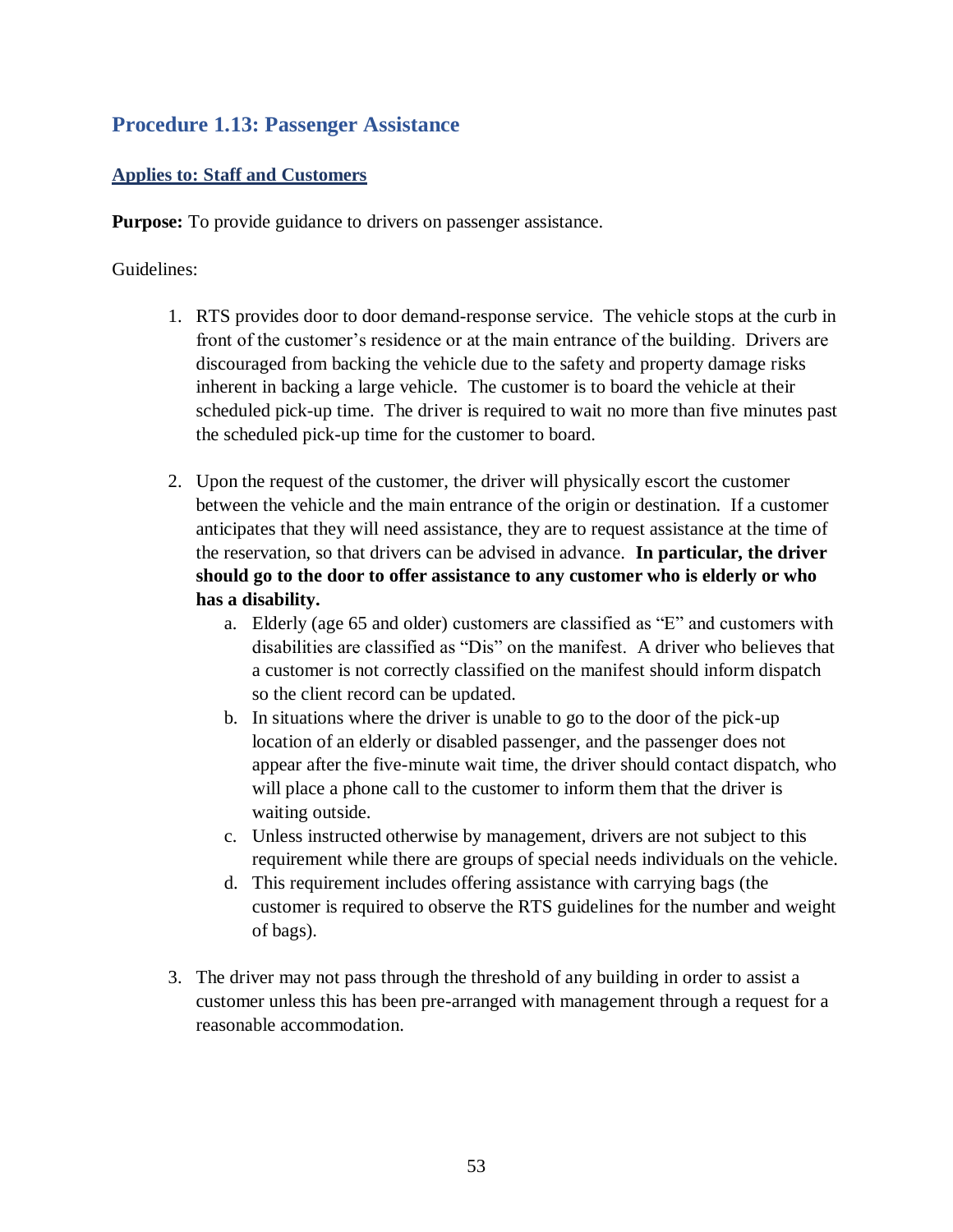- 4. The driver should attempt to keep the vehicle in his or her line of sight while providing passenger assistance. The driver is not permitted to lose sight of the vehicle for a lengthy amount of time while providing passenger assistance.
- 5. Certain customers with disabilities may be unable to adequately care for themselves after arriving at their destinations. The driver will ensure that when dropping off a customer with these needs, the customer is safely inside or is left with a family member or caretaker.
	- a. Scheduling staff will ensure that a trip note is present on the manifest indicating that the customer must be received by a family member or caretaker or must be safely inside their destination before the driver departs.
	- b. When a family member or caretaker is not present, dispatch will attempt to contact the customer's caretaker using the provided phone number(s).
	- c. If dispatch is unable to reach a caretaker, the driver will bring the customer to the RTS office during the next period of availability in the schedule.
	- d. Dispatch will contact the caretaker to discuss arrangements for pick-up of the customer at RTS or an alternate public location that is accessible within the constraints of the driver's schedule.
	- e. Three occurrences within a 90-day period will result in a 15-day suspension of service to the customer unless they are riding with an attendant.
- 6. Driveways and walkways should be kept clear of ice, snow, and obstructions. The driver should provide passenger assistance unless the condition of a pathway would be reasonably considered too hazardous to traverse.
- 7. RTS has a "one-step" policy/requirement. A customer using a wheelchair must have a ramp that is clear of hazards and at an angle that does not put the driver at risk of injury. The driver will not provide assistance if there is more than one step with a reasonable height (i.e. a curb) to be maneuvered.
- 8. RTS may suggest, but not require, that a customer travel with a personal care attendant.
- 9. The driver is to carry an umbrella, supplied by RTS, on the vehicle to be used while providing passenger assistance during rainy conditions.

## **Other General Driver Expectations When Assisting Passengers With Disabilities**

The goal of RTS is to provide the mobility options that meet the travel needs of the community. To a person who uses a wheelchair or other mobility device, a trained an empathetic driver makes a particularly large difference in their quality of life.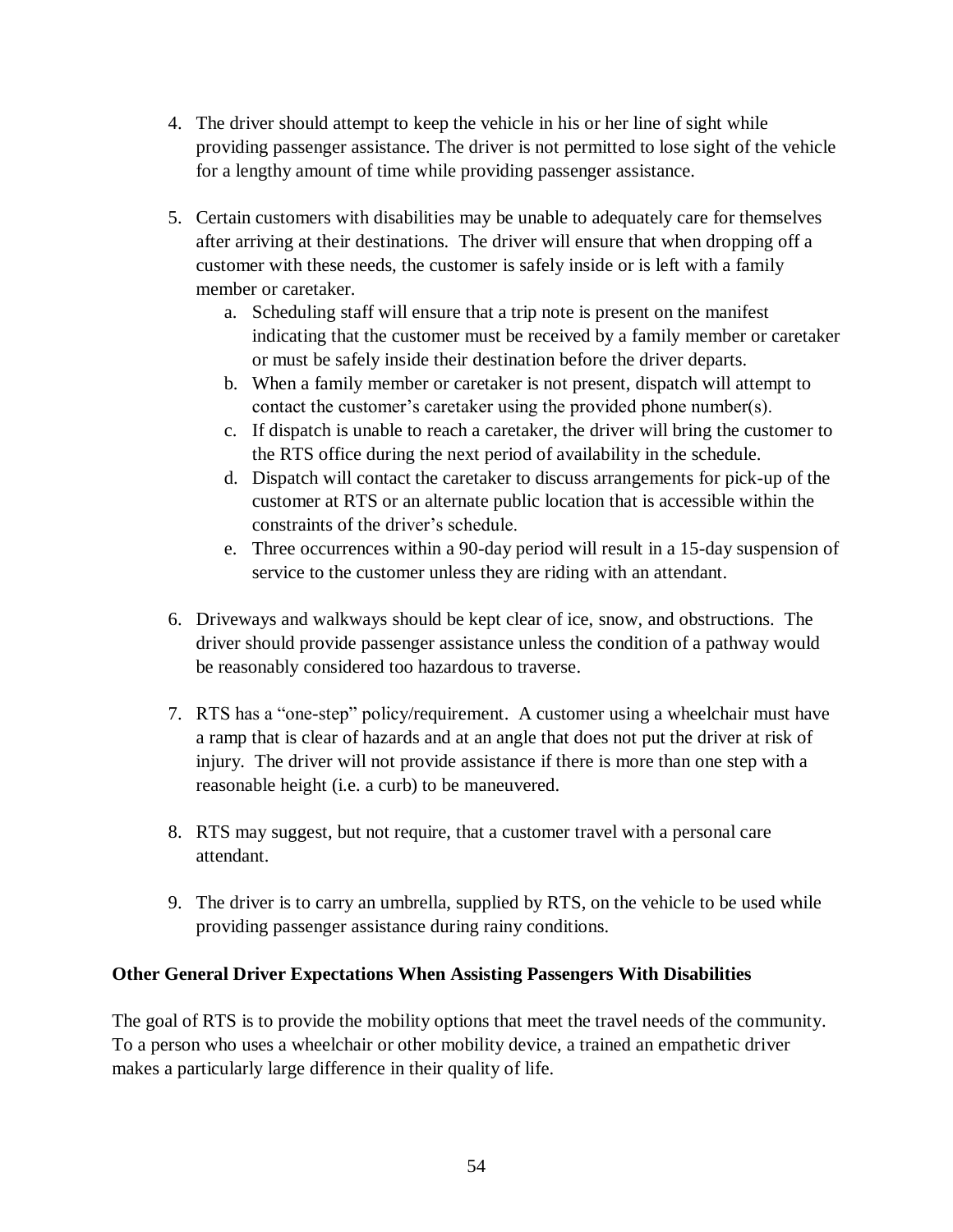Use the following guidelines when you are interacting with a passenger who has special needs:

- 1. Treat passengers with disabilities as you would like to be treated
- 2. Remember that a passenger's disability may not always be visible to others
- 3. Do not make assumptions about a passenger's abilities or disabilities
- 4. Any passenger may use the lift if they cannot climb the steps of the vehicle
- 5. When Assisting Passengers Who are Using Canes or Animals:
	- Always ask the disabled passenger if you can assist her/him prior to assisting the passenger
	- Assist from the opposite side of the cane
	- Amputees should be seated in cool areas during hot weather
- 6. When Assisting Developmentally Disabled Passengers:
	- Treat the passengers with respect. Be patient and repeat instructions when necessary
	- Be firm if they insist on doing something that will endanger you, them or the other passengers.
- 7. When Assisting Hearing-Impaired Passengers:
	- Look directly at them so they can see your lips
	- Talk normally (do not shout) and do not exaggerate your speech
	- Be prepared to repeat yourself
	- Get another person to talk to them if the passenger has trouble reading your lips
	- Use a pad and pencil when necessary
- 8. When Assisting Speech-Impaired Passengers:
	- Do not hesitate to ask speech-impaired persons to repeat anything that you do not understand
	- Be patient; the passenger's speech condition may become more difficult to understand if the passenger is under stress
- 9. When Assisting Passengers with Visual Impairments:
	- Do not touch the passenger until you tell them who you are and what you intend to do
	- Do not shout at the passenger
	- Before boarding the passenger, take their hand and show them the door openings as well as the seat and mention any hazards
	- When escorting the passenger, remain on the opposite side of their cane and have them hold your arm. Advise the passenger of any changes in ground texture or elevation level
	- When walking with a passenger, call out turns and maneuvers at least five (5) steps in advance
	- If the passenger uses a service animal, it may be helpful to learn the name of the animal for future reference. Avoid any abrupt movements toward the animal or the passengers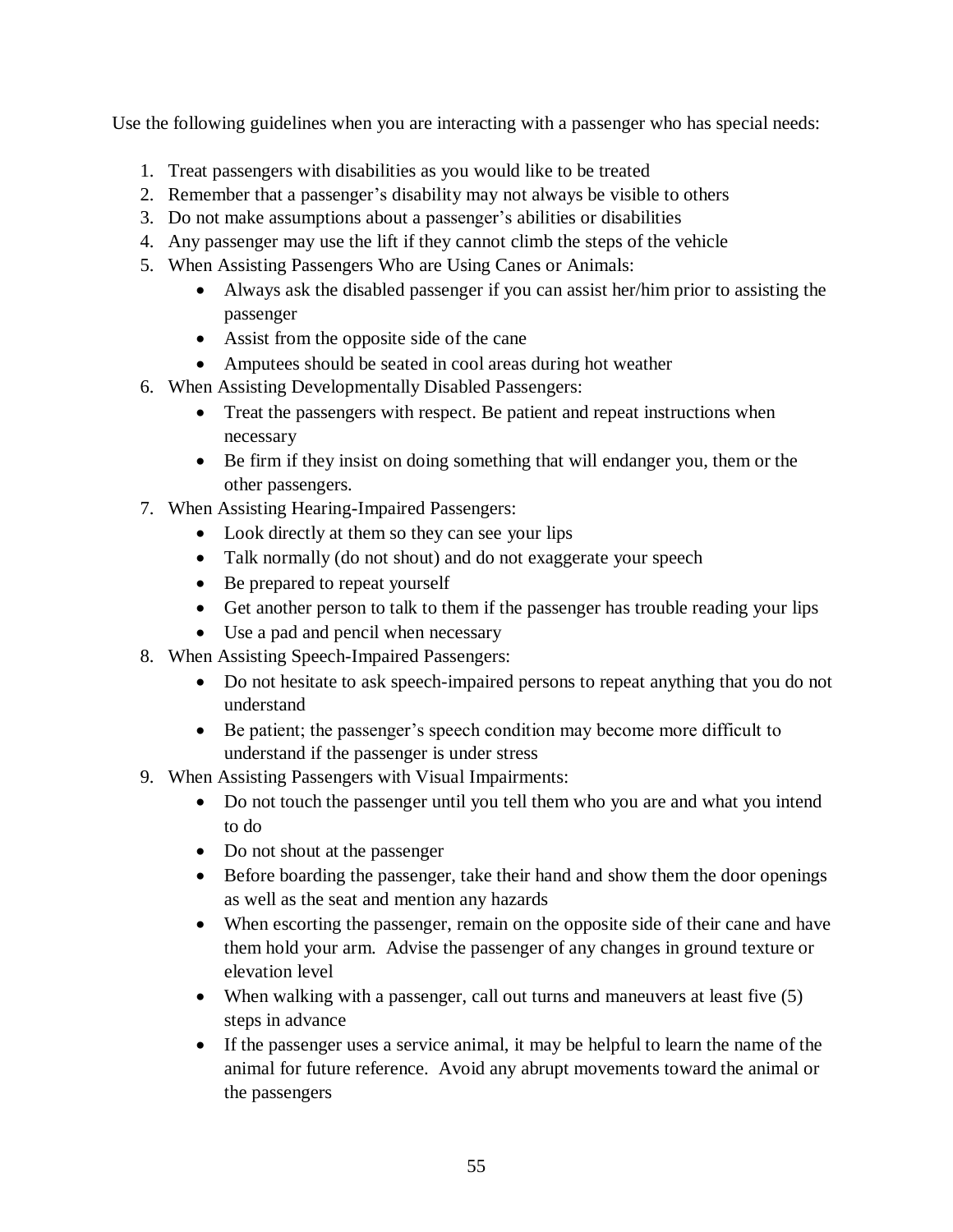• Seat visually impaired passengers against vehicle walls when possible or seat the passengers in seats with arm rests in order to assist them in keeping their balance

10. Use special care in serving elderly passengers:

- Dispatchers need to be especially patient when giving elderly passengers information regarding vehicle routes and schedules
- Give elderly passengers more time to get on or off the vehicle
- Ask the passenger if they would like your assistance before assisting them
- If the passenger refuses assistance, stay close to prevent them from tripping or falling
- When assisting elderly passengers, do not put too much pressure on the passenger's arm
- Be sure elderly passengers do not sit too close to heaters or other such hazards
- Elderly passengers may need to be reminded where to get off of the vehicle
- Keep temperature controls warm in the winter and cool in summer

Communication Tips for Drivers

- When talking with a person with a disability, speak directly to that person rather than through a companion or sign language interpreter who may be present.
- When introduced to a person with disability, it is appropriate to offer to shake hands. People with limited hand use or who wear an artificial limb can usually shake hands. Shaking hands with the left hand is an acceptable greeting.
- When meeting a person with visual impairment, always identify yourself and others who may be with you. When conversing in a group, remember to identify the person to whom you are speaking.
- If you offer assistance, wait until the offer is accepted. Then listen to or ask for instruction.
- Treat adults as adults. Never patronize people who use wheelchairs by patting them on the head or shoulder.
- Leaning or hanging on a person's wheelchair is similar to leaning or hanging on a person and is generally considered annoying. The chair is part of the personal body space of the person who uses it.
- Listen attentively when you are talking to a person who has difficulty speaking. Be patient and wait for the person to finish, rather than correcting or speaking for the person. If necessary, ask short questions that require short answers, a nod, or a shake of the head.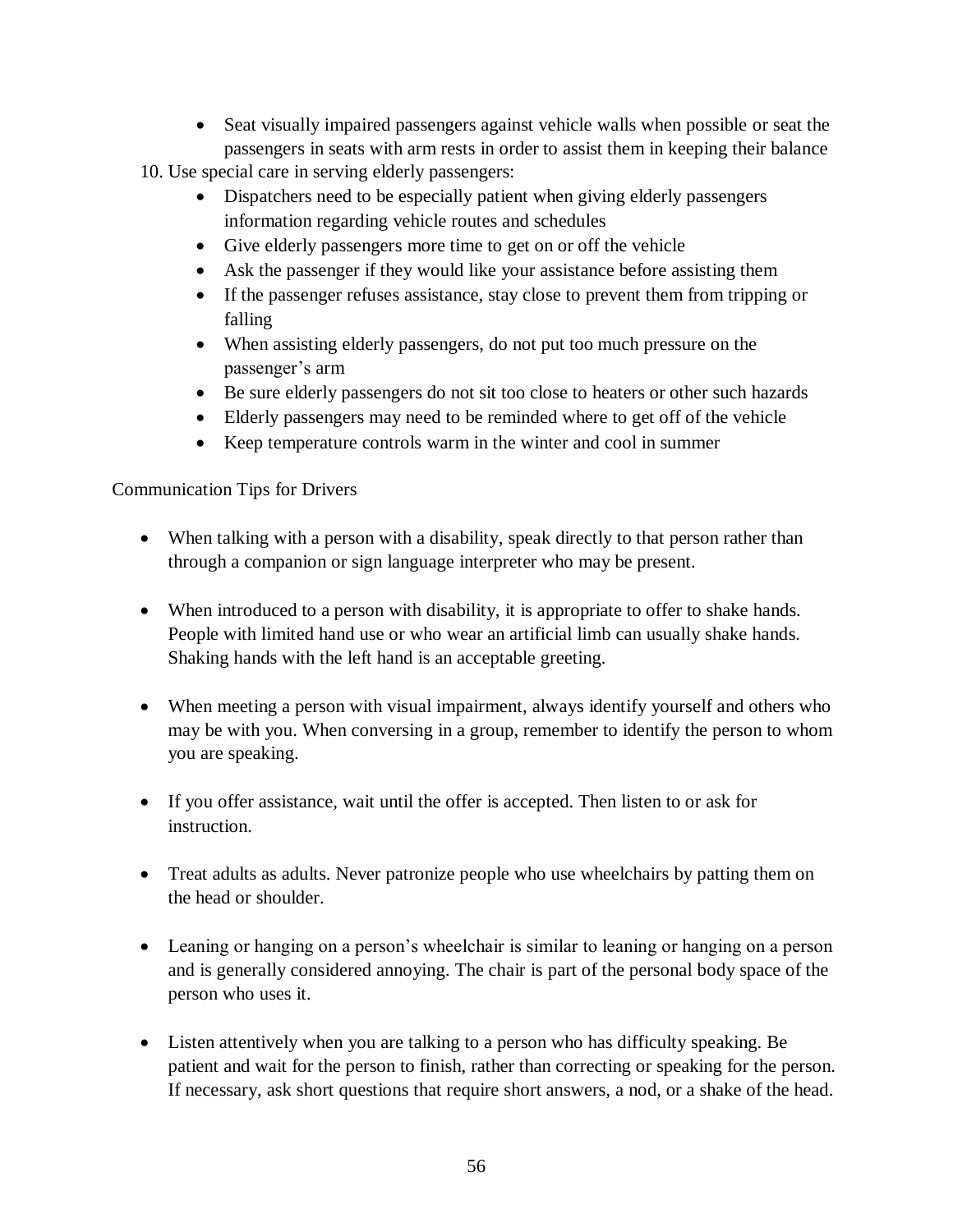Never pretend to understand if you are having difficulty doing so. Instead, repeat what you have understood and allow the person to respond.

- When speaking with a person using a wheelchair or a person who uses crutches, place yourself at eye level in front of the person to facilitate the conversation.
- To get the attention of a person who is hearing-impaired, tap the person on the shoulder or wave your hand. Look directly at the person and speak clearly in a normal tone of voice. Keep hands, food, etc. away from your mouth when speaking.
- Relax. Do not be embarrassed if you happen to use the accepted, common expressions, such as "See you later" or "Did you hear about this," that seem to relate to the person's disability.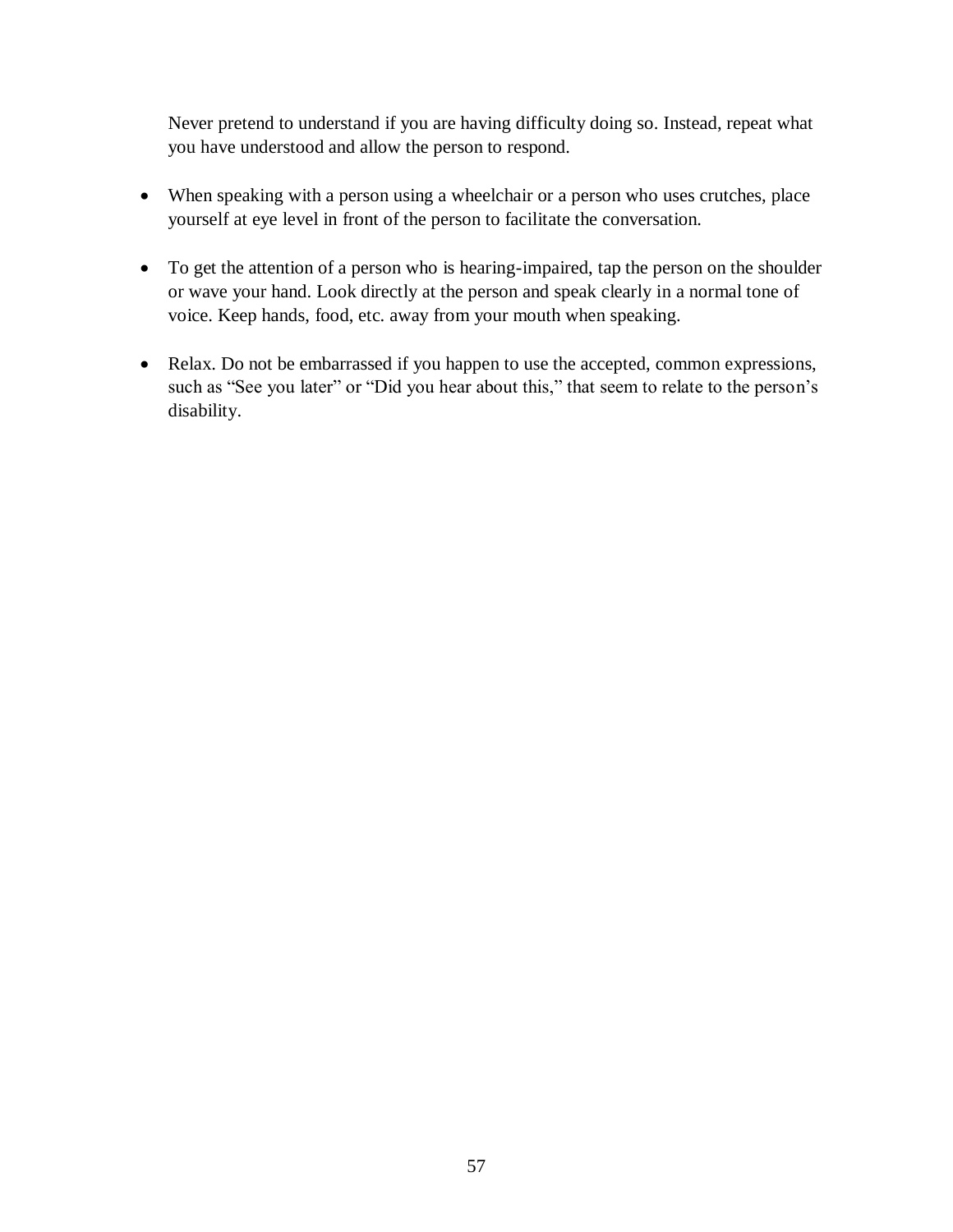## **Procedure 1.14: Personal Care Attendants and Accompanying Persons**

## **Applies to: Staff and Customers**

**Purpose:** To provide guidance to passengers requiring a personal care attendant in order to ride RTS.

#### **Personal Care Attendants and Accompanying Persons**

In conformity with the Americans with Disabilities Act (ADA), when an RTS customer schedules a trip, the federal guidelines permit additional passenger(s) to travel with the customer based on the following criteria:

**Personal Care Attendant:** During the eligibility process, the RTS customer must have previously identified the need for a Personal Care Attendant (PCA) to RTS dispatchers or management. If the customer previously identified the PCA to RTS staff, the PCA (one person) is permitted to travel with the ADA customer free of charge (ADA 37.131). The PCA's name, current address, and current telephone number must be submitted to RTS. During the trip scheduling process, the customer must inform the RTS's Customer Service Representative of the PCA. RTS staff shall list the accompanying person by name on the trip reservation form to inform the assigned vendor of the approved trip.

**Note:** In accordance with FTA C 4710.1 "an agency cannot deny service to a person with a disability based on what it perceives to be "safe" or "unsafe" for that individual. All riders take on some level of risk when traveling (e.g., standing while riding a bus, crossing busy streets, or walking along roadways with quickly moving traffic). Individuals with disabilities also have the right to decide the level of risk they are willing to take to travel independently and whether or not he/she needs a personal care attendant."

**Accompanying person:** The ADA permits one person to ride with the RTS customer from their point of origin to destination and return with the customer on a space available basis. The accompanying person may not take space intended for another ADA customer (Part 37-- Transportation Services for Individuals with Disabilities - 37.125). The accompanying person is required to pay the vendor a regular RTS fare per one-way trip (ADA 37.131). During the trip scheduling process, the customer must inform the RTS's Customer Service Representative of the accompanying person. RTS staff shall list the accompanying person by name on the trip reservation form to inform the assigned vendor of the approved trip.

Both PCAs and accompanying persons must be picked up and dropped off at the same address as the customer. RTS customers are eligible to have both a PCA and an accompanying person on the same trip.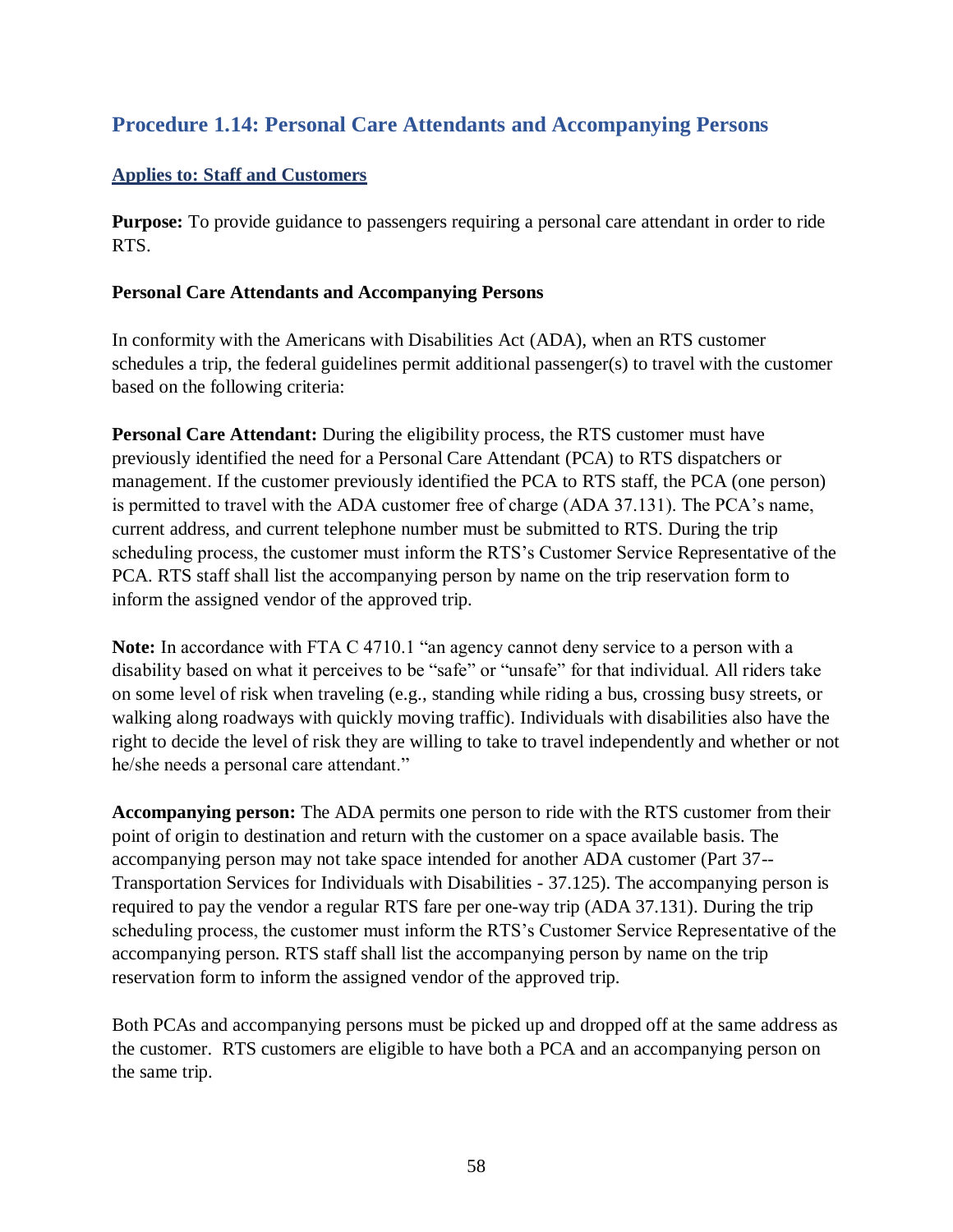# **Procedure 1.15: Seatbelts and Child Safety Seats**

## **Applies to: Staff and Customers**

**Purpose**: To instruct employees on passenger use of seatbelts on RTS vehicles.

- 1. The driver is required to wear a safety belt while operating an agency vehicle.
- 2. All RTS employees are required to wear safety belts while riding as passengers in agency vehicles.
- 3. All RTS passengers must fasten their safety belt before the vehicle is placed into movement.
- 4. The driver must verbally confirm that each passenger's safety belt is fastened before placing the vehicle into movement.
	- a. If the safety belt is not long enough to be fastened, the driver will provide a safety belt extension. A safety belt extension must be present on each vehicle at all times.
	- b. The passenger will not be required to fasten a safety belt if the extension is not long enough to accommodate the passenger.
- 5. A passenger is not required to wear a safety belt if they state that a medical condition prohibits the use of a safety belt. The driver is not to ask a passenger if they have a medical condition or disability that precludes the use of a safety belt.
- 6. The driver must document on the manifest any situation in which a passenger does not fasten their safety belt.
- 7. The driver must secure all wheelchair passengers according to the Wheelchair Securement procedure.
- 8. Any child under the age of four and/or under 40 pounds must be properly secured in a child safety seat according to the seat manufacturer's instructions. The parent or guardian traveling with the child must provide a child safety seat that meets federal motor vehicle safety standards.
	- a. The parent or guardian requesting the trip must indicate to dispatch staff that they will provide a child safety seat for their child.
	- b. The dispatcher must inform the parent or guardian that they are required to provide a child safety seat at the time of the trip reservation.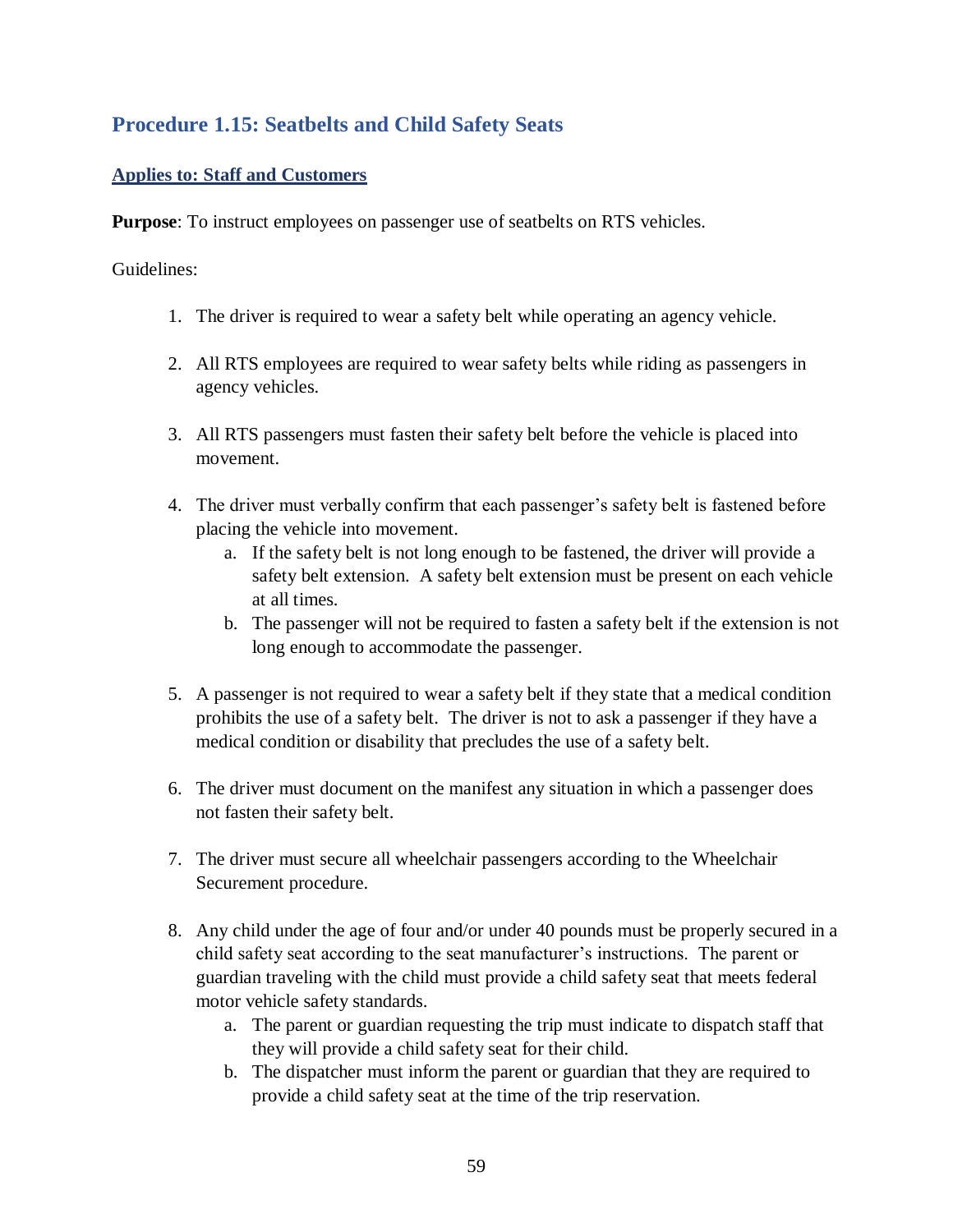c. The parent or guardian will be responsible for securing the child safety seat. The child safety seat must face forward and be tightly secured with the safety belts installed in the vehicle. The harness straps of the child safety seat must snugly fit around the child.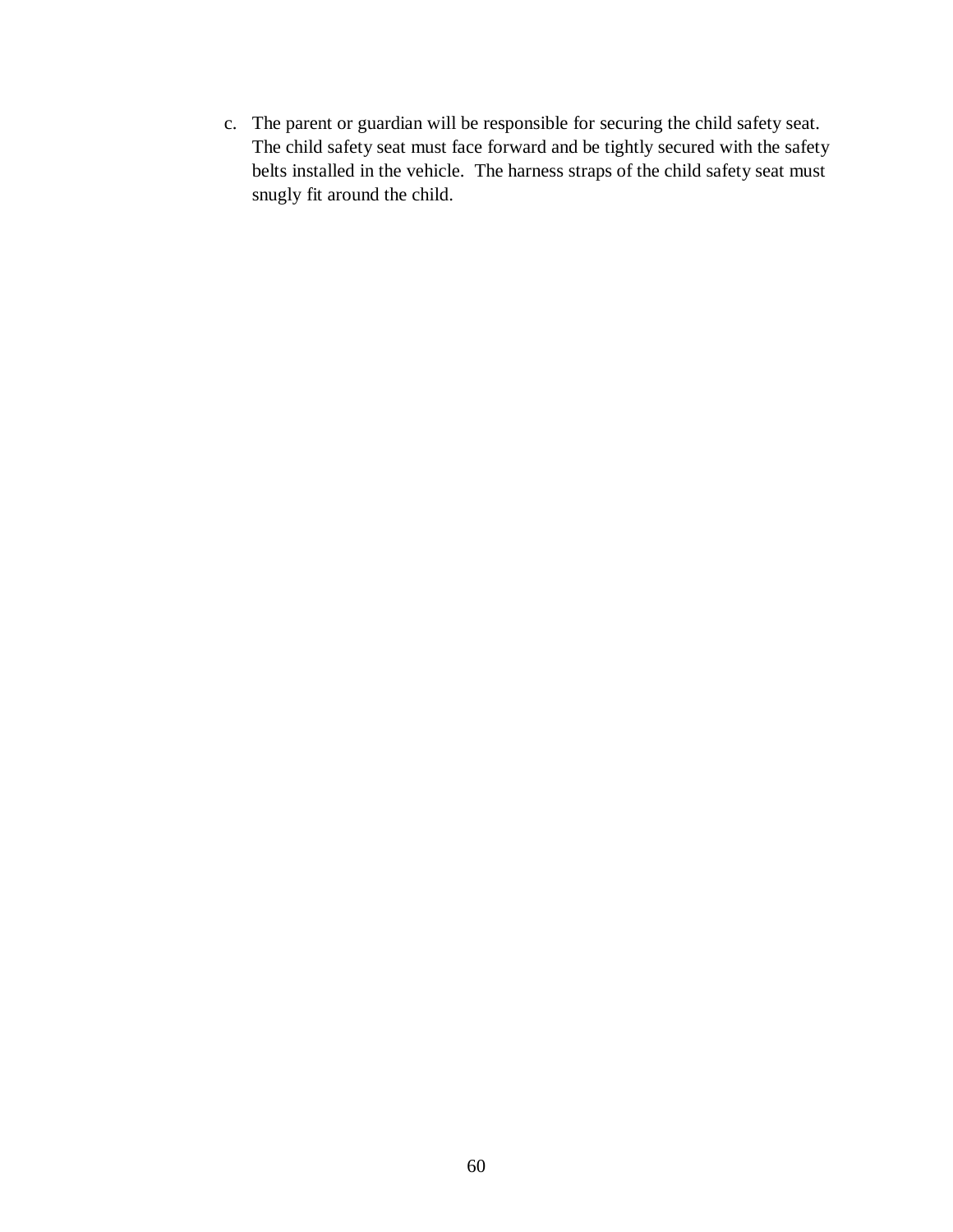# **Procedure 1.16: Mobility Device Lift Requirements**

## **Applies to: Staff and Customers**

**Purpose:** To ensure safety of passengers and to provide guidance to drivers on lift operation.

Requirements for Lift Usage:

RTS will attempt to transport any mobility device regardless of shape and size. Only authorized personnel trained in the operation of wheelchair lift equipment are permitted to control the lift platform of any vehicle. RTS will comply with the manufacturer's maximum weight capacity limit when determining if it must refuse operating the lift for a passenger to ensure the safety of the passenger and the driver.

- 1. Positioning the Vehicle
	- a. Ensure that the vehicle is parked on level ground and not leaning toward or away from the loading ramp.
	- b. For stopping points close to structures, ensure adequate room for platform deployment and passenger maneuverability.
	- c. Lift platform should rest on concrete or pavement when completely deployed. Avoid loading areas which are soft, wet, slippery, etc.
	- d. The driver is not to back the vehicle in order to position the vehicle. Instead, drive forwards around the area (parking lot, block, etc.) in order to properly position the vehicle.
- 2. Lift Deployment
	- a. Set the vehicle parking brake with the transmission in the PARK position and the engine running.
	- b. Open the lift door(s) and locate the controls.
	- c. Ensure that the area is clear, and the passenger is a safe distance from the extended platform.
	- d. Unfold the platform from the stowed position ensuring that, when extended, the lift is level with the ground. (If the lift is not level when fully extended, report the condition to the appropriate maintenance staff person or vendor for repair/maintenance.)
	- e. Lower the platform to ground level until the roll stop unfolds to allow for loading.
- 3. Loading/Unloading the Passenger
	- a. Inform the passenger that loading will begin. It is important to communicate with the passenger at every point in the loading process to ensure that passengers are prepared for the movement of the lift and the necessary maneuvering inside the vehicle prior to securement.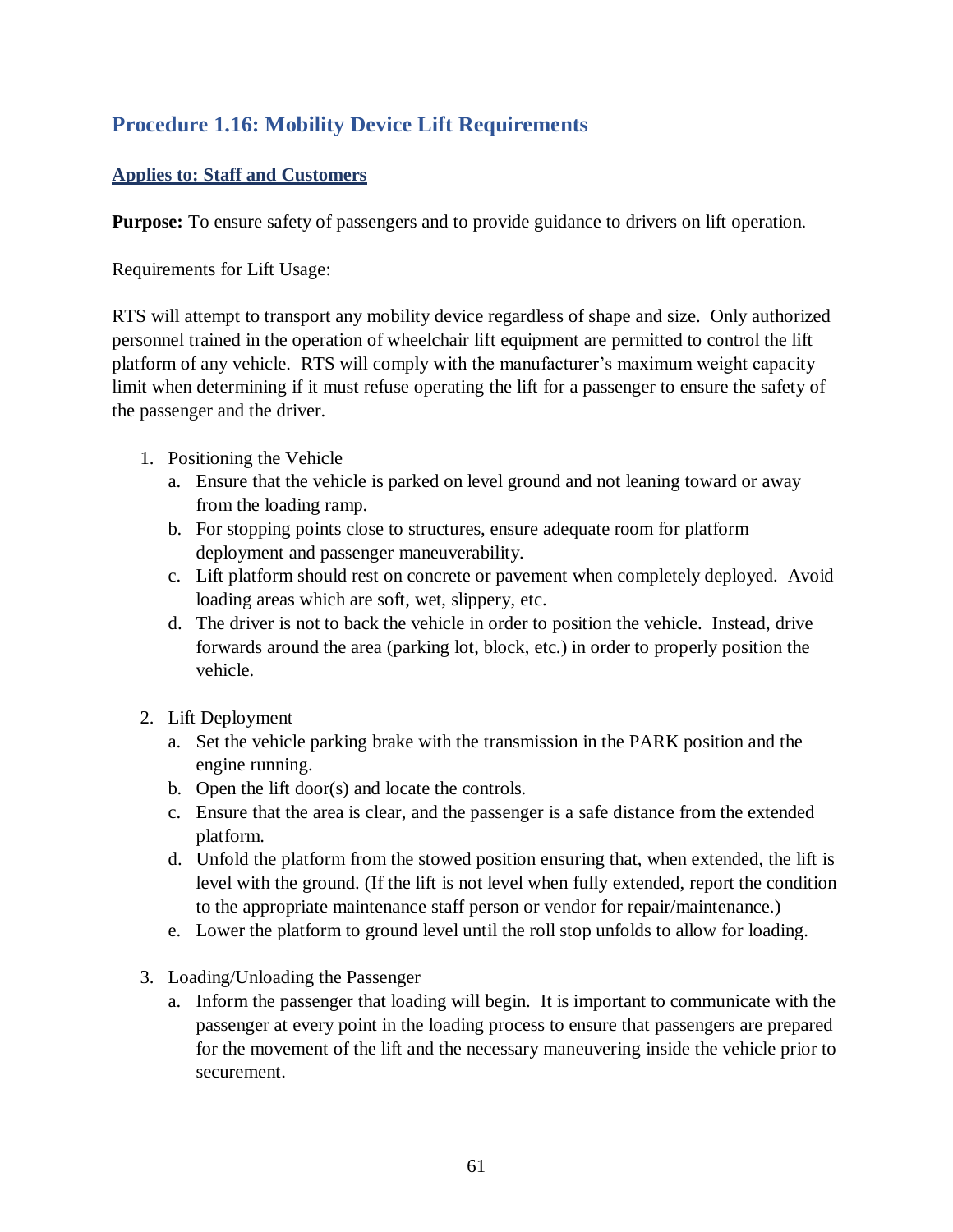- b. It is preferable that the driver back the passenger onto the platform and secure the wheelchair brakes. (If the wheelchair is electric, ensure that the power is turned off and the transmission is in neutral.). **Note:** If the passenger prefers to be facing the vehicle during the lift operation, then the driver must adhere to the passenger's preference.
- c. Secure the lift safety belt if provided.
- d. Always hold the wheelchair armrests when raising and lowering the lift platform.
- e. Ensure that the passengers' arms and legs are kept as close to the body as possible to avoid injury during operation.
- f. Do NOT ride the lift but stand alongside the platform while raising and lowering the platform.
- g. Once the platform is level with the floor of the vehicle, release the wheelchair brakes and back the passenger into position for securement.
- h. Secure the chair (see procedure on Wheelchair Securement).
- i. Return the wheelchair to the stow position before setting the vehicle in motion.
- 4. Standees
	- a. Ambulatory passengers will be allowed to use the lift for boarding/exiting the vehicle if requested; a mobility device or aid is not required.
	- b. Ensure that the passenger stands in the center of the platform and holds both handrails while the lift is in motion.
	- c. Follow the operation procedures described above.
- 5. Manual Operation

In the event of an electrical malfunction aboard the vehicle, it may be necessary to operate the lift manually by following these instructions:

- a. Locate the manual operation instructions on or near the pump cover.
- b. To load/unload a passenger from the vehicle using the manual method, locate the hand pump handle (during the pre-trip inspection always check to make sure the manual handle is present).
- c. Place the slotted end of the pump handle into the pump, release valve, and turn it counterclockwise in one-half turns.
- d. Let platform fully unfold until it reaches floor level then turn the pump release valve clockwise to stop the platform. The valve must be tight; making sure not to over tighten.
- e. Place the passenger on the lift platform within the yellow boundary markings and lock the wheelchair brakes.
- f. Turn the pump release valve one-half turn counterclockwise until the platform reaches the ground and the roll stop fully unfolds.
- g. Release the wheelchairs brakes and move the passenger off the lift.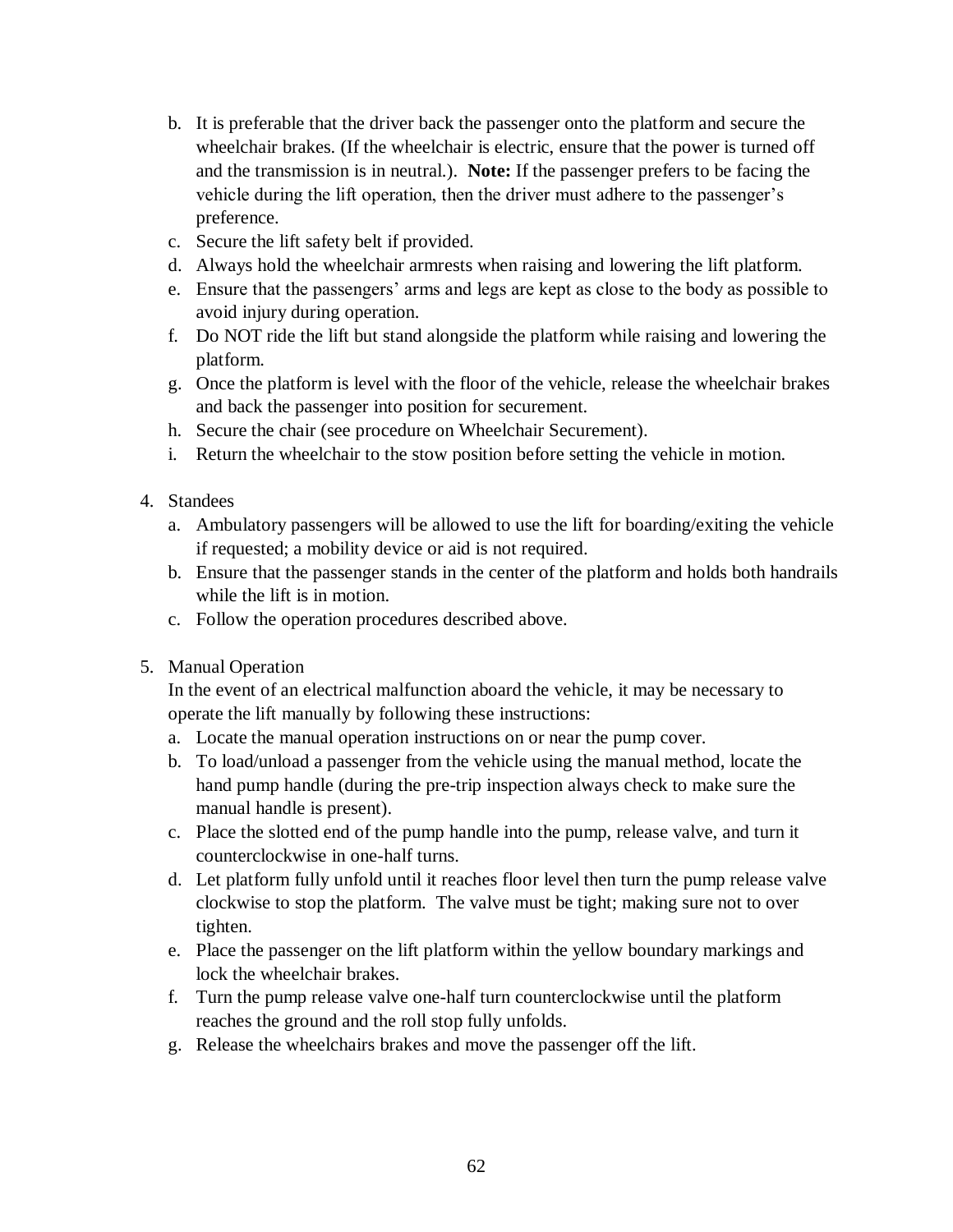- h. To stow the platform back into the vehicle, insert the slotted end of the pump handle into the pump valve and turn it clockwise one-half turns. Remember not to over tighten the valve.
- i. Remove the pump handle from the release valve and place it into the back-up pump and stroke until the platform reaches floor level.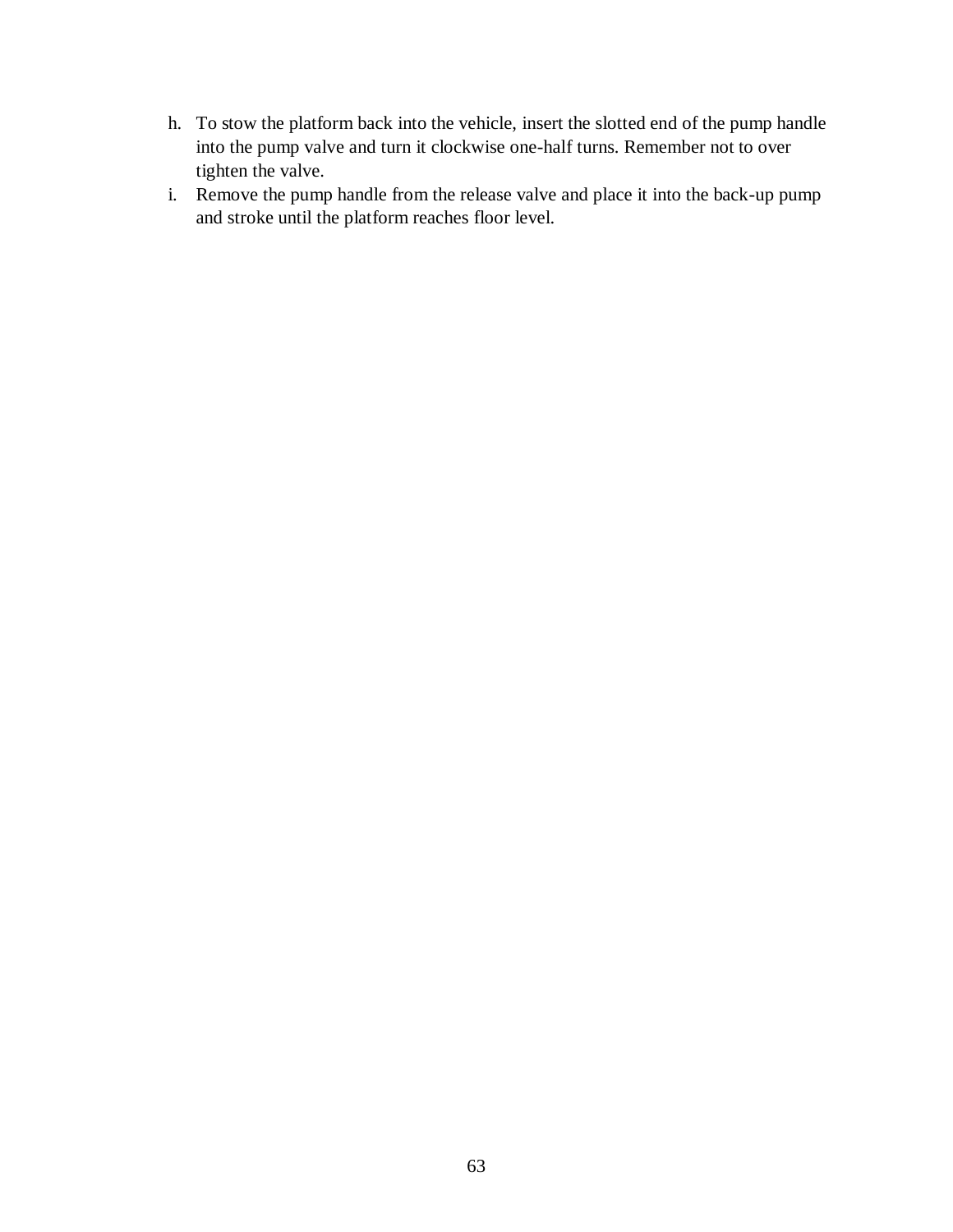## **Procedure 1.17: Securement of Wheelchairs and Other Mobility Devices**

## **Applies to: Staff and Customers**

**Purpose:** to provide instruction to drivers on the securement of wheelchairs and other mobility devices within an agency vehicle.

- 1. All passengers using wheelchairs and other mobility devices will be secured using a fourpoint tie-down system. Per ADA requirements, RTS cannot deny service to any passenger if the wheelchair or mobility device cannot be secured to the satisfaction of the driver. When a wheelchair or mobility device is difficult to secure properly, the driver is expected to make every effort at securing before requesting that the passenger transfer to a regular seat. The driver may request the passenger transfer to a regular seat but will not be permitted to require the passenger transfer if proper securement is not possible.
- 2. Wheelchairs and other mobility devices are to be secured facing forward.
- 3. Use the seatbelt (with shoulder restraint), which attaches to the floor if the vehicle is equipped with one. Ensure that the lap belt stays on. If the shoulder restraint cannot be used the lap belt alone will suffice; however, these should be rare occasions.
- 4. Ensure that the mobility device brakes are applied.
- 5. Attach the securement straps to the floor connection points first.
- 6. Connect front tie down straps (pull or cam type; not ratchet) to a T-connector or the wheelchair frame on the front half of the wheelchair.
- 7. Connect back, ratchet tie-down straps to a T-connector on the back half of the wheelchair. Do not connect straps to the wheels, footrests, armrest or any detachable or flexible part of the wheelchair. Do not pass the straps through the rear spokes.
- 8. A tightened tie-down strap must form a straight line (no slack) at a 45-degree.
- 9. Exercise proper bending techniques when securing straps.
- 10. Unoccupied wheelchairs (when the passenger has transferred to a seat) must be tied down securely.
- 11. Verify straps are secure and that the device does not move.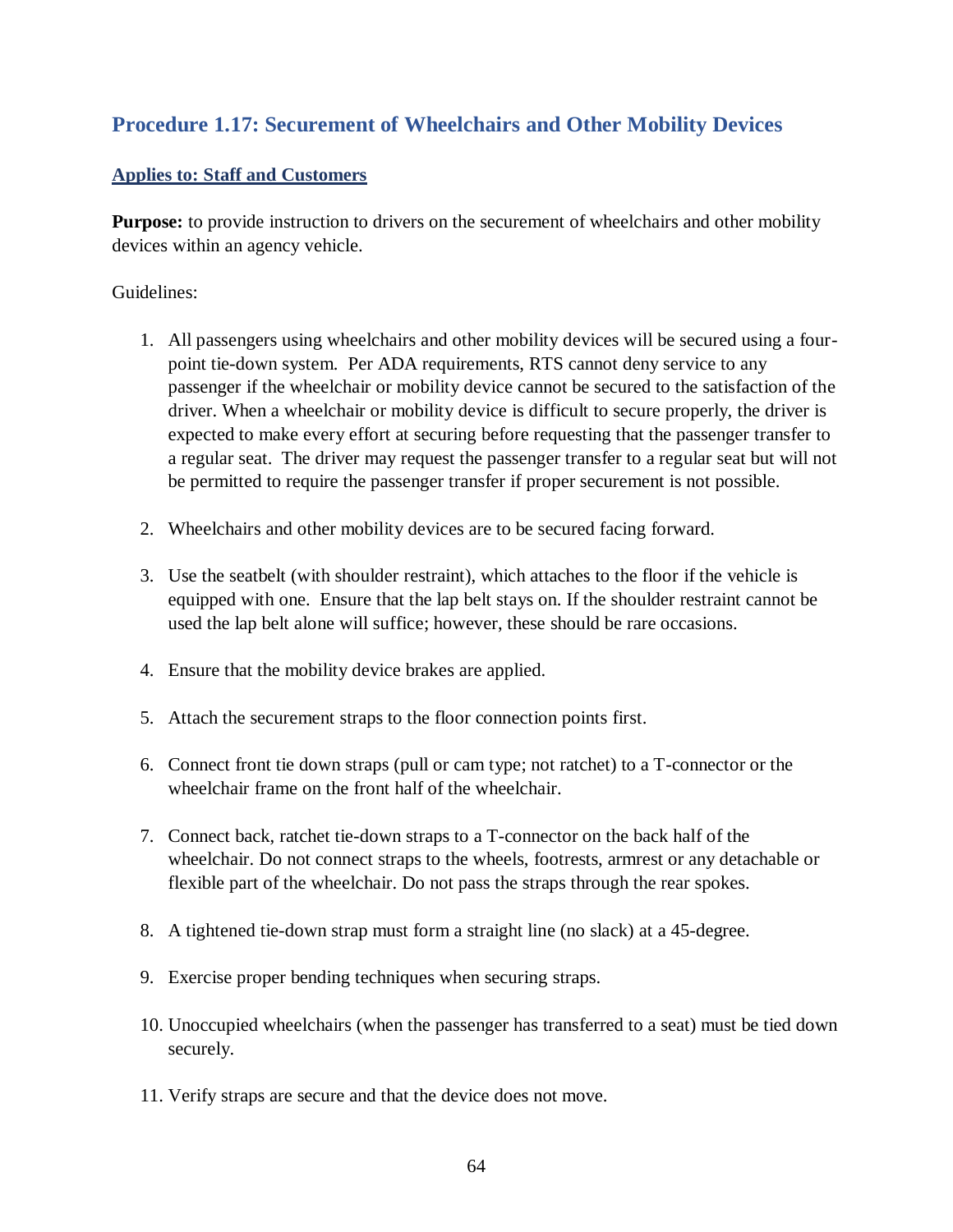- 12. Electric wheelchairs must have the power turned off while secured.
- 13. Additional reminders:
	- a. Store loose tie-down straps when not in use.
	- b. Keep tracks clean and free of dirt and debris.
	- c. Pull a wheelchair downhill and push when moving uphill.
	- d. Immediately report any malfunctions with lift equipment to dispatch so that repairs can be scheduled as soon as possible.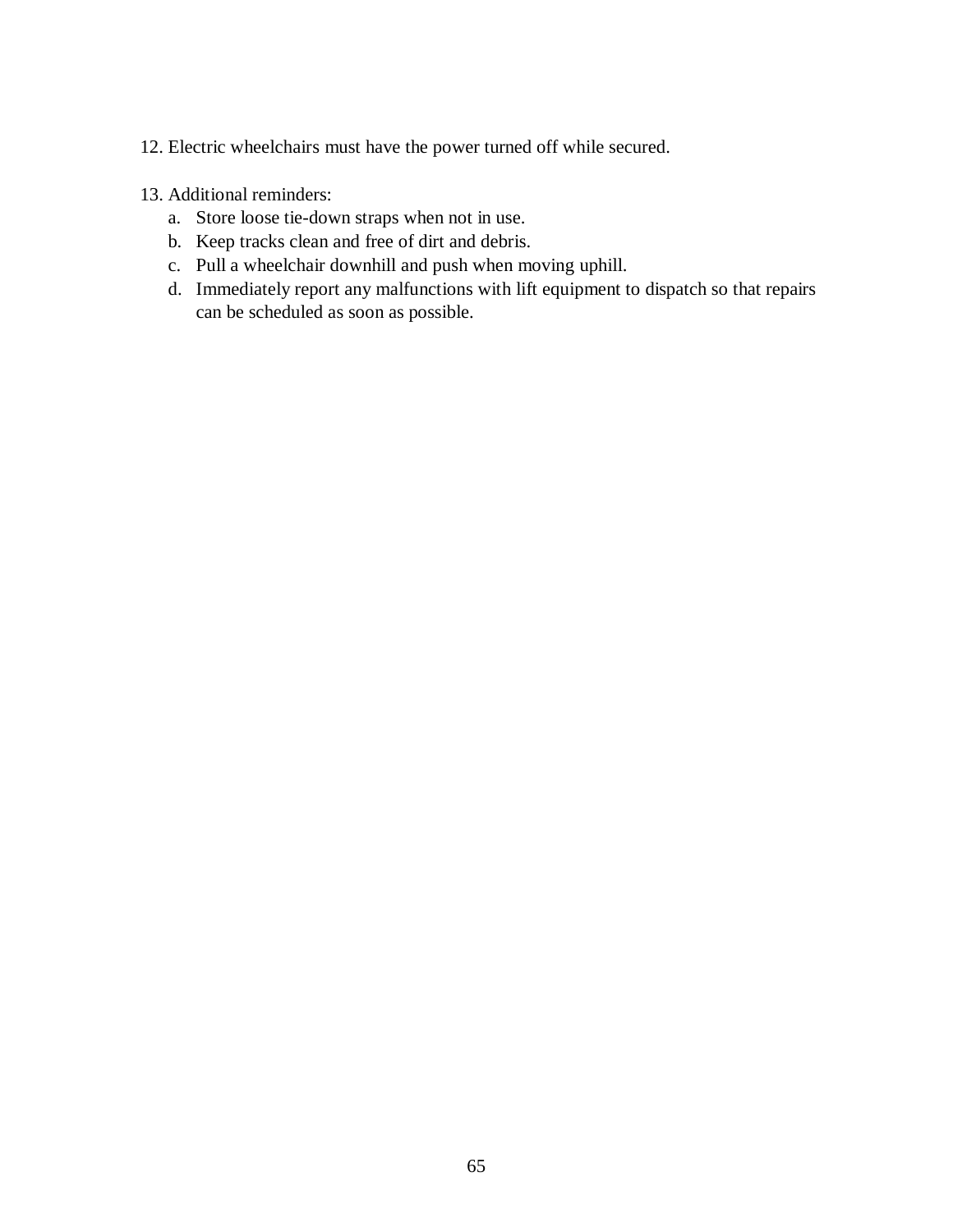## **Procedure 1.18: Inclement Weather**

## **Applies to: Staff and Customers**

**Purpose:** To ensure the safety of drivers and passengers during inclement weather conditions.

Guidelines:

1. **Tornado/Hurricane/Winds** – if a tornado warning is sounded or broadcast, employees will immediately report to the designated shelter. If drivers are in vehicles, drivers and passengers should exit the vehicle and take shelter in a ditch, under a bridge, in the basement of a nearby building or in the safest possible place given the situation.

The driver will monitor the weather report on the radio if possible. Management will determine when personnel and vehicles can return to normal operations. Sustained winds of 35-40 m.p.h. or gusts 50 m.p.h. or more may warrant ceasing operations but will be determined by RTS management.

If vehicles have sustained any damage from wind or blowing debris, they should be inspected and repaired by maintenance staff before resuming operation.

- 2. Flooding the Transit Manager, Schedule/Dispatch Supervisor or Dispatchers will inform drivers that the following emergency floor preparedness measures are to be taken:
	- a. The Director of Transit and the Transit Operations Manager will determine if or when transit services need to be discontinued.
	- b. Vehicles that are parked in areas of potential flooding must be moved to high ground if possible.
	- c. In case of flash flood warnings, drivers on the road must avoid known flood areas. Never attempt to travel on roads or bridges that are flooded. If your vehicle stalls because of high water, it is generally safer to stay in the vehicle and call for emergency help rather than try to walk through fast flowing water.
- 3. Snow Emergencies:
	- a. Every effort will be made to provide service during winter weather.
	- b. Based on information provided by local law enforcement, the Director of Transit and the Transit Operations Manager will decide whether to close Rowan Transit System operations or alter service hours.
	- c. It may be necessary to limit service to within County limits or for emergency needs only.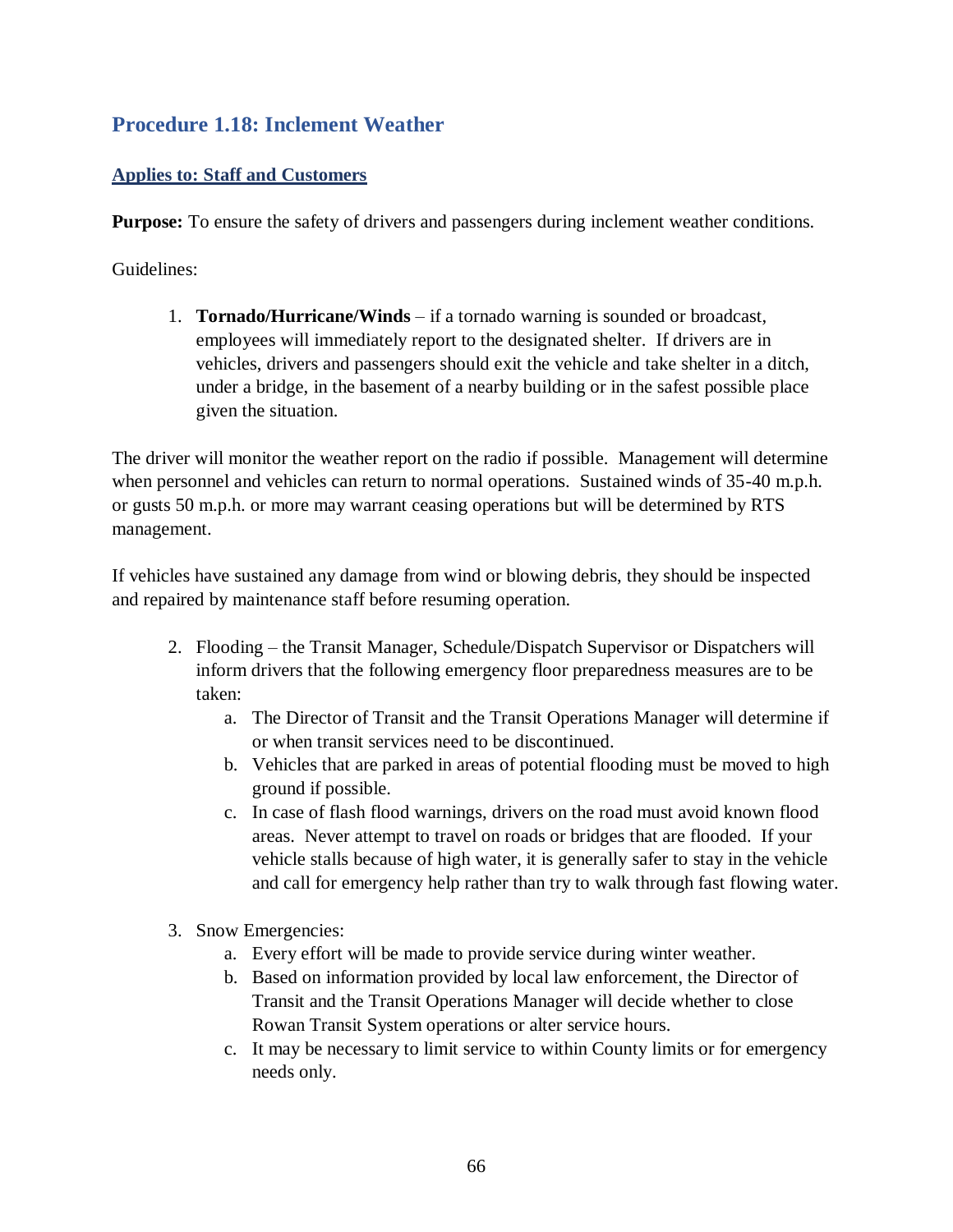d. Employees should monitor television and radio stations for service cancellation information.

**Communications with Customers:** RTS management will use all available communication resources (website, emails, telephone calls to passengers already scheduled, etc.) to ensure all RTS passengers are aware of the status of transit services and potential delays or cancellations during inclement weather conditions. RTS will ensure announcements are made on the following local radio stations: WSTP radio station (1490 AM), and Television Stations WBTV 3, WSOC 9, or WCNC 6 for delays or closings.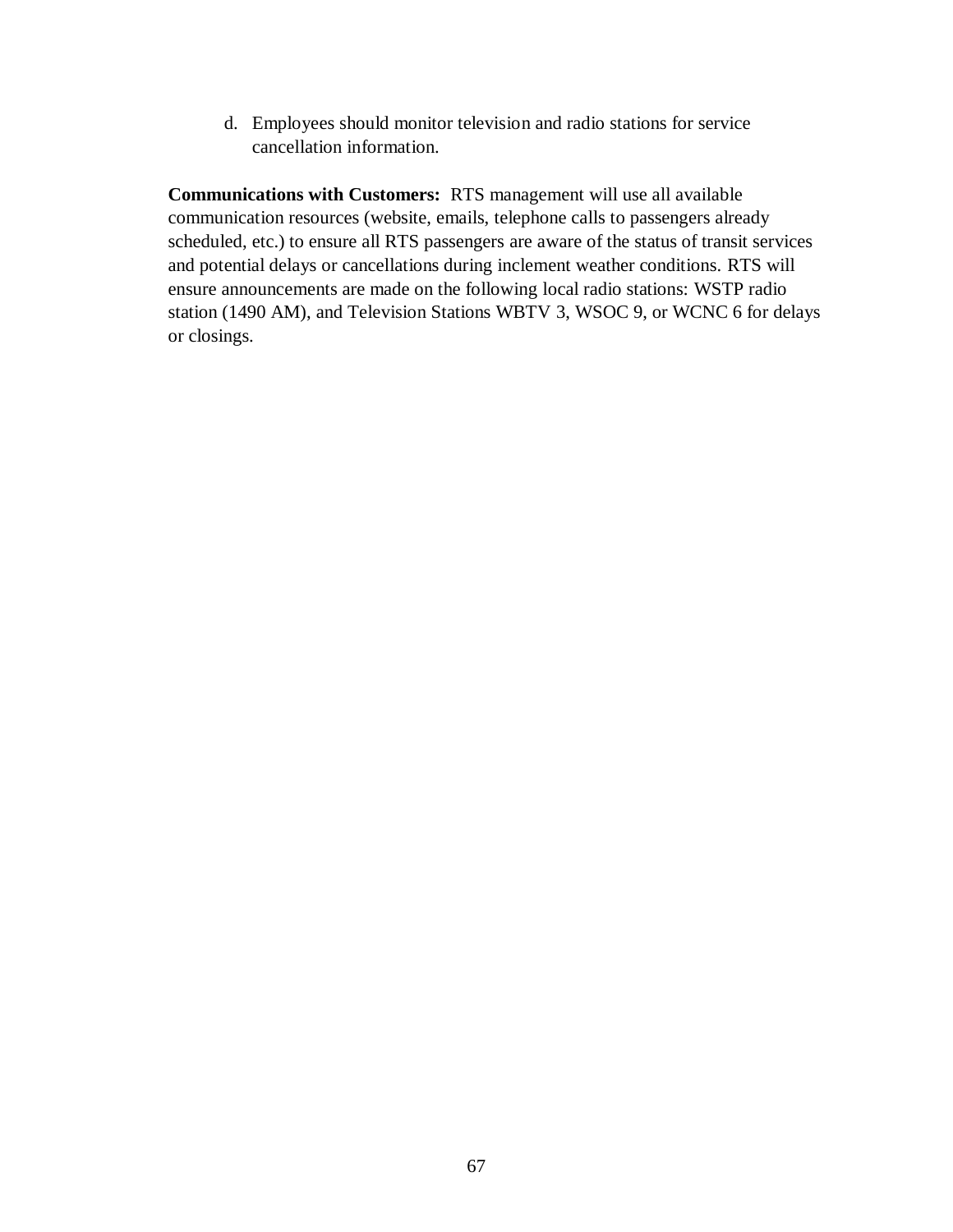## **Procedure 1.19: Fare Collection**

## **Applies to: Staff and Customers**

**Purpose:** To instruct employees on fare collection procedures to safeguard cash/fares and maintain integrity throughout the fare management and reconciliation process applicable shared ride and dialysis trips.

- 1. When paying a fare in cash, the passenger must place the money into the farebox. The driver must visually check the amount deposited into the farebox. The only time the driver is permitted to touch the cash is if the passenger is unable to place the cash into the farebox without assistance because of a disability.
- 2. The driver is to record the amount collected on the manifest and circle the appropriate fare type.
- 3. The driver is never permitted to make change. The driver cannot open the farebox. If a passenger boards without correct change, the driver is to contact dispatch and obtain further instruction. Drivers and dispatchers should remind passengers that exact change is required.
- 4. At the end of the shift, the driver will place the farebox in the locked storage area. The driver will total the fares collected on the manifest and complete a farebox slip and deposit it into the farebox.
- 5. Daily, two staff members, as designated by the Operations Manager, will remove the fareboxes from the locked storage area to count the fares. A farebox income form will be completed indicating the amount collected with both staff initialing the form and documenting the date and time.
- 6. A driver or other employee may not accept a gift or monetary tip from a passenger. If a passenger chooses to give a "gift" to RTS, it should be considered and entered as a donation.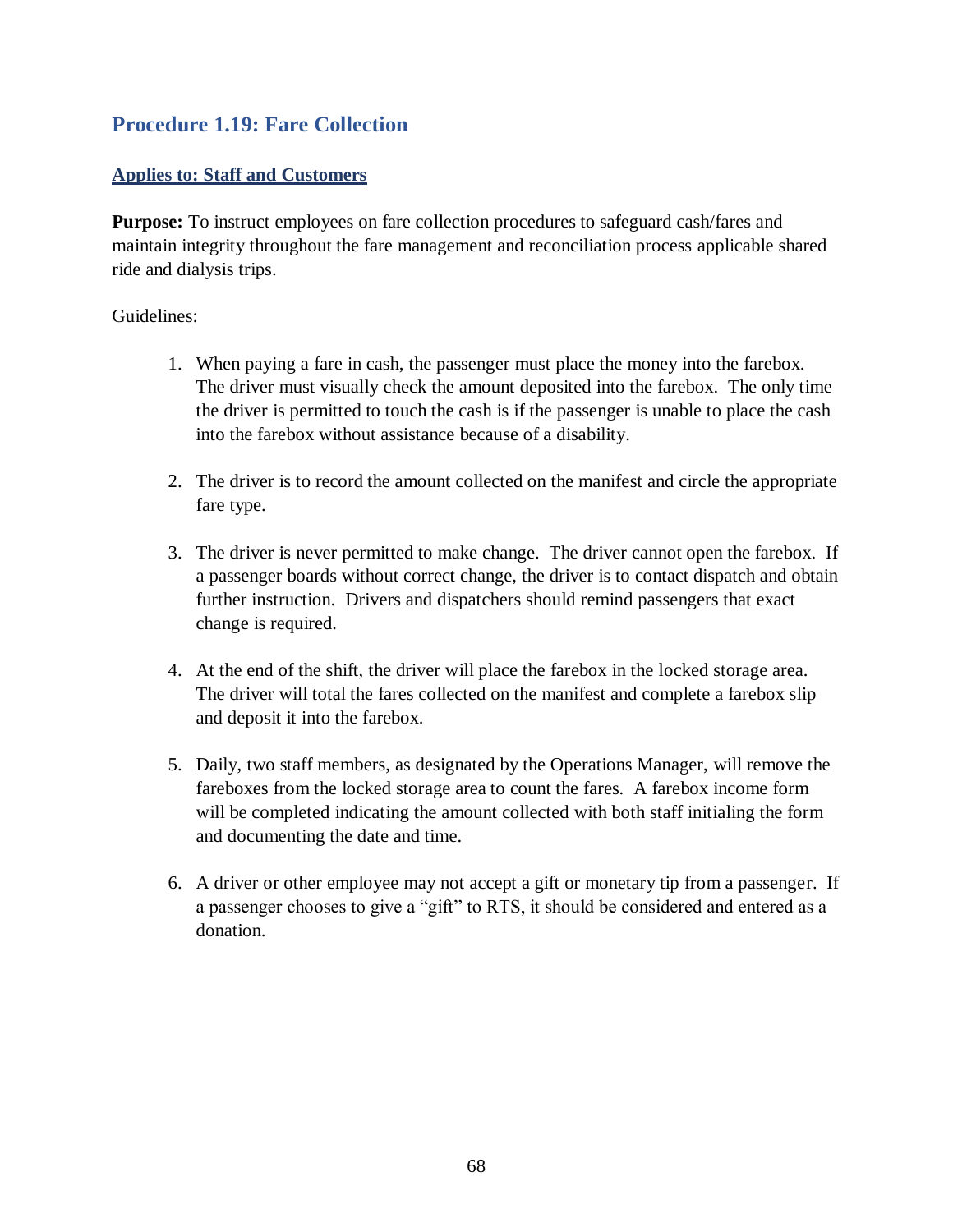## **Procedure 1.20: Fueling Vehicles**

## **Applies to: Staff and Customers**

Purpose: To instruct employees on fueling Rowan Transit System vehicles.

- 1. Drivers must fuel vehicle at the end of each shift. The vehicle must have a full tank at the end of each day. Back-up vehicles mush have at least a half tank of fuel at the end of each day.
- 2. Vehicles may be fueled between pickups, but never when a passenger is on board.
- 3. The driver must collect a receipt after fueling that indicates the total gallons, cost, vehicle number and date. The driver must sign the receipt and attach to the manifest.
- 4. The driver may not leave the pump unattended while fueling.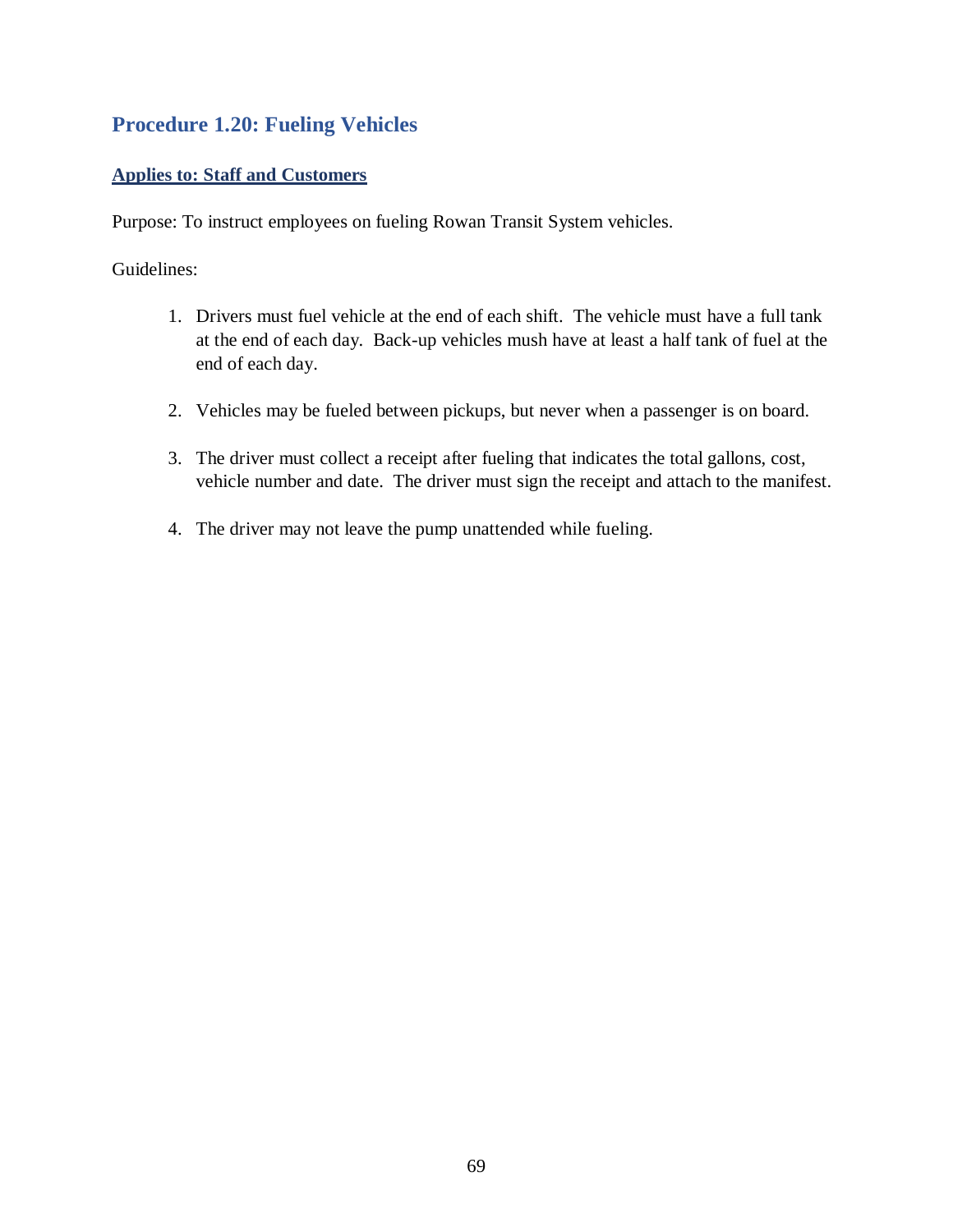# **Procedure 1.21: Mobile Device Usage**

## **Applies to: Staff and Customers**

**Purpose:** to provide guidance to RTS employees on use of cellular phones and other mobile devices and to ensure customer and employee safety.

#### Requirements:

- 1. RTS may furnish cellular phones or mobile devices to employees for purposes such as dispatch communications and driving directions.
	- a. Agency-furnished phones or devices are for business use only. Employees may not use an agency-furnished phone or device for any reason not related to agency business.
	- b. While operating a vehicle, drivers may not use agency-furnished phones or devices, including hands-free headsets. Drivers must safely stop the vehicle and place the vehicle in park before using the phone/device.
	- c. Employees must use available charging units to ensure that the device is properly charged. The Transit Administrator will make charging units available to employees.
- 2. Personal cellular phones or mobile devices must be concealed and stowed with the ringer turned off while the employee is on duty.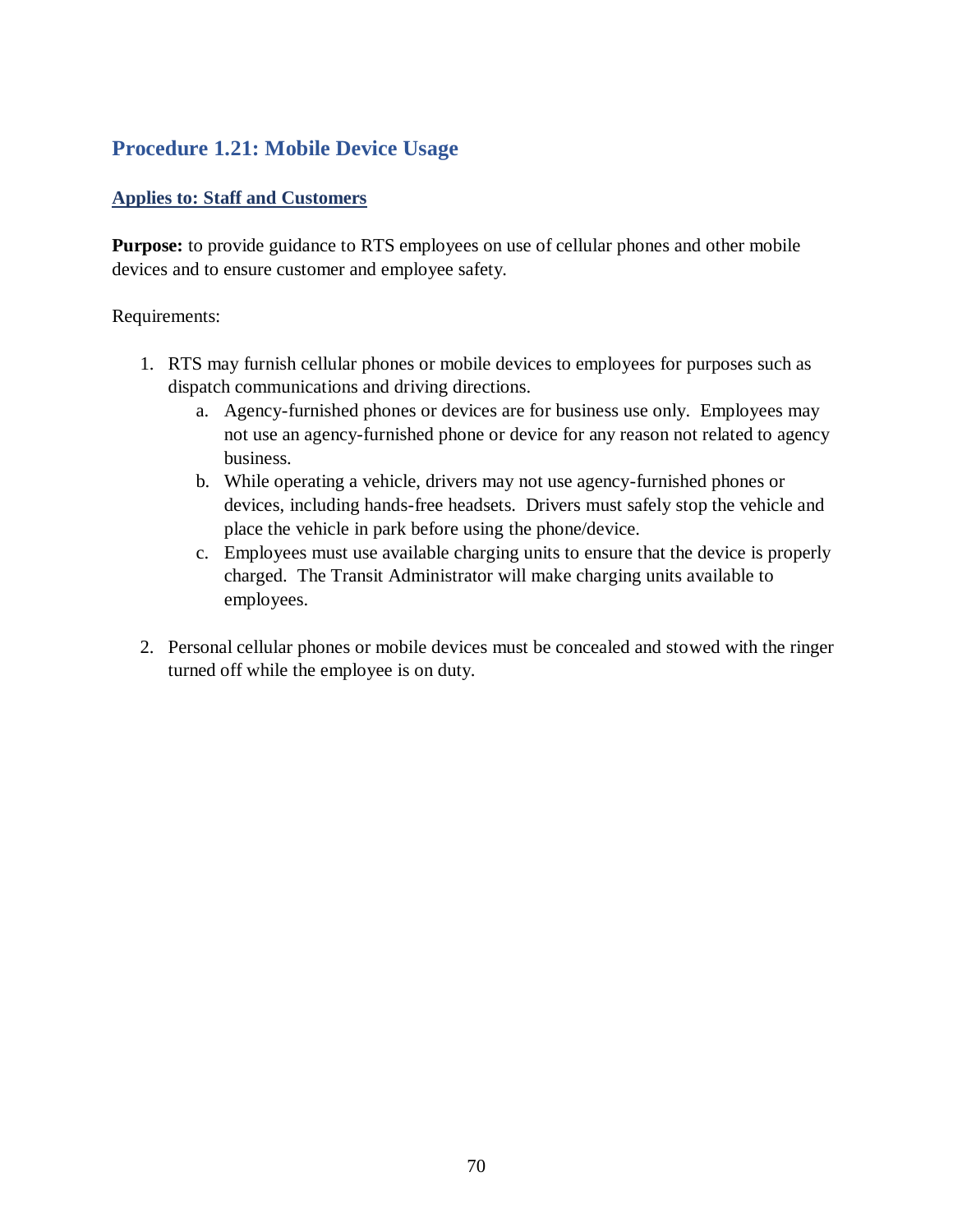# **Procedure 1.22: Safety Equipment on Vehicles**

## **Applies to: Staff and Customers**

**Purpose:** To instruct employees on the use of safety equipment (fire extinguishers, triangle reflectors, biohazard spill kits, first aid kits, reflective driver vests, and seatbelt cutters) during roadside emergencies.

#### Requirements:

Triangle Reflectors:

- 1. Each vehicle has three red reflectors (triangles) located at the front of the vehicle. The reflectors may be used both day and night.
- 2. While the vehicle is stopped on the roadside, the reflectors should be placed accordingly:
	- a. One reflector should be placed at the side of the vehicle on the roadway side at a safe distance from the vehicle and oncoming traffic
	- b. One reflector should be placed approximately 40 paces of 100 feet to the rear of the vehicle. If there is a hill or curve, the distance should be greater but no more than 300 feet.
	- c. One reflector should be placed approximately 40 paces or 100 feet in front of the vehicle, again using greater distances if conditions warrant.
	- d. Instructions on where to place the triangles are also located on the lid of the triangle container.
- 3. The driver must wear the reflective vest during at all times.

## Biohazard Spill Kits:

Biohazard spill kits must be on each RTS vehicle for proper clean-up of any bodily fluids that may be discharged by passengers. Drivers must follow training procedures.

## First Aid Kits:

All RTS vehicles must be equipped with First Aid Kits in the event of an emergency. Drivers will receive formal training on how and when to use items for passengers needing assistance.

## Seatbelt Cutters:

All vehicles must be equipped with at least one seatbelt cutter in the event that an accident occurs that prevents the passenger from being able to unlock their seatbelt. In these instances, the driver will be responsible for using the seatbelt cutter to release the passenger from the seatbelt.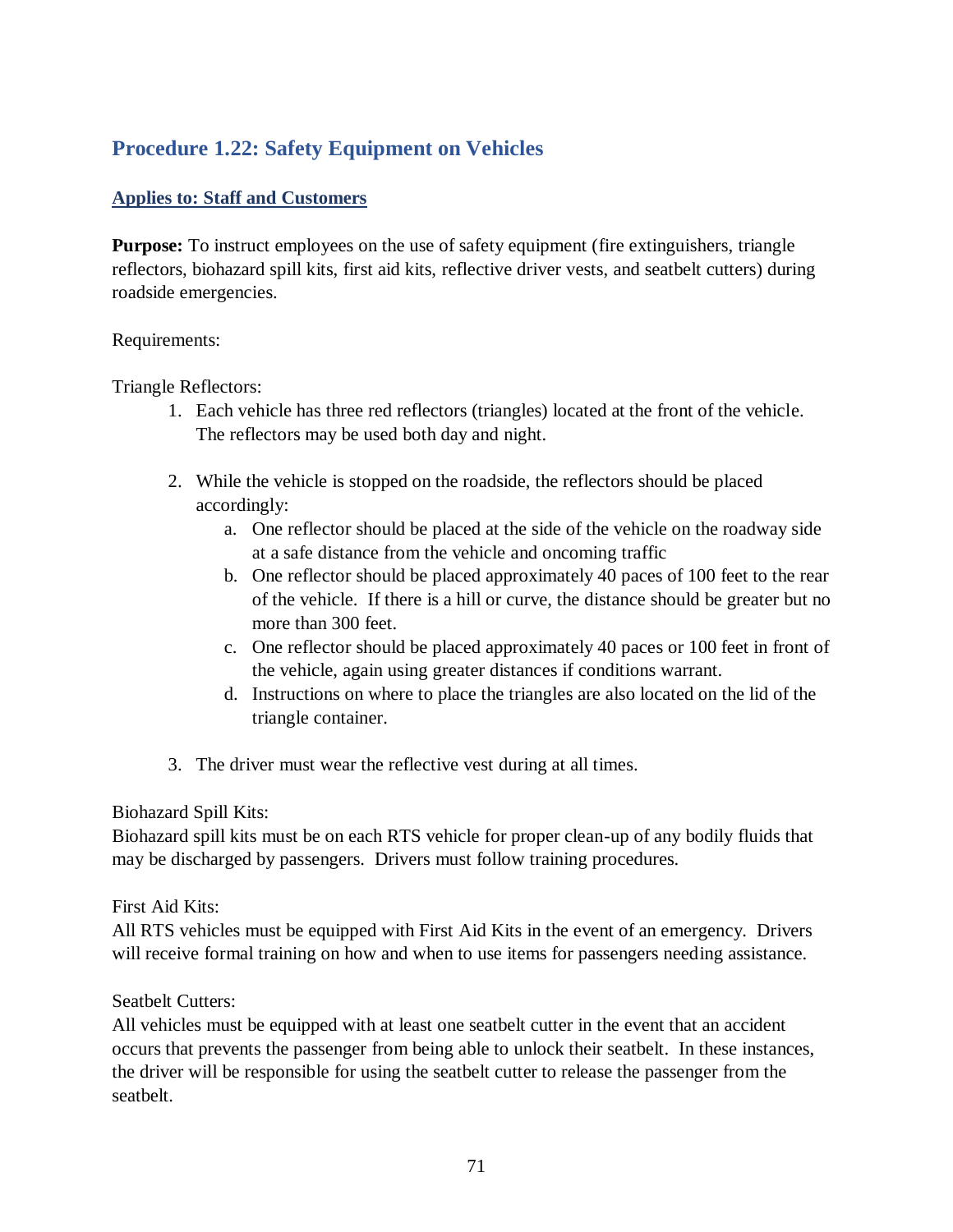## **Procedure 1.23: Customer Service**

## **Applies to: Staff and Customers**

#### **Customer Feedback**

Customer compliments, complaints and suggestions are an invaluable source of information about the service that the RTS provides and how the County can strive to enhance a high quality of transit services.

Particularly, it is important that complaints are handled professionally in terms of documentation of the complaint, prompt investigative actions, and follow up with the complainant in an expeditious manner. RTS staff is committed to ensure efficient and effective management of all customer feedback.

#### **Compliments**

Compliments received regarding RTS service should be brought to the attention of the RTS Transit Operations Manager. If the compliment pertains to a specific staff member or RTS vendor, the employee or vendor will be informed of the compliment and a record of it will be placed in the employee's or vendor's file.

#### **Complaints**

#### Complaint Receipt:

Staff receives the complaint and documents as much detail as possible to include but not limited to the first/last name of the complainant, date and time of the incident, vehicle number or driver involved if applicable, service or vehicle related, etc. Staff receiving the complaint must express the importance of the complaint and that it is taken very seriously.

The staff person receiving the complaint must enter all details of the complaint into the RTS Complaint database.

The Transit Operations Manager must be informed of the complaint the same day the complaint is received. The Transit Operations Manager, or his/her designee, must contact the complainant the day of the complaint or no later than the next County business day to gather any additional information needed and explain the next steps that will be taken on the complaint.

The Transit Operations Manager or designee is responsible for all investigation actions and follow-up communications with the complainant, as well as documentation of such follow up in the Complaint Database.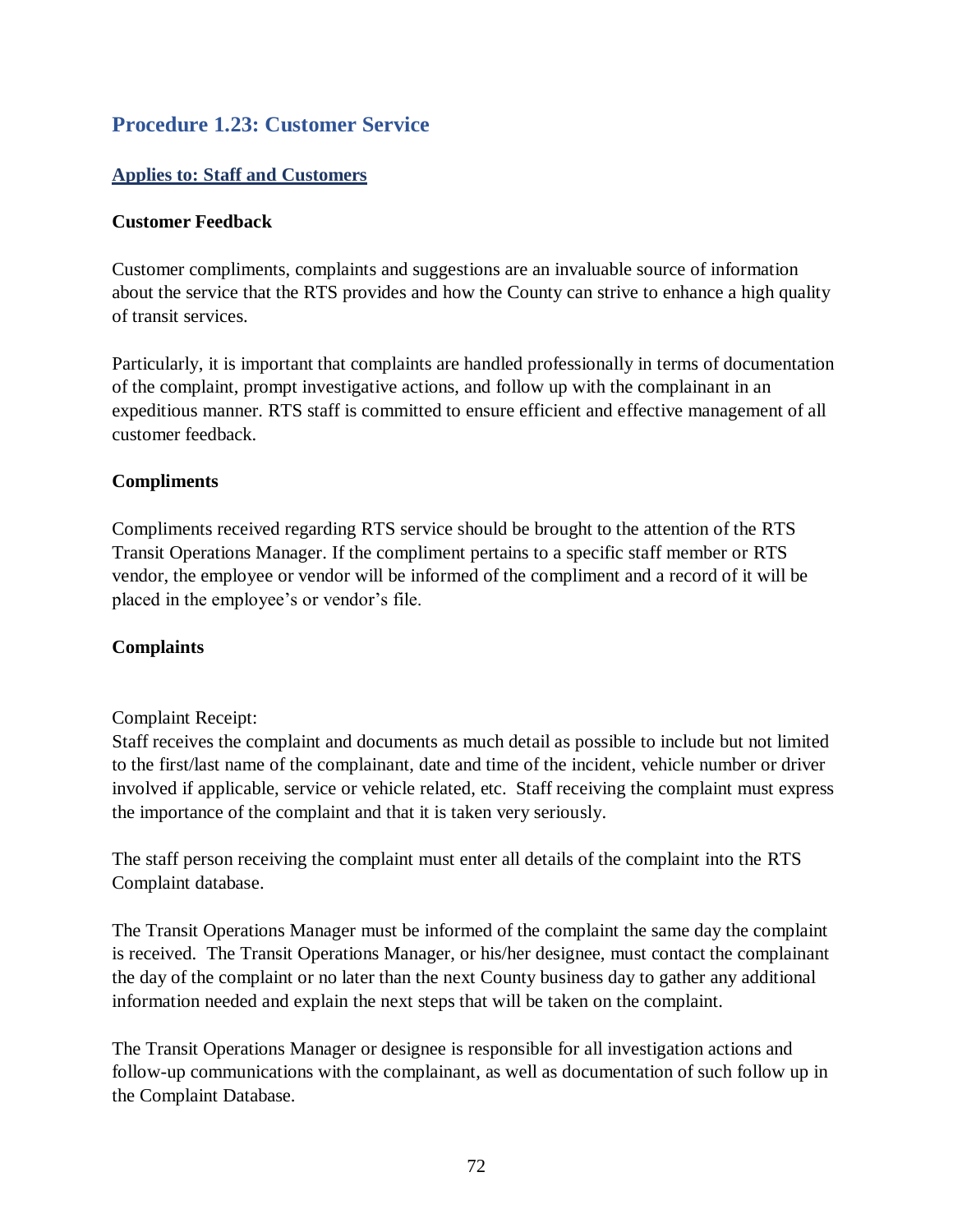Complaint Resolution Deadline:

- 1. The Transit Operations Manager will provide a response to the complainant after all investigative actions have occurred with a goal of within two (2) business days but no more than four (4) business days.
- 2. The Transit Operations Manager or designee will enter the resolution in the Complaint database.

## Complaint Appeal:

If not satisfied with the response provided by the Transit Operations Manager, the complainant may appeal the decision to the Director of Transit within thirty (30) days.

## **Suggestions**

Suggestions received from RTS customers (or vendors) should be brought to the attention of the Transit Operations Manager. The Transit Operations Manager is responsible for evaluating the suggestion, and, as appropriate, taking actions or making plans that are necessary and feasible to implement it. Depending on the suggestion, some may require the approval of the Director of Transit, County Manager, or Board of Commissioners.

## **Customer Satisfaction Surveys**

It is the goal of RTS to conduct formal customer satisfaction surveys at least once every two to three years. Transit staff may opt to use mail-back surveys randomly distributed on vehicles, by telephone or mail surveys of a selected sample of customers, or by such other means as is both effective and practical. Surveys will include solicitation of feedback on service quality areas such as the following:

- Safety
- Driver performance and customer service skills
- Cleanliness of vehicles and facilities
- On-time performance
- Areas served
- Days and Hours of Service
- Frequency of Service
- Reservation Center staff courtesy and efficiency

A summary of the survey results should be prepared by the Transit Operations Manager and submitted to the Director of Transit. The summary should include a description of actions that will be taken regarding the survey findings. A final survey report will be presented to the County Manager and Board of County Commissioners if requested.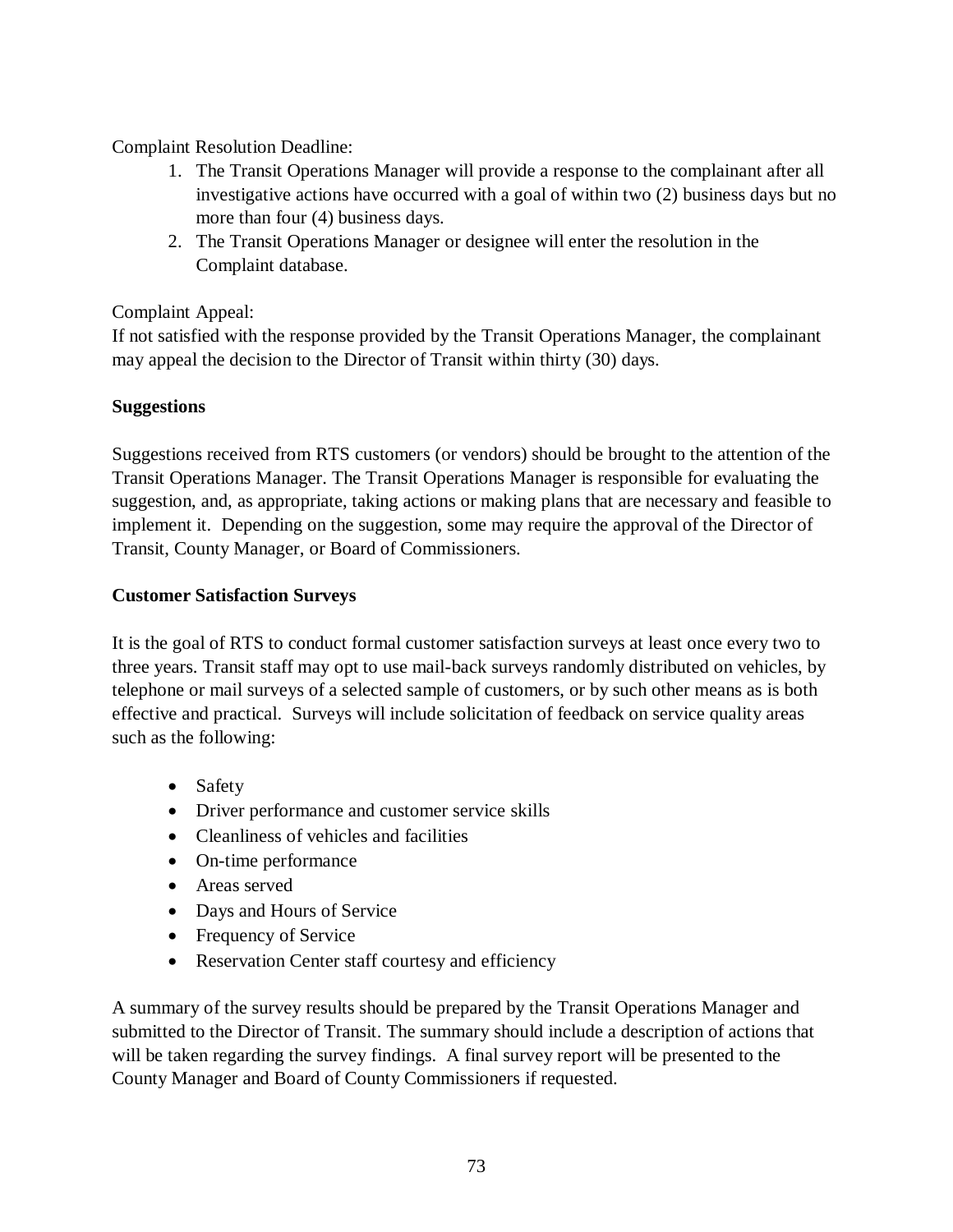# **Procedure 1.24: Demand Response Trip Reservations, Changes and Cancellations**

## **Applies to: Staff and Customers**

RTS Demand Response Trip Reservation Process

RTS demand response trips must be scheduled through the RTS system. Reservations must be made at least three (3) operating days in advance. RTS customer trip reservations shall be accepted up to fourteen (14) days in advance. Staff will determine if the requested trip is eligible and will dispatch the service through the approved vendor. Requests for RTS service may be made Monday through Friday (in person by phone, or by e-mail) between 8:00 a.m. to 5:00 p.m. by calling 704-216-8899.

The following are Rowan County holidays; trip reservations will be accepted on the preceding day:

- New Year's Day
- Martin Luther King Jr.'s Birthday
- Good Friday
- Memorial Day
- Independence Day
- Labor Day
- Veteran's Day
- Thanksgiving (2 days)
- Christmas (3 days)

## **Hearing or Speech Impaired**

If hearing- or speech-impaired and TTY (Teletypewriter Service) is available, please call North Carolina Relay at #711 and request a connection to RTS: 704-216-8899.

#### **Cancellations or Changes in Destinations or Pickup Times**

The RTS demand response approved customer must notify RTS reservations staff of any cancellations or changes in destination or pickup time at least one hour before the scheduled RTS trip. For all trips, also inform the RTS program staff of any changes. Changes and cancellations often affect the scheduling of service for other riders so advance notices of changes are critical to the efficient and effective delivery of RTS demand response service. Repeated failure to notify RTS staff in advance of changes in trip plans may be grounds for revoking a customer's right to participate in the RTS program.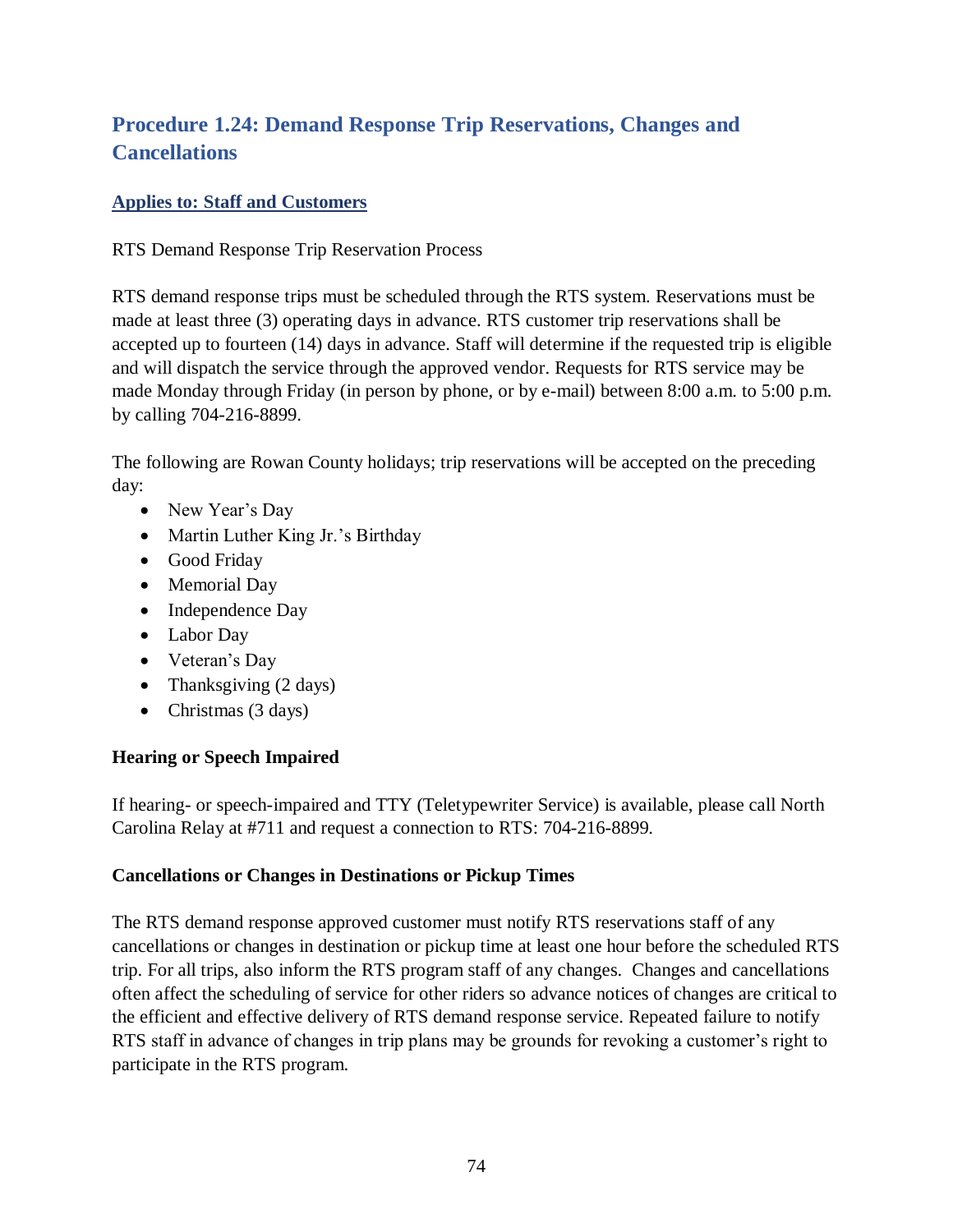## **Procedure 1.25: RTS Driver and Staff Training Requirements**

## **Applies to: Staff**

Training and Development

Vehicle Operator/Driver Training

Once qualified candidates are interviewed and hired, RTS provides initial and ongoing refresher training critical to ensure proper operations and adherence to the transit providers' rules and regulations. RTS understands that proper qualification of operating and maintenance personnel is a vital part of a safe transit environment. Driver training addresses specific safety- related Issues appropriate to the type of vehicle and driving assignment. Special consideration is also given to crisis management concerns such as fire and evacuation. Below is a list of mandatory operator training at the time of hire and annually as a refresher. All drivers must sign a statement that they received training after each module or in its entirety.

| Mandatory Driver Training - Upon Hire & Annual<br><b>Refresher Courses</b> |
|----------------------------------------------------------------------------|
| Bloodborne Pathogens/Biohazard Spill Kits                                  |
| <b>Mobility Device Securement</b>                                          |
| American with Disabilities Act & Reasonable<br>Modification                |
| Title VI Plan                                                              |
| Defensive Driving                                                          |
| <b>Emergency Procedures</b>                                                |
| <b>Ride Check Evaluation</b>                                               |
| <b>Basic First Aid</b>                                                     |
| <b>RTS SSSP</b>                                                            |
| Drug $&$ Alcohol Training                                                  |
| County Policy for Reporting Accidents/Incidents                            |
| <b>Customer Service</b>                                                    |
| <b>HR Orientation for New Employees</b>                                    |
| Winter Weather Driving                                                     |
| Fire Evacuation/Prevention/Fire Extinguisher                               |
| Personal Protective Equipment                                              |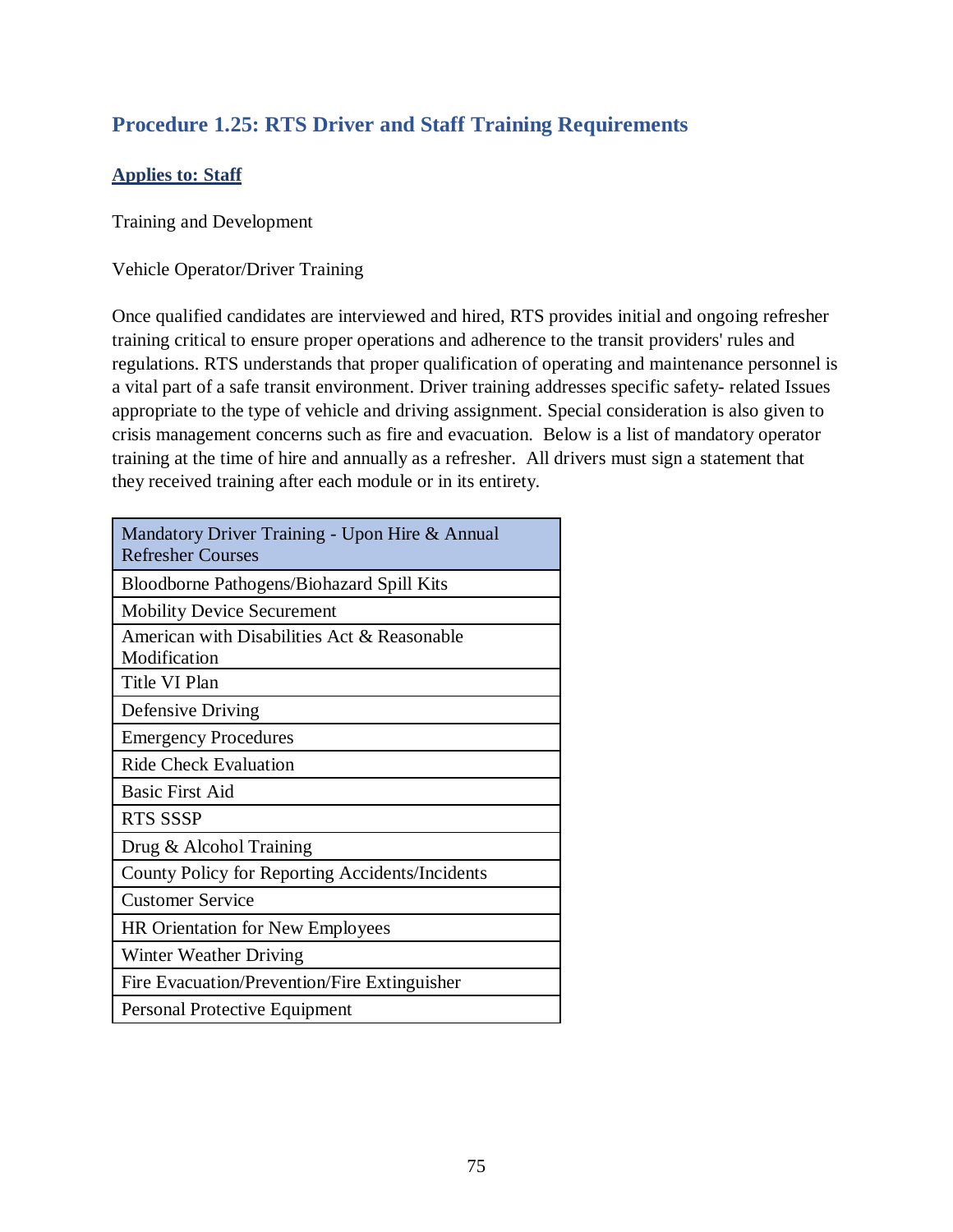**Traffic Regulations** - Training addresses state and local traffic rules and regulations, traffic signs and signals, and proper vehicle operations (including proper use of hand signals).

**Defensive Driving and Accident Prevention** - Training stresses defensive driving principles, collision prevention, and concepts of preventable accidents as a measure of defensive driving success.

RTS drivers are taught to always drive defensively. This means driving to avoid and prevent accidents. It means driving with the vehicle under control at all times, within the applicable speed limits, or less if driving conditions so indicate, and anticipating possible unsafe actions of other drivers. Special attention is given in the RTS System safety program to hazardous conditions. These hazardous conditions include but are not limited to:

- Winter Driving
- Rain and Thunderstorms
- Lane changes and turns
- Railroad crossing
- Expressways
- Fog
- Heavy winds
- Flash flooding
- Skids
- Following distance
- Passing
- Pedestrians, bicyclists, and motorcyclists
- Traffic congestion
- Rollovers

**Vehicle Orientation and Inspection** - Training focuses on the type of vehicle that will be used in service. Significant differences can exist among different bus models and among different manufacturers, and equipment may have characteristics that are unique to the service environment.

**Behind-the-Wheel Training** -Training includes all core driving maneuvers for the type of vehicle in service, including the difficulties in backing maneuvers that can lead to accidents, stopping distance requirements, and equipment-specific functions such as door opening and closing procedures for passenger boarding and alighting.

Passenger Sensitivity and Assistance Training - Training covers topics ranging from general customer service techniques to elderly and disabled sensitivity to technical skills in lift and securement. The following subjects are included in the training: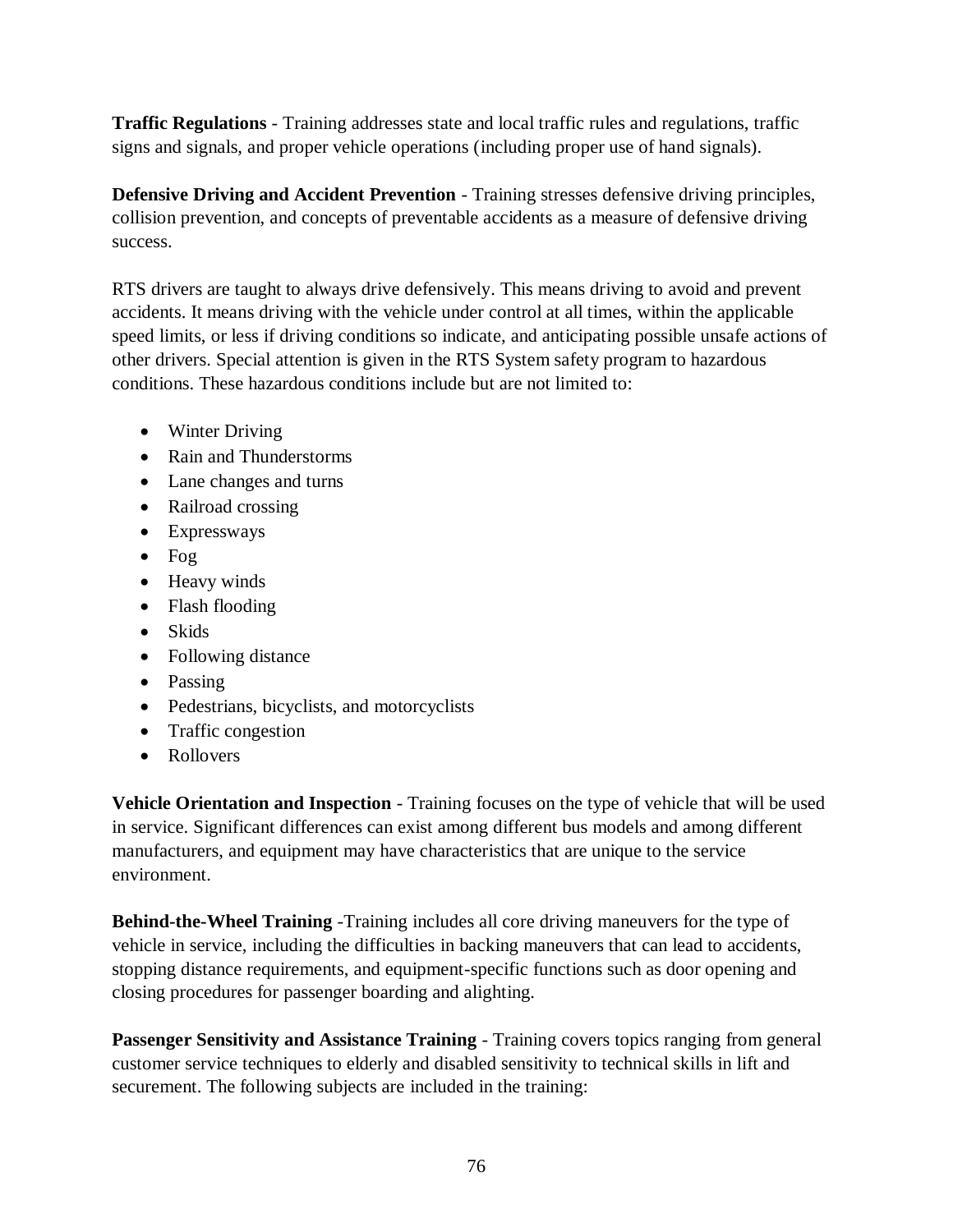- Understanding passenger needs
- Understanding disabilities
- Americans with Disabilities Act (ADA)
- Communicating with passengers
- Sensitivity to passenger needs
- Mobility devices
- Lifting and body mechanics
- Providing assistance to passengers
- Wheelchair management/wheelchair management
- Lift and ramp operations
- Emergency procedures

Radio Usage or Other Communication Devices

To ensure the safety of our drivers and passengers and to enhance the performance of our operations, all RTS employees are familiar with two-way radio operations. Basic procedures are as follows:

- Staff using the two-way radio will follow the standard use practices of the FCC. Profanity, abusive language, or other inappropriate transmissions are not allowed, and could result in disciplinary action.
- All transmissions will be as brief as possible.
- All base stations and vehicle units shall be tuned to the appropriate assigned frequency at all times.
- Staff will initiate communications by first stating who they are calling, and then who is making the call. At the completion of the transmission both parties will indicate that the transmission is completed by stating their call sign and "clear".
- Except in the event of an emergency, all staff will listen for five seconds before transmitting to ensure there are no transmissions in progress. Other units' transmissions will not be interrupted unless it is an emergency. When an emergency is declared, all non-emergency transmissions will cease until a supervisor clears the emergency.
- In the event of an emergency, establish communications on the primary frequency and immediately shift to the secondary frequency. State the nature of the emergency and what assistance is required. To ensure appropriate help arrives promptly, staff will transmit the following items as soon as possible:
- Identify themselves by name and their location, in detail,
- Inform in detail as to what assistance they may need,
- How many passengers they have and the nature of their condition(s),
- Staff not involved with the emergency will stay off the radio; communications will be between Dispatch and the unit requesting assistance.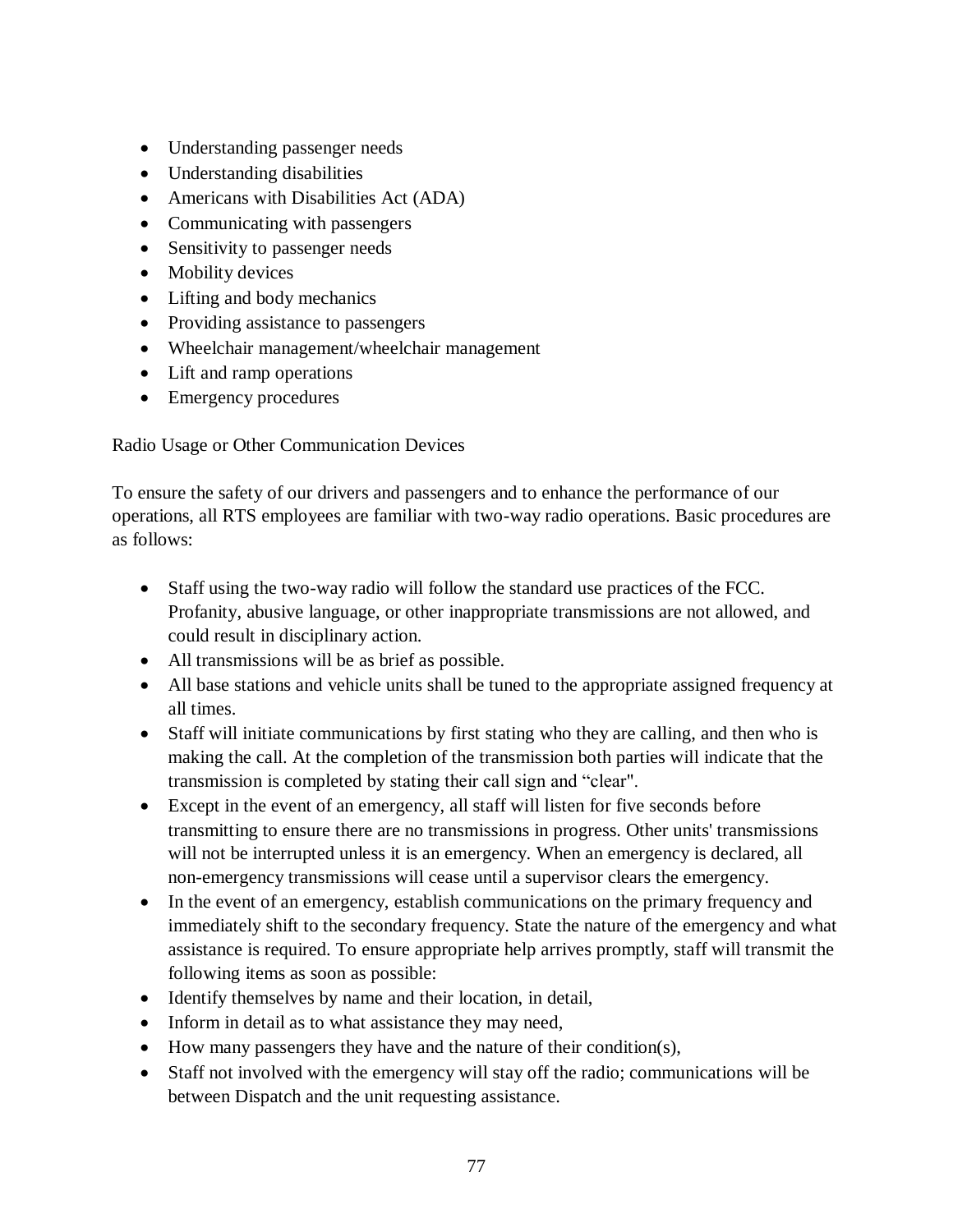• After initial contact, emergency communications may also take place between a supervisor and the unit, or between Dispatch and a supervisor.

**Crisis Management Training** covers emergencies the driver may face while out on the bus. Topics of this training range from breakdowns to accidents to fire/evacuation to handling violent perpetrators. The following subjects are included, but not limited to, in driver training:

- Accidents
- Sick and injured passengers
- Lift operations
- Fire safety
- Vehicle evacuation
- Blood borne pathogens (bodily fluid spill containment and clean up)
- Handling conflict
- Basic crisis management steps
- Transit security
- Securing the vehicle
- First Aid

RTS provides basic First Aid training to drivers, including triage procedures, focusing on:

- Clearing air passages
- Controlling bleeding
- Bloodborne pathogen protection
- Handling shock victims
- Reacting to seizures

Training of Other Personnel

At a minimum, RTS Includes the as part of the training curriculum for agency personnel not directly involved in revenue service:

- Scheduling and Dispatching
- Scheduling and Dispatching Skill development
- Customer Relations
- Radio Usage
- Crisis Management Incident response protocols
- Management and Supervision
- Leadership Skills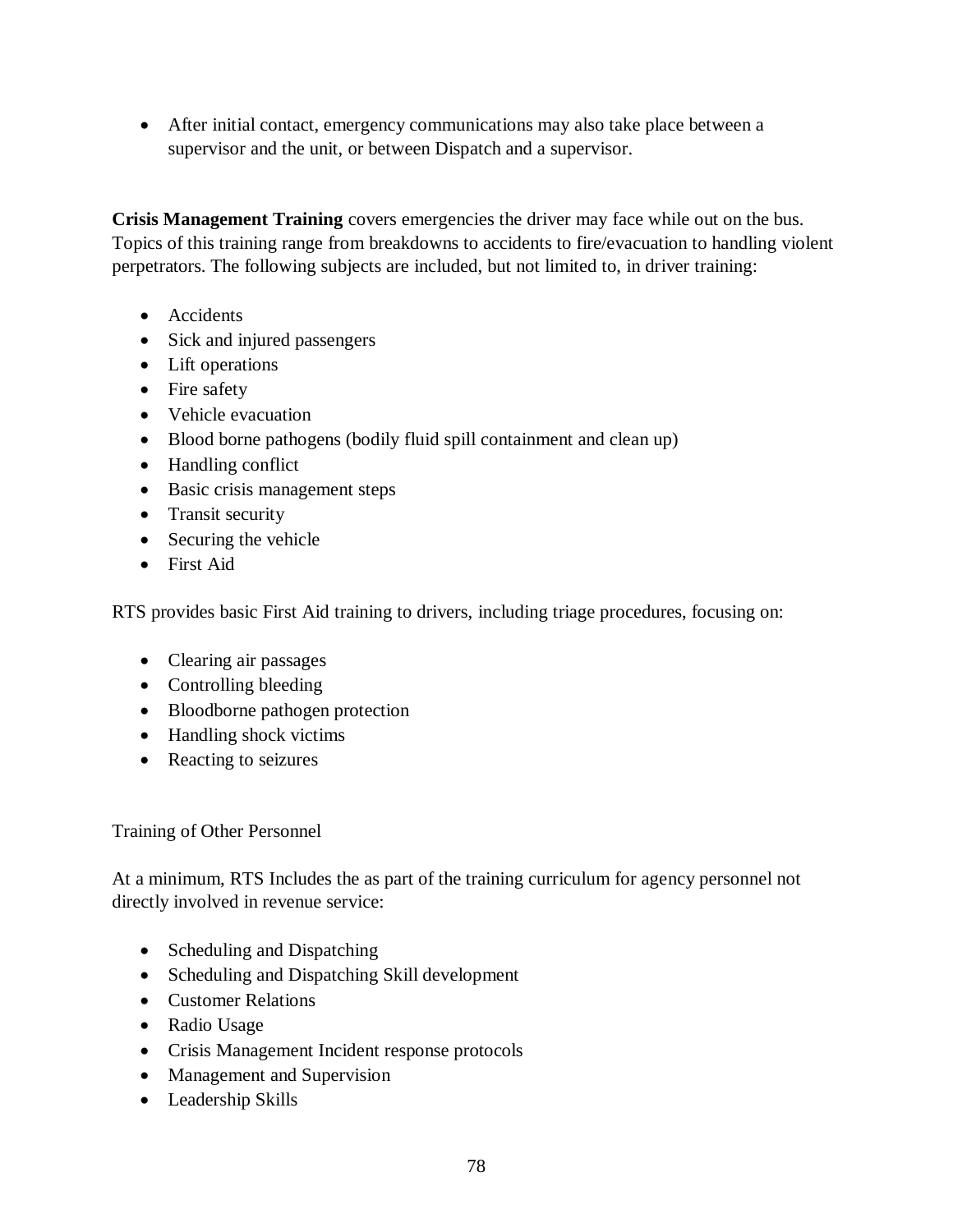- Coaching, Counseling and Discipline
- Crisis Management
- Accident Investigation
- Crime scene Preservation and evidence collection requirements

#### Training Documentation

RTS maintains complete and accurate records of all driver training and certification, as well as the training materials and grading mechanism. Drivers are required to demonstrate skill and performance competency in the type of vehicle to which they are assigned as a part of training requirements. Because training transit operations personnel is not a onetime activity, RTS provides ongoing/recurring training necessary to reinforce policies and procedures as well as to provide a mechanism to brief drivers on new policies, procedures and/or regulations.

#### Security Awareness

#### Transit Watch

RTS supports Transit Watch and prepares all its employees to help promote safety and security within the community, region, and nation.

Transit Watch was developed by the Federal Transit Administration (FTA) and encourages transit employees, transit riders and community members to be aware of their surroundings and alert to activities, packages or situations that seem suspicious. If something out of the ordinary and potentially dangerous is observed, it is to be reported immediately to the proper transit supervisor who may Investigate and/or notify law enforcement authorities.

#### Suspicious Items, Vehicles, People And Activities

RTS understands that it has a role to play in being a part of the eyes, ears and liability of the community and a part of the community's first line of defense. Therefore, it is vigilant and is committed to train and encourage all employees to be on the lookout for any suspicious people, activities, vehicles, packages, or substances. Because RTS employees know their operating environment, know what is usual and unusual, they are taught to trust their instincts and report anything unusual, out of place or suspicious to dispatch/management who will then immediately convey the information to dispatch or a supervisor, who will in turn, contact the appropriate public safety or law enforcement authorities.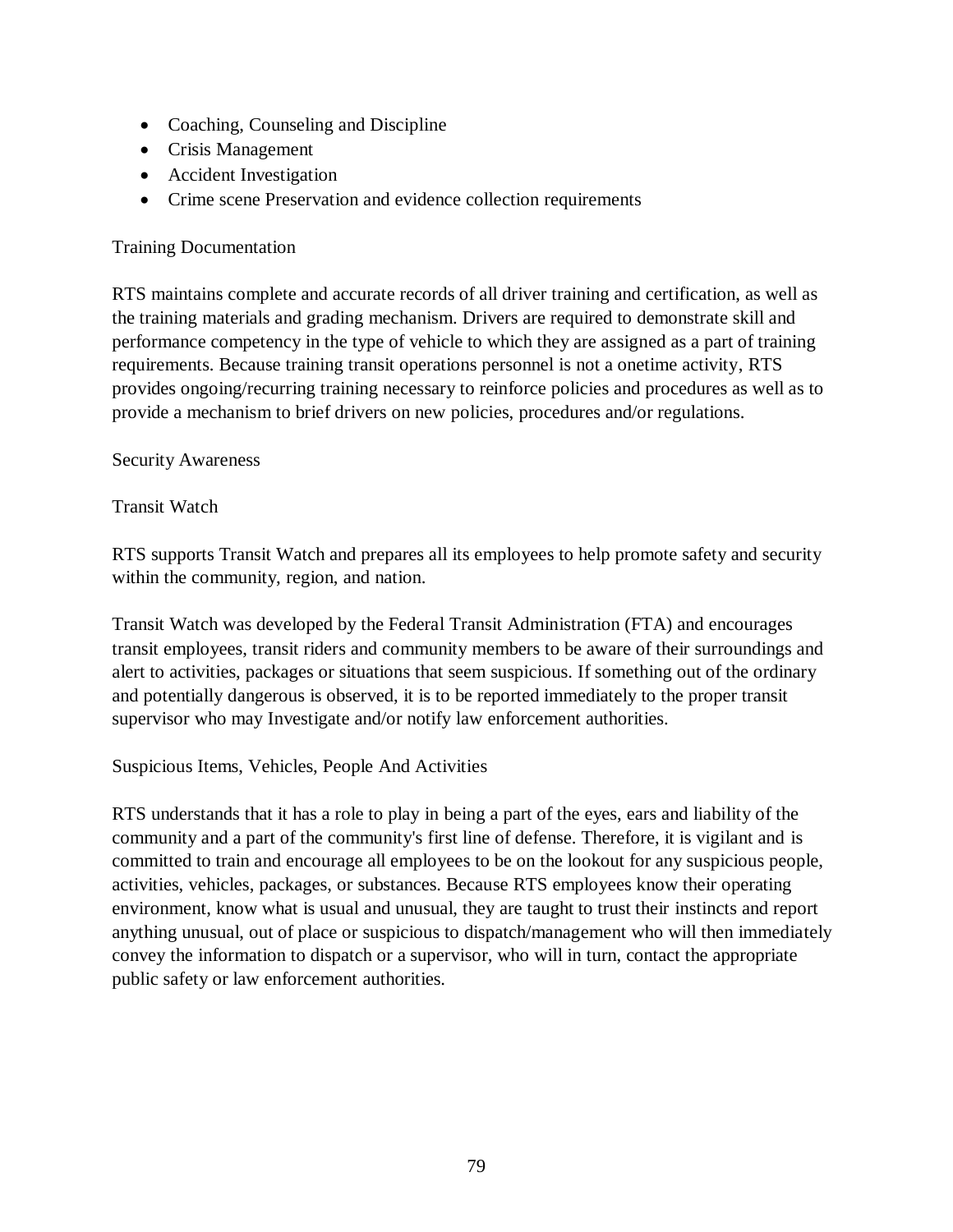## **Procedure 1.26: Transit Vehicle Sales Revenues**

#### **Applies to: Staff and Customers**

Transit vehicles that have been released from NCDOT are under the ownership of Rowan County. The factory type vehicles (sedans, minivans and 12 passenger) vehicles are listed in the N.A.D.A., Kelly bluebook or similar listings for the resale value of the vehicle. There is no published price guide for the conversion type (cutaway or ramp) vehicles. Transit providers that sell released vehicles must take off all NCDOT required labeling & identifying transit program stickers. Photographs verifying the labeling has been removed will be submitted to NCDOT before RTS sells a transit system vehicle.

If the RTS and NCDOT/FTA-funded vehicle is sold for more than \$5,000, RTS will notify NCDOT – Integrated Mobility Division. RTS understands that sales over \$5,000 are subject to the 80/20 repayment to FTA for their share in the asset. Agencies must submit a copy of the bill of sale on all vehicles to NCDOT for final processing.

RTS understands that if the sale of a vehicle is less than \$5,000.00 that the sales revenues must be deposited into the RTS fund account and used only for public transportation purposes. RTS will maintain documentation of the fund deposit in the transportation system account.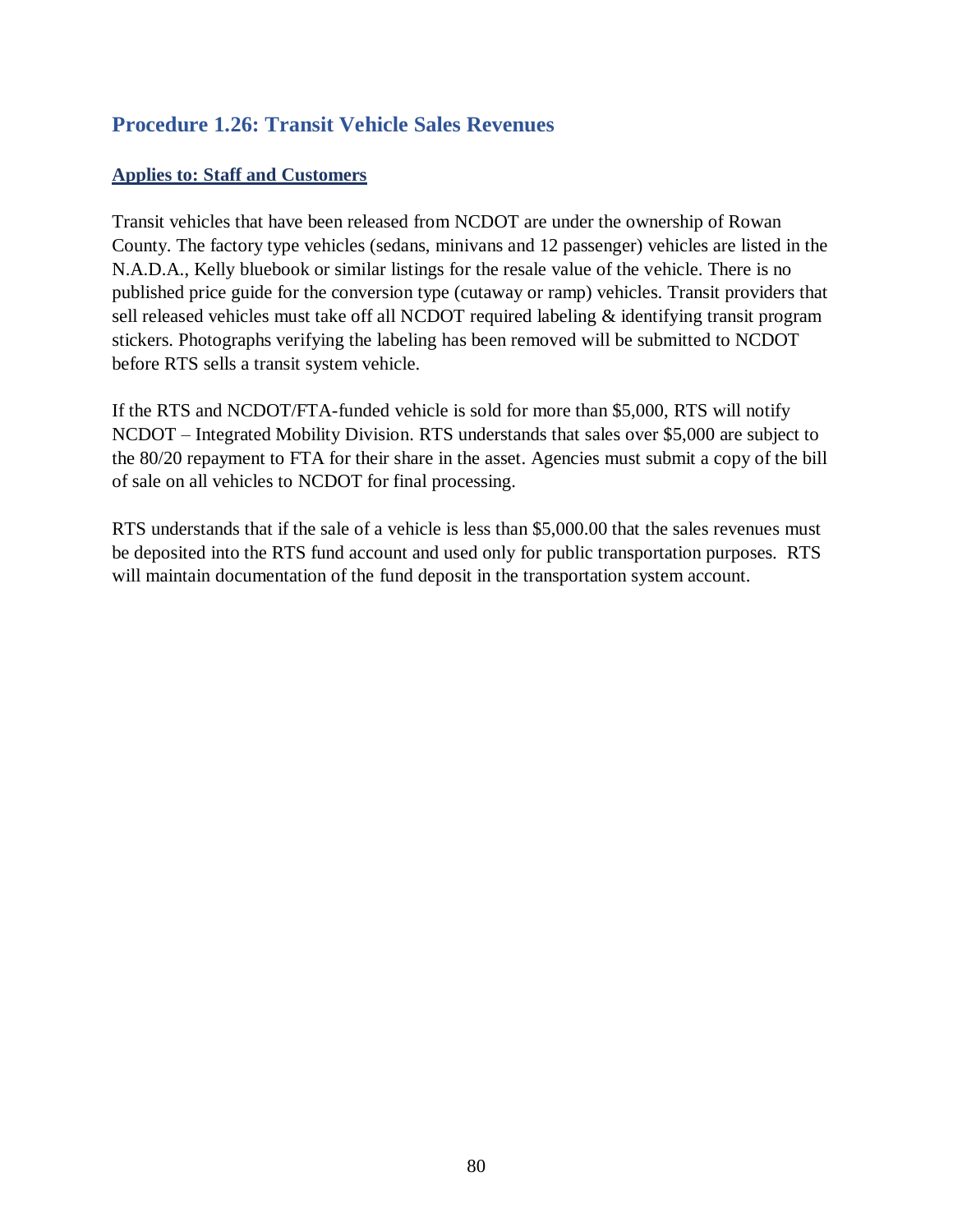## **Procedure 1.27: Lost and Found Items on RTS Vehicles**

## **Applies to: Staff and Customers**

The following procedure will be followed for any items found on an RTS vehicle.

1. The driver will turn in any items found on their vehicle to the Dispatch/Supervisor at the end of their shift. In-service drivers are only allowed to return a lost item if the person who lost the item returns within the driver's shift to claim it.

2. The Dispatcher, Transit Training & Safety or Transit Operations Manager will tag any lost non-perishable items turned into lost and found and log the item with the corresponding number in the lost and found logbook.

3. If the item is marked with a name, address or phone number, the Transit Operations Manager will contact the owner to let them know that RTS has the item in question. 4. Once tagged and deposited in lost and found, the Dispatch office will take all lost and found calls. When identification is made, the owner should come by the RTS facility to retrieve the lost item(s). The owner must first describe the item and then sign for the lost item.

5. Lost valuables, such as money, jewelry, purses, or cell phones, will be turned over to the Transit Operations Manager for secure storage until the item is retrieved by the owner. The Director of Transit should be notified immediately of any item(s) turned in with an estimated value over \$100.

6. Law enforcement personnel, Transit Operation Manager, and the Director of Transit must be called immediately upon discovery of any weapons, illegal substances, or items of contraband, found on any RTS vehicle.

Lost items will be disposed of according to the following schedule:

A. All food items – may be disposed of at the end of the workday. B. Tangible items – will be disposed of as deemed appropriate by the Transit Director. Items may be donated to charity at the approval of the County Manager and/or BOC. C. Items of value will be disposed of quarterly; these items may also be donated to charity at the approval of the County Manager and/or BOC.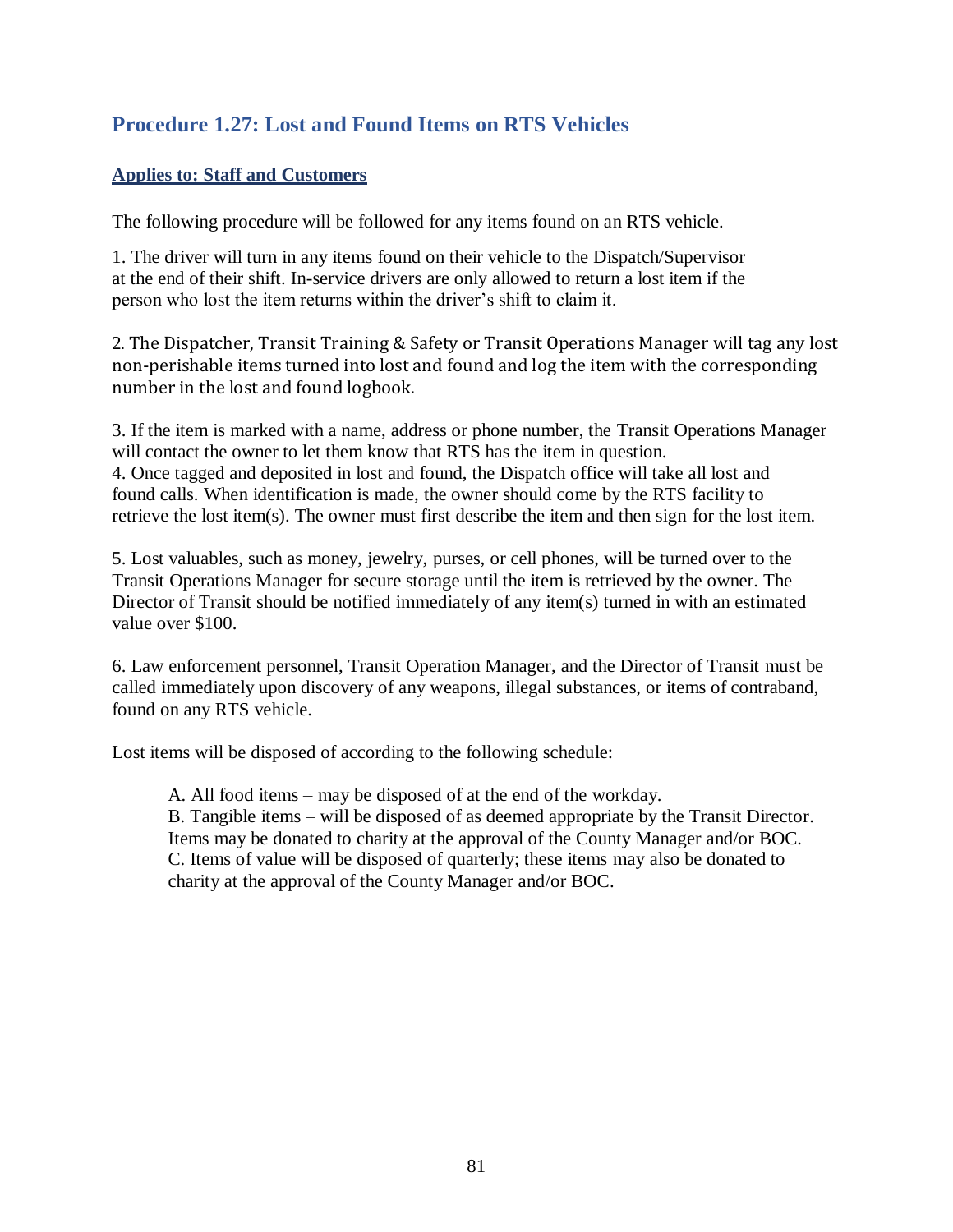## **Procedure 1.28: Telephone Communications Expectations**

## **Applies to: Staff and Customers**

When answering telephone calls both internally and externally, the following basic principles apply:

#### Quality:

Quality telephone management shall be the responsibility of each employee. Actions to be taken should be handled promptly. If you are unsure how to respond, indicate to the caller that you will call him or her back with the proper response. Take the name and number and call back within the same day.

#### Responsiveness:

Answer the telephone as soon as possible, using the approach described below:

The RTS staff call taker opens all communications with "Good morning/afternoon, Rowan Transit System, how may I assist you today?".

#### Respect:

Speak in a clear energetic voice at a moderate pace. Keep a pleasant tone of voice at all times, articulate well, and be certain to hold the transmitter directly in front of your mouth.

Give the caller your undivided attention and treat him/her as you would wish to be treated and better than he/she would expect. RTS riders can be difficult to understand sometimes. Listen attentively. If you are having difficulty understanding his/her request, ask if there is someone else available who might help you to better understand his or her concerns. Never eat, drink, chew gum or carry on side conversations in the office while on the telephone.

Always address the caller in a friendly, professional manner, acknowledging his or her title (Mr., Mrs., Sir, Madam) such as Mr. or Mrs. Never address the caller by his/her first name unless you know the caller well.

#### Follow-up on Voice Messages:

Call takers are responsible for ensuring timely action to returning call for those customers that leave messages on the voice mail system. All calls should be returned promptly and logged into a return call log to document staff follow-up.

#### Dealing with Aggressive Callers:

If the caller is aggressive, use the following techniques to maintain professionalism during the conversation. Remember, you are there to assist the caller.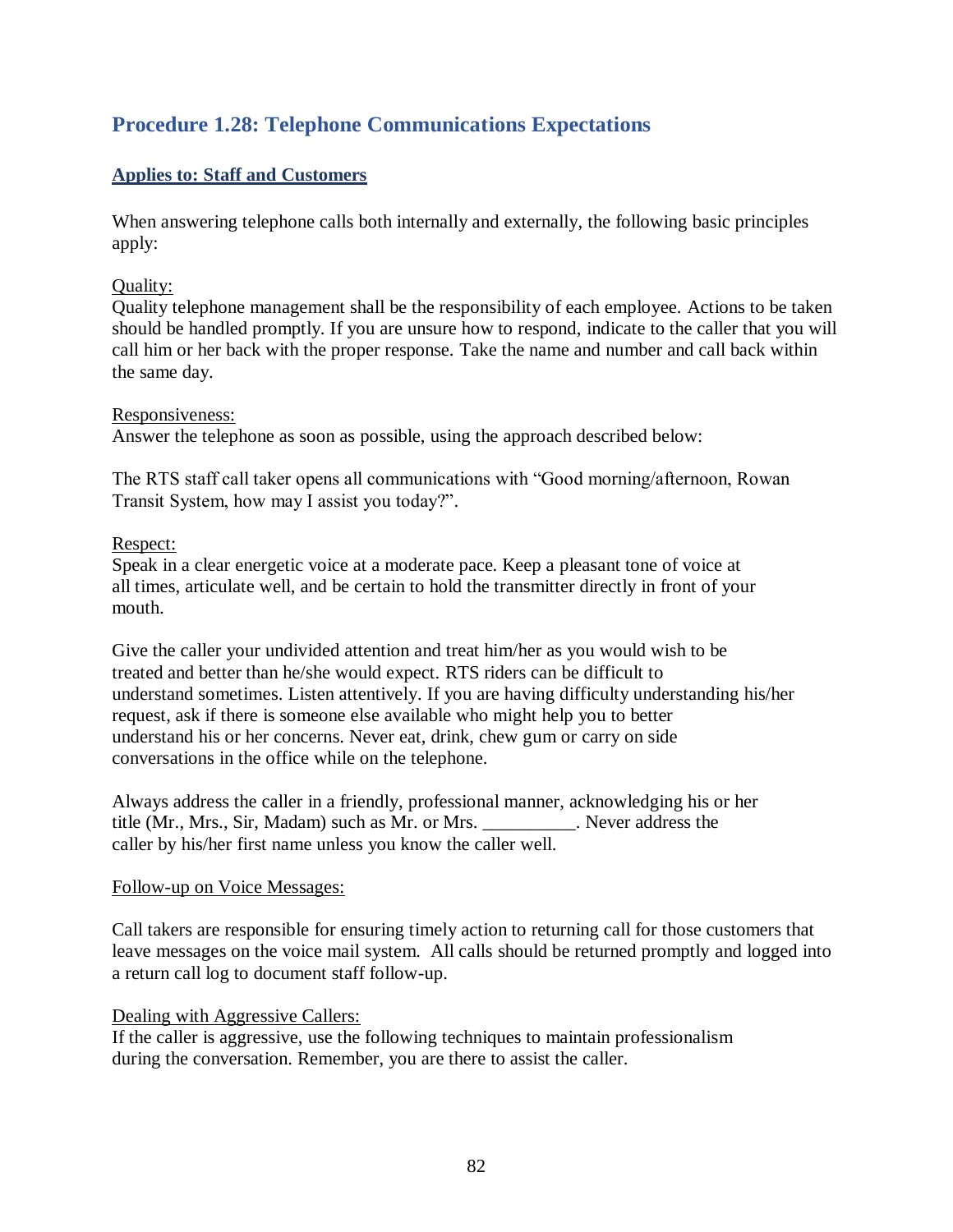- Remain calm.
- Be patient and do not take comments personally.
- Respond with a caring attitude.
- Provide assurance that some action will be taken.
- Always thank the customer for the call.
- Document the call and forward the incident to your supervisor for investigation
- The supervisor will, in turn, notify the Transit Operations Manager for follow-up and response within 24 hours, preferably the same day as the call.

#### Automated Phone Call Recording System and Evaluation:

RTS may occasionally use an automated phone recording and message system. This system is utilized to ensure that all calls are managed in the appropriate manner.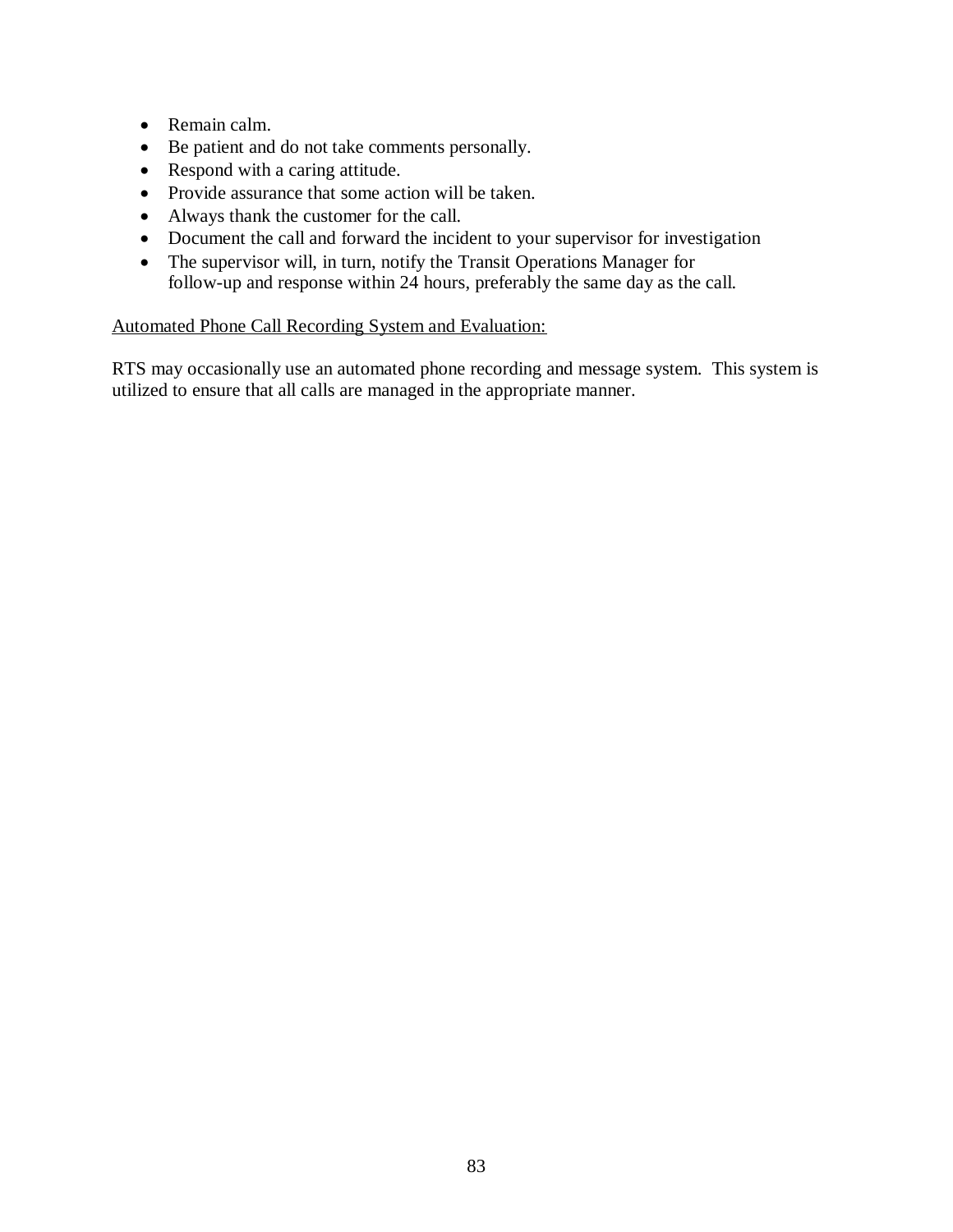# **Procedure 1.29: RTS Website and Public Information Materials Requirements**

### **Applies to: Staff and Customers**

To comply with FTA and NCDOT regulations and requirements, RTS will maintain the following information on the RTS website and public information materials such as system brochures:

FTA requirements:

1. Title VI: RTS will notify the public of its protections under Title VI, how to obtain additional information on nondiscrimination obligations, how to file a complaint and obtain a complaint form. The notification will not be limited to a notice on the RTS's website.

Title VI Notice will be also be provided in different language(s) if the RTS Title VI Plan requires it.

- 2. Title VI Plan is optional.
- 3. Americans With Disabilities (ADA) Information on how to file an ADA complaint, and if ADA complementary paratransit information is provided, how to apply and use the service.

The RTS procedures shall meet the following requirements:

a. The process for filing a complaint, including the name, address, telephone number, and email address of the employee designated under (a) of this part, must be sufficiently advertised to the public, such as on the public transit agency's website.

b. The procedures must be accessible to and usable by individuals with disabilities.

c. The public transit agency must promptly communicate its response to the complaint allegations, including reasons for the response, to the complainant by a means that will result in documentation of the response.

- 4. Reasonable Modification RTS will provide a brief description of how the system will provide reasonable modifications to the delivery of service for ADA passengers, and how riders can request modifications.
- 5. A TTY or relay number (711) for the deaf or hard of hearing is provided to the public on the website, maps, schedules, and system brochures.

NCDOT requirements and recommendations:

- 1. Hours and days of service
- 2. Types of service
- 3. How to plan a trip
- 4. Bus schedules and maps